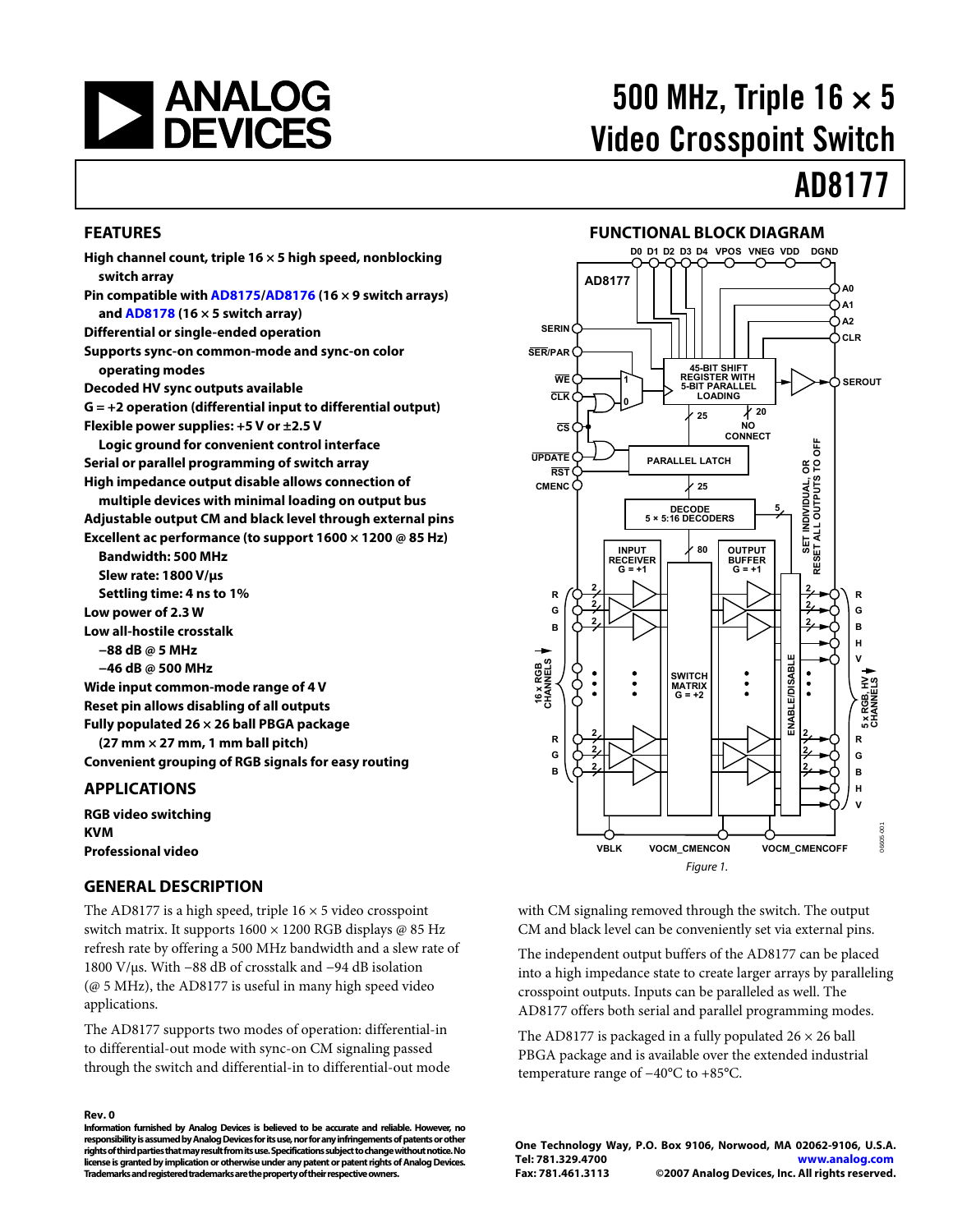## <span id="page-1-0"></span>**TABLE OF CONTENTS**

## **REVISION HISTORY**

7/07-Revision 0: Initial Version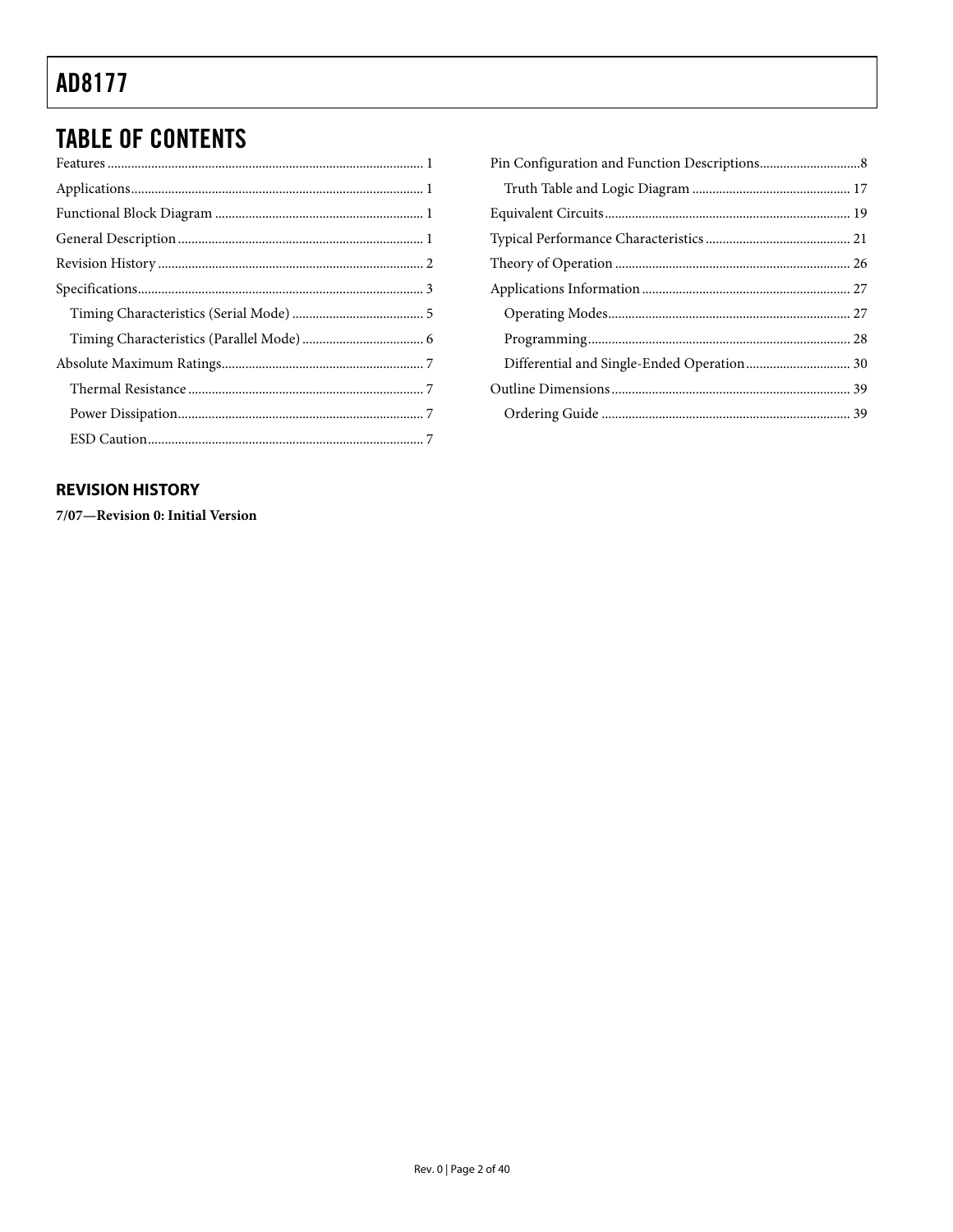## <span id="page-2-1"></span><span id="page-2-0"></span>**SPECIFICATIONS**

 $V_s = \pm 2.5$  V at T<sub>A</sub> = 25°C, G = +2, R<sub>L</sub> = 100  $\Omega$  (each output), VBLK = 0 V, output CM voltage = 0 V, differential I/O mode, unless otherwise noted.

## **Table 1.**

| <b>Parameter</b>                          | <b>Conditions</b>                                                                                               | Min<br><b>Max</b><br><b>Typ</b> | Unit           |
|-------------------------------------------|-----------------------------------------------------------------------------------------------------------------|---------------------------------|----------------|
| <b>DYNAMIC PERFORMANCE</b>                |                                                                                                                 |                                 |                |
| -3 dB Bandwidth                           | 200 mV p-p                                                                                                      | 500                             | MHz            |
|                                           | $2Vp-p$                                                                                                         | 450                             | <b>MHz</b>     |
| <b>Gain Flatness</b>                      | 0.1 dB, 200 mV p-p                                                                                              | 25                              | MHz            |
| Propagation Delay                         | $2Vp-p$                                                                                                         | 1.3                             | ns             |
| <b>Settling Time</b>                      | 1%, 2 V step                                                                                                    | 4                               | ns             |
| Slew Rate, Differential Output            | 2 V step                                                                                                        | 1800                            | $V/\mu s$      |
|                                           | 2 V step, 10% to 90%                                                                                            | 1500                            | $V/\mu s$      |
| Slew Rate, RGB Common Mode                | 1 V step, 10% to 90%                                                                                            | 300                             | $V/\mu s$      |
| Slew Rate, HV Outputs                     | Rail-to-rail, TTL load                                                                                          | 400                             | $V/\mu s$      |
| NOISE/DISTORTION PERFORMANCE              |                                                                                                                 |                                 |                |
| Crosstalk, All Hostile                    | $f = 5 MHz$                                                                                                     | $-88$                           | dB             |
|                                           | $f = 10$ MHz                                                                                                    | $-82$                           | dB             |
|                                           | $f = 100$ MHz                                                                                                   | $-58$                           | dB             |
|                                           | $f = 500$ MHz                                                                                                   | $-46$                           | dB             |
| Off Isolation, Input to Output            | f = 5 MHz, $R_L$ = 100 $\Omega$ , one channel                                                                   | $-94$                           | dB             |
| Input Voltage Noise                       | 0.01 MHz to 100 MHz                                                                                             | 40                              | $nV/\sqrt{Hz}$ |
| DC PERFORMANCE                            |                                                                                                                 |                                 |                |
| <b>Gain Error</b>                         |                                                                                                                 | 1                               | $\%$           |
| <b>Gain Matching</b>                      | R, G, B same channel                                                                                            |                                 | $\%$           |
| <b>Gain Temperature Coefficient</b>       |                                                                                                                 | 40                              | ppm/°C         |
| <b>OUTPUT CHARACTERISTICS</b>             |                                                                                                                 |                                 |                |
| <b>Output Offset Voltage</b>              | CMENC on or off                                                                                                 | 10                              | mV             |
|                                           | Temperature coefficient                                                                                         | 31                              | $\mu V$ /°C    |
| Output Offset Voltage,                    | CMENC on or off                                                                                                 | 10                              | mV             |
| <b>RGB Common Mode</b>                    |                                                                                                                 |                                 |                |
|                                           | Temperature coefficient                                                                                         | $-7.6$                          | $\mu V$ /°C    |
| Output Impedance                          | Enabled, differential                                                                                           | 1.5                             | Ω              |
|                                           | Disabled, differential                                                                                          | 2.7                             | kΩ             |
| <b>Output Disable Capacitance</b>         | <b>Disabled</b>                                                                                                 | 2                               | pF             |
| Output Leakage Current                    | <b>Disabled</b>                                                                                                 | 1                               | μA             |
| Output Voltage Range                      | No load, differential                                                                                           | 4                               | V p-p          |
| <b>Output Current</b>                     | Short circuit                                                                                                   | 45                              | mA             |
| <b>INPUT CHARACTERISTICS</b>              |                                                                                                                 |                                 |                |
| Input Voltage Range,<br>Differential Mode |                                                                                                                 | $\overline{2}$                  | V p-p          |
| Input Voltage Range,<br>Common Mode       | $V_{IN}$ = 1 V p-p, differential                                                                                | ±2.25                           | V              |
| CMR, RGB Input                            | $\Delta V_{\text{OUT, DM}}/\Delta V_{\text{IN, CM}}$ , $\Delta V_{\text{IN, CM}} = \pm 0.5$ V, CMENC off        | $-62$                           | dB             |
|                                           | $\Delta V_{\text{OUT, DM}}/\Delta V_{\text{IN, CM}}$ , $\Delta V_{\text{IN, CM}} = \pm 0.5$ V, CMENC on         | $-45$                           | dB             |
| CM Gain, RGB Input                        | $\Delta V_{\text{OUT, CM}}/\Delta V_{\text{IN, CM}}$ , $\Delta V_{\text{IN, CM}} = \pm 0.5 \text{ V}$ CMENC off | $-70$                           | dB             |
|                                           | $\Delta V_{\text{OUT, CM}}/\Delta V_{\text{IN, CM}}$ , $\Delta V_{\text{IN, CM}} = \pm 0.5$ V, CMENC on         | 0                               | dB             |
| Input Capacitance                         | Any switch configuration                                                                                        | $\overline{2}$                  | pF             |
| <b>Input Resistance</b>                   | Differential                                                                                                    | 3.33                            | kΩ             |
| Input Offset Current                      |                                                                                                                 | 1                               | μA             |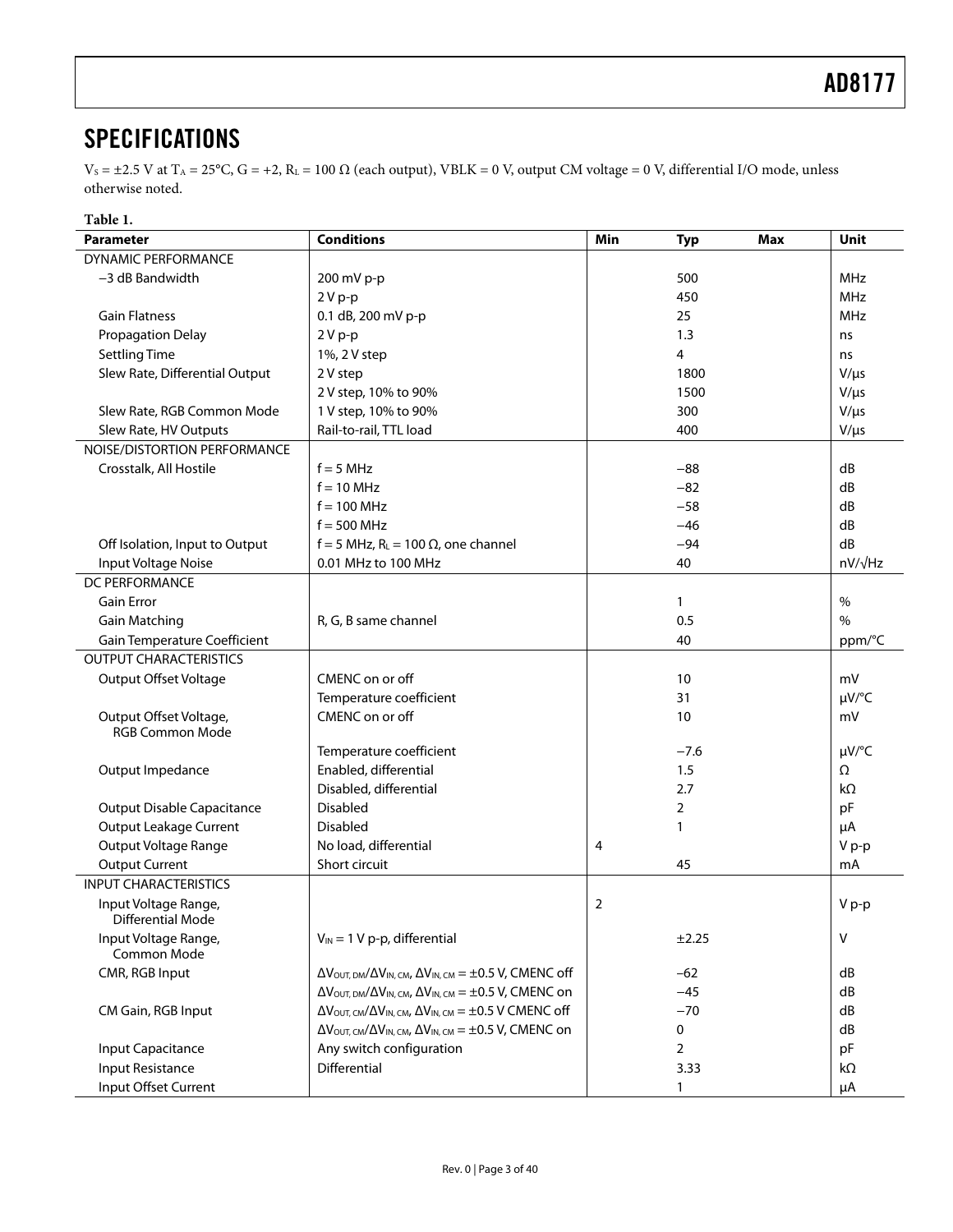| <b>Parameter</b>            | <b>Conditions</b>                                                                       | Min        | <b>Typ</b> | Max | Unit |
|-----------------------------|-----------------------------------------------------------------------------------------|------------|------------|-----|------|
|                             |                                                                                         |            |            |     |      |
| SWITCHING CHARACTERISTICS   |                                                                                         |            |            |     |      |
| Enable On Time              | 50% UPDATE to 50% output                                                                |            | 80         |     | ns   |
| Switching Time, 2 V Step    | 50% UPDATE to 50% output                                                                |            | 70         |     | ns.  |
| <b>POWER SUPPLIES</b>       |                                                                                         |            |            |     |      |
| <b>Supply Current</b>       | VPOS, outputs enabled, no load                                                          |            | 460        |     | mA   |
|                             | Outputs disabled                                                                        |            | 290        |     | mA   |
|                             | VNEG, outputs enabled, no load                                                          |            | 460        |     | mA   |
|                             | Outputs disabled                                                                        | 290        |            |     |      |
|                             | DVDD, outputs enabled, no load                                                          | 4          |            |     |      |
| Supply Voltage Range        | VPOS - VNEG                                                                             | 4.5 to 5.5 |            |     | v    |
|                             | <b>VDD to DGND</b>                                                                      |            | 3.3 to 5.5 |     |      |
| <b>PSR</b>                  | $\Delta V_{\text{OUT. DM}}/\Delta V_{\text{POS}}$ , $\Delta V_{\text{POS}} = \pm 0.5$ V |            | $-55$      |     | dB   |
|                             | $\Delta V_{\text{OUT. DM}}/\Delta V_{\text{NEG}}$ , $\Delta V_{\text{NEG}} = \pm 0.5$ V |            | $-55$      |     | dB   |
| OPERATING TEMPERATURE RANGE |                                                                                         |            |            |     |      |
| Temperature Range           | Operating (still air)<br>$-40$ to $+85$                                                 |            |            |     | °C   |
| $\theta_{JA}$               | Operating (still air)                                                                   |            | 15         |     | °C/W |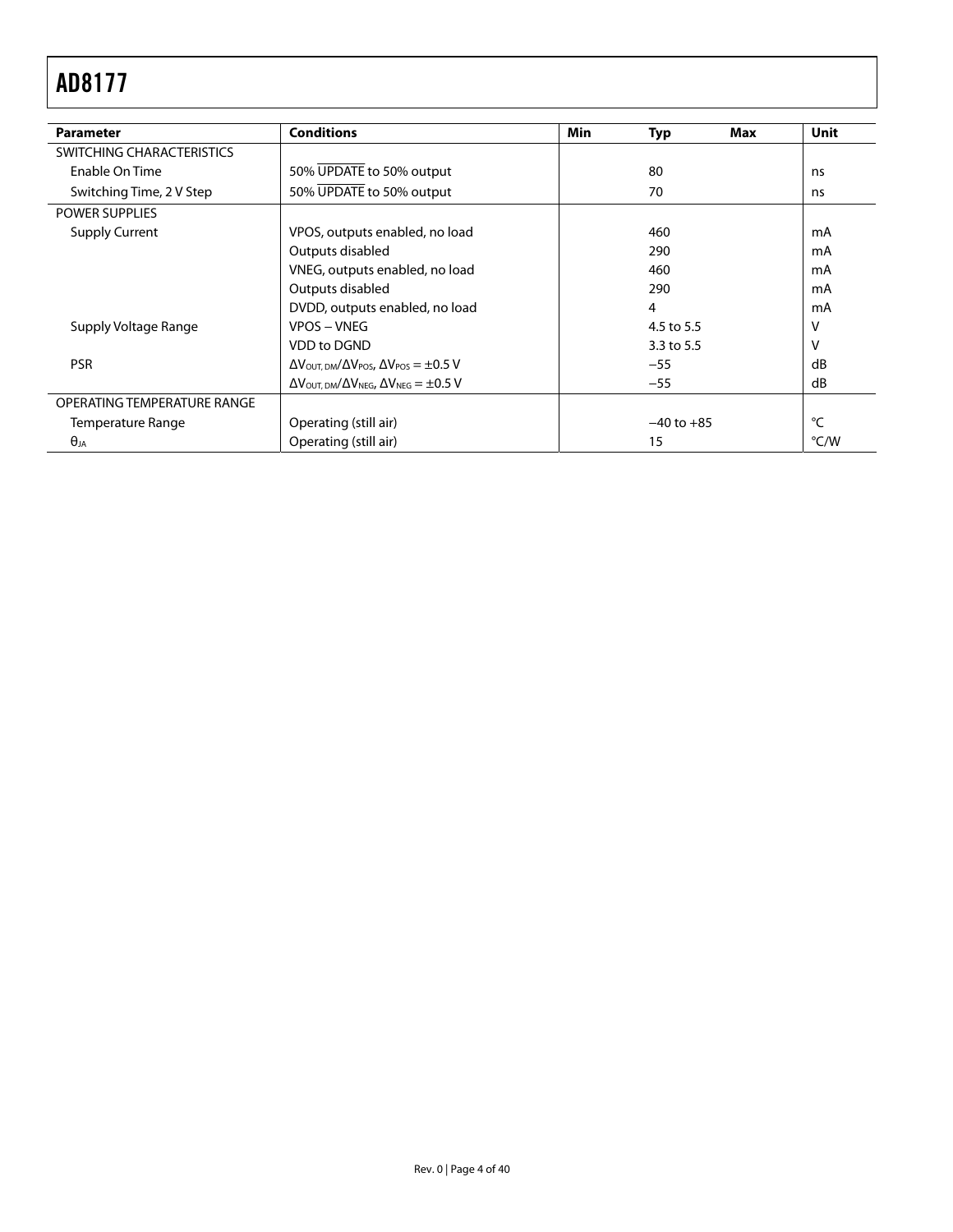06605-002

## <span id="page-4-0"></span>**TIMING CHARACTERISTICS (SERIAL MODE)**

**Table 2.** 

|                                                       |                |     | Limit |     |      |
|-------------------------------------------------------|----------------|-----|-------|-----|------|
| <b>Parameter</b>                                      | Symbol         | Min | Typ   | Max | Unit |
| Serial Data Setup Time                                | t <sub>1</sub> | 40  |       |     | ns   |
| <b>CLK Pulse Width</b>                                | t <sub>2</sub> | 60  |       |     | ns   |
| Serial Data Hold Time                                 | $t_3$          | 50  |       |     | ns   |
| <b>CLK</b> Pulse Separation                           | t <sub>4</sub> | 140 |       |     | ns   |
| <b>CLK</b> to <b>UPDATE</b> Delay                     | t <sub>5</sub> | 10  |       |     | ns   |
| <b>UPDATE Pulse Width</b>                             | t <sub>6</sub> | 90  |       |     | ns   |
| <b>CLK</b> to SEROUT Valid                            | t <sub>7</sub> | 120 |       |     | ns   |
| Propagation Delay, UPDATE to Switch On                |                |     | 80    |     | ns   |
| Data Load Time, $\overline{CLK} = 5$ MHz, Serial Mode |                | 9   |       |     | μs   |
| <b>RST Time</b>                                       |                |     | 140   | 200 | ns   |



Figure 2. Timing Diagram, Serial Mode

Table 3. Logic Levels,  $V_{DD} = 3.3 V$ 

| V <sub>IH</sub> | $V_{\parallel}$ | $V_{OH}$      | $V_{OL}$      | Лн                   | - IIL         | ∎он           | -loL          |
|-----------------|-----------------|---------------|---------------|----------------------|---------------|---------------|---------------|
| SER/PAR, CLK,   | SER/PAR, CLK,   | <b>SEROUT</b> | <b>SEROUT</b> | SER/PAR, CLK,        | SER/PAR, CLK, | <b>SEROUT</b> | <b>SEROUT</b> |
| SERIN, UPDATE   | SERIN, UPDATE   |               |               | <b>SERIN, UPDATE</b> | SERIN, UPDATE |               |               |
| 2.0 V min       | $0.6V$ max      | 2.8 V min     | $0.4V$ max    | 20 uA max            | $-20$ uA max  | $-1$ mA min   | mA min        |

### Table 4. H and V Logic Levels,  $V_{DD} = 3.3 V$

| Vон     | VOL                   | Іон                                  | lol.   |
|---------|-----------------------|--------------------------------------|--------|
| י V min | $-11$<br>/ max<br>U.J | } mA max<br>$\overline{\phantom{0}}$ | mA max |

## Table 5.  $\overline{\text{RST}}$  Logic Levels,  $V_{\text{DD}} = 3.3 \text{ V}$

| V <sub>IH</sub> | VIL           | Лн                          | - Lit                                                |
|-----------------|---------------|-----------------------------|------------------------------------------------------|
| $2.0 V$ min     | 0.6V<br>' max | - -<br>max ا<br>–6∪ .<br>ЦA | 120<br>) uA max<br>$\overline{\phantom{0}}$<br>. د ب |

## Table 6.  $\overline{\text{CS}}$  Logic Levels,  $V_{\text{DD}} = 3.3 \text{ V}$

| <b>V</b> <sub>OH</sub>          | VOL        | ЛН             | lol                     |
|---------------------------------|------------|----------------|-------------------------|
| $\sim$ $\sim$<br>' min<br>$-.0$ | U.O<br>шах | $_{00}$<br>max | ΛC<br>$m \sim$<br>۱۱a۶، |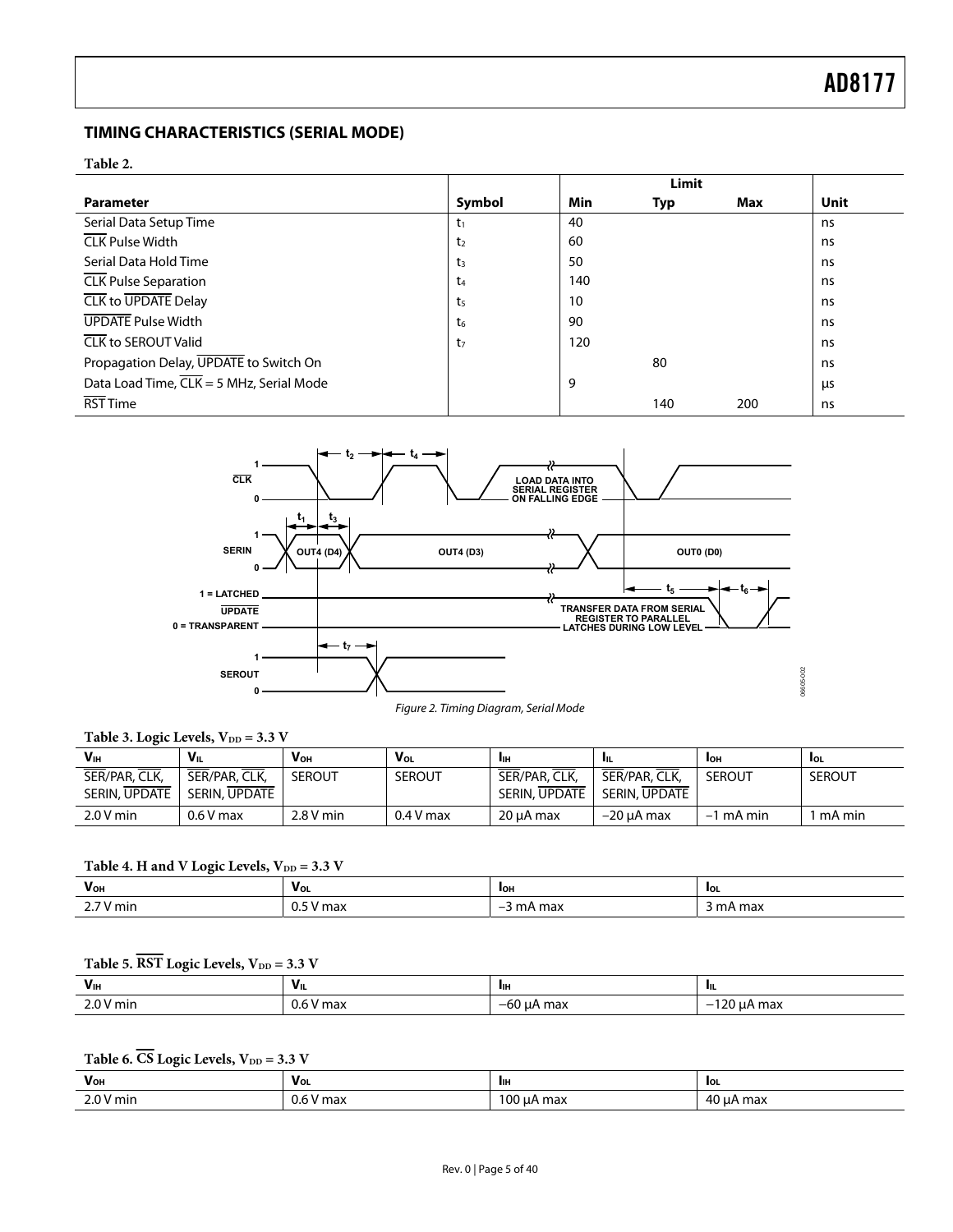## <span id="page-5-0"></span>**TIMING CHARACTERISTICS (PARALLEL MODE)**

**Table 7.** 

|                                        |                |            | Limit |     |             |
|----------------------------------------|----------------|------------|-------|-----|-------------|
| <b>Parameter</b>                       | Symbol         | <b>Min</b> | Typ   | Max | <b>Unit</b> |
| Parallel Data Setup Time               | t1             | 80         |       |     | ns          |
| WE Pulse Width                         | t <sub>2</sub> | 110        |       |     | ns          |
| Parallel Hold Time                     | t <sub>3</sub> | 150        |       |     | ns          |
| WE Pulse Separation                    | t <sub>4</sub> | 90         |       |     | ns          |
| WE to UPDATE Delay                     | t <sub>5</sub> | 10         |       |     | ns          |
| <b>UPDATE Pulse Width</b>              | t <sub>6</sub> | 90         |       |     | ns          |
| Propagation Delay, UPDATE to Switch On |                |            | 80    |     | ns          |
| <b>RST Time</b>                        |                |            | 140   | 200 | ns          |



### Figure 3. Timing Diagram, Parallel Mode

### Table 8. Logic Levels,  $V_{DD} = 3.3 V$

| V <sub>IH</sub> | Vπ              | V <sub>он</sub> | Vol             | Лн              | - HL            | Iон           | <b>I</b> OL     |
|-----------------|-----------------|-----------------|-----------------|-----------------|-----------------|---------------|-----------------|
| SER/PAR, WE,    | SER/PAR, WE,    | <b>SEROUT</b>   | <b>SEROUT</b>   | SER/PAR, WE,    | SER/PAR, WE,    | <b>SEROUT</b> | <b>SEROUT</b>   |
| D0, D1, D2, D3, | D0, D1, D2, D3, |                 |                 | D0, D1, D2, D3, | D0, D1, D2, D3, |               |                 |
| D4, A0, A1, A2, | D4, A0, A1, A2, |                 |                 | D4, A0, A1, A2, | D4, A0, A1, A2, |               |                 |
| <b>UPDATE</b>   | <b>UPDATE</b>   |                 |                 | <b>UPDATE</b>   | <b>UPDATE</b>   |               |                 |
| 2.0 V min       | $0.6V$ max      | <b>Disabled</b> | <b>Disabled</b> | 20 uA max       | $-20 \mu A$ max | Disabled      | <b>Disabled</b> |

### Table 9. H and V Logic Levels,  $V_{DD} = 3.3$  V

| VoH                                           | VOL                 | Іон                       | lol                               |
|-----------------------------------------------|---------------------|---------------------------|-----------------------------------|
| $\sim$ $\sim$ $\sim$ $\sim$<br>min<br><u></u> | .<br>шах<br>v<br>ິ. | $m \sim$<br>THA HIAX<br>- | $ -$<br>A max<br>. .<br>∖HIA<br>◡ |

## Table 10.  $\overline{\text{RST}}$  Logic Levels,  $V_{\text{DD}} = 3.3 \text{ V}$

| V <sub>IH</sub> | VIL        | ЛН                    | ՝ կլ                                        |
|-----------------|------------|-----------------------|---------------------------------------------|
| າ 0 V min       | max<br>v.o | ۱d۸،<br>$\sim$ $\sim$ | 320<br>max<br>–<br>$\cdot$<br>. .<br>$\sim$ |

## Table 11.  $\overline{\text{CS}}$  Logic Levels,  $V_{\text{DD}} = 3.3 \text{ V}$

| <b>V</b> <sub>OH</sub> | VOL | ШН   | loL |
|------------------------|-----|------|-----|
| $2.0V$ min             | max | 00 ا | ΛC  |
|                        | v.o | max  | max |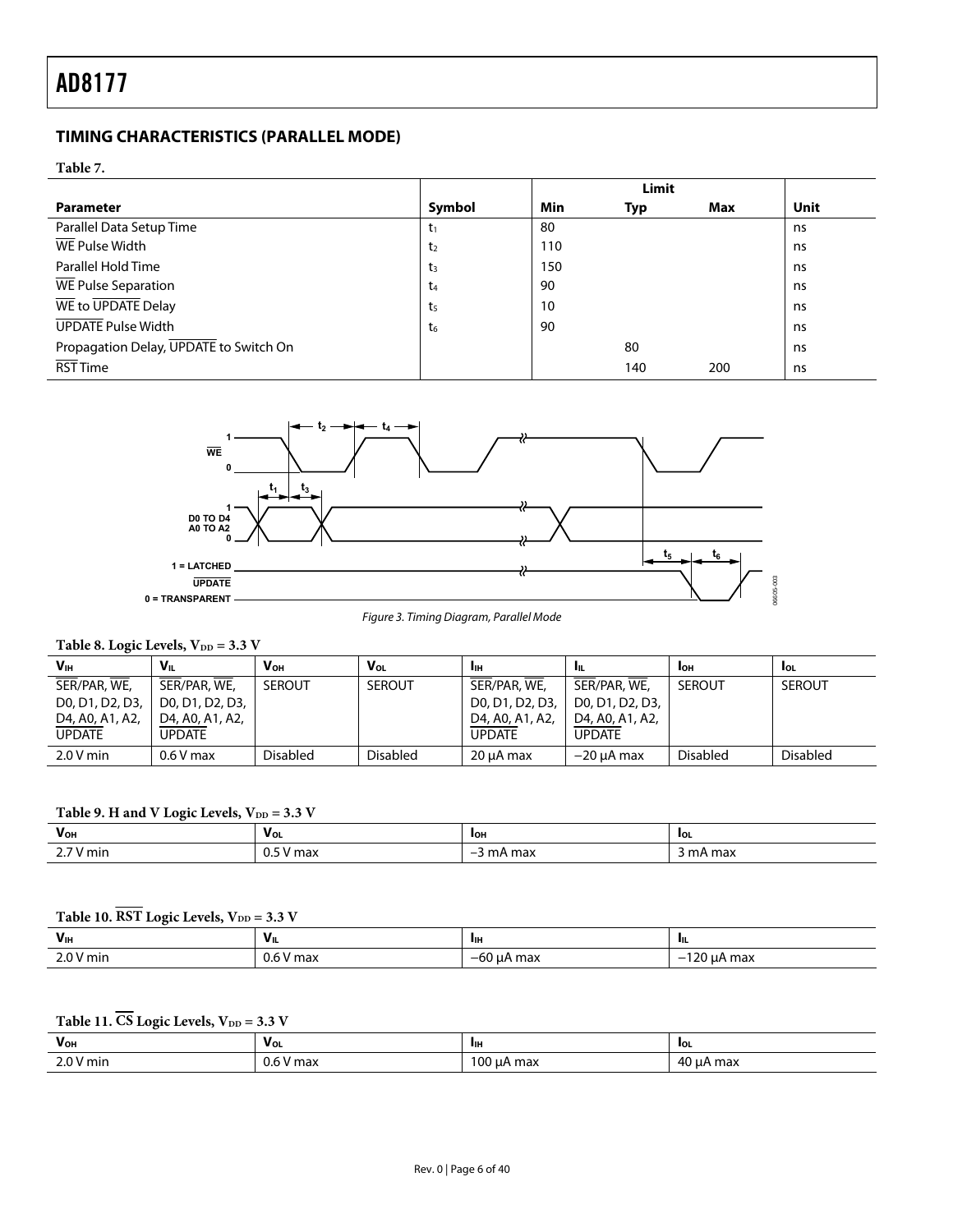## <span id="page-6-1"></span><span id="page-6-0"></span>ABSOLUTE MAXIMUM RATINGS

#### **Table 12.**

| Parameter                                                    | Rating                                               |
|--------------------------------------------------------------|------------------------------------------------------|
| Analog Supply Voltage (V <sub>POS</sub> – V <sub>NEG</sub> ) | 6 V                                                  |
| Digital Supply Voltage (V <sub>DD</sub> – D <sub>GND</sub> ) | 6 V                                                  |
| <b>Ground Potential Difference</b><br>$(V_{NEG}-D_{GND})$    | $+0.5$ V to $-2.5$ V                                 |
| Maximum Potential Difference<br>$(V_{DD}-V_{NEG})$           | 8V                                                   |
| Common-Mode Analog Input Voltage                             | $(V_{\text{NEG}} - 0.5 V)$<br>to $(V_{POS} + 0.5 V)$ |
| Differential Analog Input Voltage                            | +2 V                                                 |
| Digital Input Voltage                                        | V <sub>DD</sub>                                      |
| Output Voltage<br>(Disabled Analog Output)                   | $(V_{POS} - 1 V)$ to $(V_{NEG} + 1 V)$               |
| <b>Output Short-Circuit Duration</b>                         | Momentary                                            |
| Storage Temperature Range                                    | $-65^{\circ}$ C to $+125^{\circ}$ C                  |
| <b>Operating Temperature Range</b>                           | $-40^{\circ}$ C to $+85^{\circ}$ C                   |
| Lead Temperature (Soldering, 10 sec)                         | 300 $\degree$ C                                      |
| Junction Temperature                                         | 150°C                                                |

Stresses above those listed under Absolute Maximum Ratings may cause permanent damage to the device. This is a stress rating only; functional operation of the device at these or any other conditions above those indicated in the operational section of this specification is not implied. Exposure to absolute maximum rating conditions for extended periods may affect device reliability.

## **THERMAL RESISTANCE**

 $\theta_{IA}$  is specified for the worst-case conditions, that is, a device soldered in a circuit board for surface-mount packages.

|  |  | Table 13. Thermal Resistance |
|--|--|------------------------------|
|--|--|------------------------------|

| Package Type | UJA | Unit |
|--------------|-----|------|
| PRGA         |     | 'W   |

### **POWER DISSIPATION**

The AD8177 is operated with  $\pm 2.5$  V or  $+5$  V supplies and can drive loads down to 100  $Ω$ , resulting in a large range of possible power dissipations. For this reason, extra care must be taken derating the operating conditions based on ambient temperature.

Packaged in a 676-lead PBGA the AD8177 junction-to-ambient thermal impedance  $(\theta_{JA})$  is 15°C/W. For long-term reliability, the maximum allowed junction temperature of the die should not exceed 150°C. Temporarily exceeding this limit may cause a shift in parametric performance due to a change in stresses exerted on the die by the package. Exceeding a junction temperature of 175°C for an extended period can result in device failure. The following curve shows the range of allowed internal die power dissipations that meet these conditions over the −40°C to +85°C ambient temperature range. When using Table 13, do not include external load power in the maximum power calculation, but do include load current dropped on the die output transistors.



Figure 4. Maximum Die Power Dissipation vs. Ambient Temperature

### **ESD CAUTION**



ESD (electrostatic discharge) sensitive device. Charged devices and circuit boards can discharge without detection. Although this product features patented or proprietary protection circuitry, damage may occur on devices subjected to high energy ESD. Therefore, proper ESD precautions should be taken to avoid performance degradation or loss of functionality.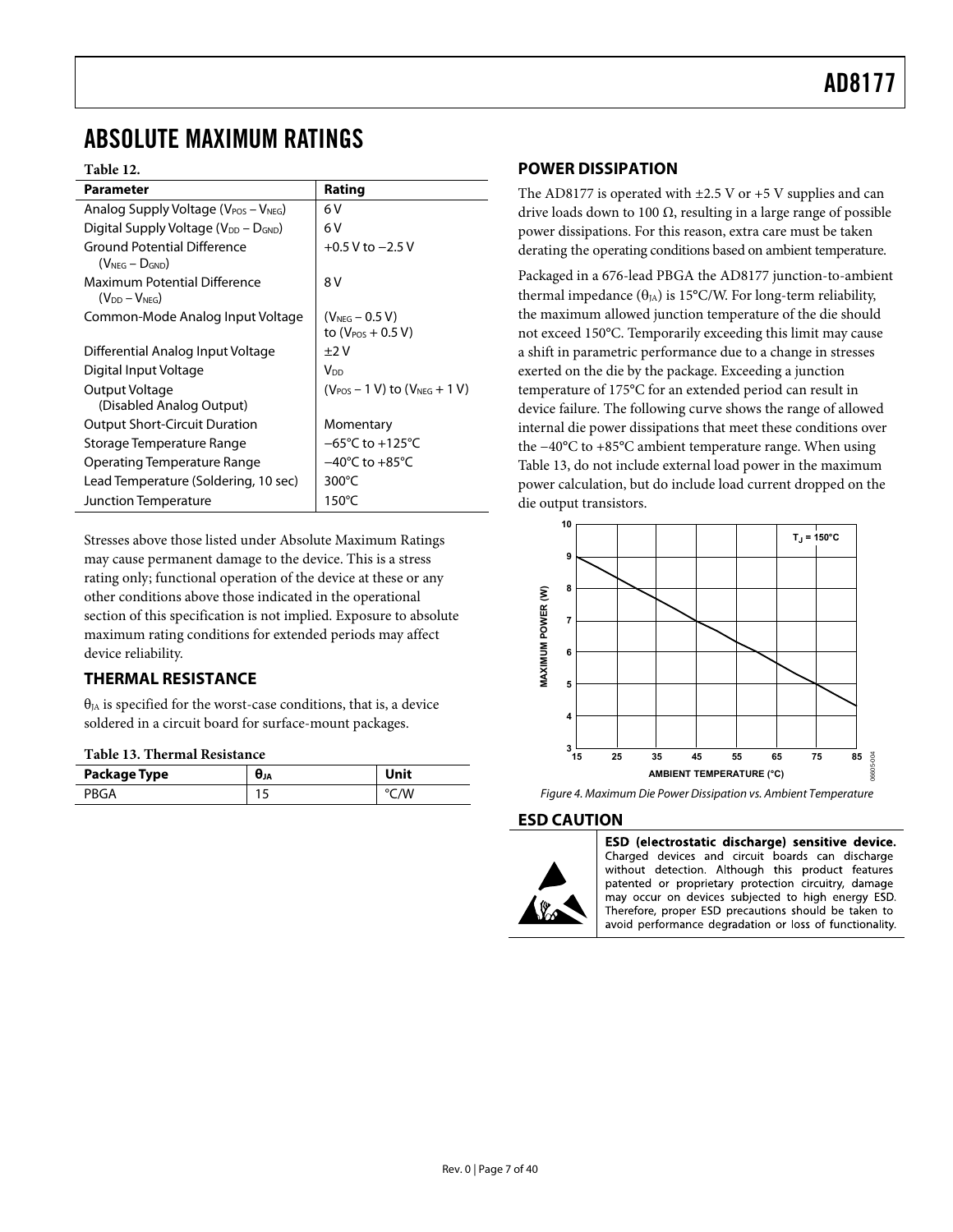## <span id="page-7-0"></span>PIN CONFIGURATION AND FUNCTION DESCRIPTIONS

|    | 26               | 25               | 24               | 23             | 22          | 21          | 20               | 19               | 18          | 17               | 16               | 15                                               | 14          | 13           | 12             | 11               | 10               | 9              | 8              | 7              | 6           | 5               |              | з            |                   |                  |           |
|----|------------------|------------------|------------------|----------------|-------------|-------------|------------------|------------------|-------------|------------------|------------------|--------------------------------------------------|-------------|--------------|----------------|------------------|------------------|----------------|----------------|----------------|-------------|-----------------|--------------|--------------|-------------------|------------------|-----------|
| A  | <b>VNEG</b>      | <b>VNEG</b>      | <b>VNEG</b>      | <b>NC</b>      | <b>NC</b>   | <b>VNEG</b> | OPR <sub>4</sub> | ONB4             | <b>VPOS</b> | IPR8             | INB8             | <b>VNEG</b>                                      | IPR9        | INB9         | <b>VPOS</b>    | <b>IPR10</b>     | <b>INB10</b>     | <b>VNEG</b>    | <b>IPR11</b>   | <b>INB11</b>   | <b>VPOS</b> | <b>IPR12</b>    | <b>INB12</b> | <b>VNEG</b>  | <b>VNEG</b>       | <b>VNEG</b>      | A         |
| в  | <b>VNEG</b>      | <b>VNEG</b>      | <b>VNEG</b>      | <b>NC</b>      | <b>NC</b>   | <b>VNEG</b> | ONR4             | OPB4             | <b>VPOS</b> | INR8             | IPB8             | <b>VNEG</b>                                      | INR9        | IPB9         | <b>VPOS</b>    | <b>INR10</b>     | <b>IPB10</b>     | <b>VNEG</b>    | <b>INR11</b>   | <b>IPB11</b>   | <b>VPOS</b> | <b>INR12</b>    | <b>IPB12</b> | <b>VNEG</b>  | <b>VNEG</b>       | <b>VNEG</b>      | в         |
| С  | <b>VNEG</b>      | <b>VNEG</b>      | <b>VNEG</b>      | <b>NC</b>      | <b>NC</b>   | <b>VNEG</b> | OPG4             | ONG4             | <b>VPOS</b> | IPG8             | ING8             | <b>VNEG</b>                                      | IPG9        | ING9         | <b>VPOS</b>    | <b>IPG10</b>     | <b>ING10</b>     | <b>VNEG</b>    | IPG11          | <b>ING11</b>   | <b>VPOS</b> | <b>IPG12</b>    | <b>ING12</b> | <b>VNEG</b>  | <b>VNEG</b>       | <b>VNEG</b>      | C         |
| D  | <b>VNEG</b>      | <b>VNEG</b>      | <b>VNEG</b>      | <b>NC</b>      | <b>NC</b>   | <b>VPOS</b> | H <sub>4</sub>   | V <sub>4</sub>   | <b>VPOS</b> | <b>VPOS</b>      | <b>VPOS</b>      | <b>VPOS</b>                                      | <b>VPOS</b> | <b>VPOS</b>  | <b>VPOS</b>    | <b>VPOS</b>      | <b>VPOS</b>      | <b>VPOS</b>    | <b>VPOS</b>    | <b>VPOS</b>    | <b>VPOS</b> | <b>VPOS</b>     | <b>VPOS</b>  | IPG13        | <b>INR13</b>      | IPR13            | D         |
| Е  | <b>VNEG</b>      | <b>VNEG</b>      | <b>VNEG</b>      | <b>VPOS</b>    | <b>VPOS</b> | <b>VPOS</b> | <b>VPOS</b>      | <b>VPOS</b>      | <b>DGND</b> | <b>VDD</b>       | <b>SEROUT</b>    | $\overline{\text{cs}}$                           | CLK         | <b>SERIN</b> | <b>SER/PAR</b> | A2               | A1               | A <sub>0</sub> | CLR            | <b>VDD</b>     | <b>DGND</b> | <b>VPOS</b>     | <b>VPOS</b>  | <b>ING13</b> | IPB <sub>13</sub> | <b>INB13</b>     | Е         |
| F  | <b>VPOS</b>      | <b>VPOS</b>      | <b>VPOS</b>      | <b>VPOS</b>    | <b>VPOS</b> | <b>VPOS</b> | <b>VPOS</b>      | <b>VPOS</b>      | <b>VPOS</b> | <b>VPOS</b>      | <b>VPOS</b>      | <b>VPOS</b>                                      | <b>VPOS</b> | <b>VPOS</b>  | <b>VPOS</b>    | <b>VPOS</b>      | <b>VPOS</b>      | <b>VPOS</b>    | <b>VPOS</b>    | <b>VPOS</b>    | <b>VPOS</b> | <b>VPOS</b>     | <b>VPOS</b>  | <b>VPOS</b>  | <b>VPOS</b>       | <b>VPOS</b>      | F         |
| G  | ONB <sub>3</sub> | OPB <sub>3</sub> | ONG <sub>3</sub> | V <sub>3</sub> | <b>VPOS</b> | <b>VPOS</b> | <b>VPOS</b>      | <b>VPOS</b>      | <b>VPOS</b> | <b>VPOS</b>      | <b>VPOS</b>      | <b>VPOS</b>                                      | <b>VPOS</b> | <b>VPOS</b>  | <b>VPOS</b>    | <b>VPOS</b>      | <b>VPOS</b>      | <b>VPOS</b>    | <b>VPOS</b>    | <b>VPOS</b>    | <b>VPOS</b> | <b>VPOS</b>     | <b>VPOS</b>  | <b>VPOS</b>  | <b>VPOS</b>       | <b>VPOS</b>      | G         |
| н  | OPR <sub>3</sub> | ONR3             | OPG3             | H <sub>3</sub> | <b>VPOS</b> | <b>VPOS</b> | <b>VNEG</b>      | <b>VNEG</b>      | <b>VNEG</b> | <b>VNEG</b>      | <b>VNEG</b>      | <b>VNEG</b>                                      | <b>VNEG</b> | <b>VNEG</b>  | <b>VNEG</b>    | <b>VNEG</b>      | <b>VNEG</b>      | <b>VNEG</b>    | <b>VNEG</b>    | <b>VPOS</b>    | <b>VPOS</b> | <b>VPOS</b>     | <b>VPOS</b>  | IPG14        | <b>INR14</b>      | <b>IPR14</b>     | н         |
|    | <b>VNEG</b>      | <b>VNEG</b>      | <b>VNEG</b>      | <b>VPOS</b>    | <b>VPOS</b> | <b>VPOS</b> | <b>VNEG</b>      | <b>VNEG</b>      | <b>VNEG</b> | <b>VNEG</b>      | <b>VNEG</b>      | <b>VNEG</b>                                      | <b>VNEG</b> | <b>VNEG</b>  | <b>VNEG</b>    | <b>VNEG</b>      | <b>VNEG</b>      | <b>VNEG</b>    | <b>VNEG</b>    | <b>VPOS</b>    | <b>VPOS</b> | <b>VPOS</b>     | <b>VPOS</b>  | <b>ING14</b> | <b>IPB14</b>      | <b>INB14</b>     |           |
| κ  | <b>NC</b>        | NC               | <b>NC</b>        | <b>NC</b>      | <b>VPOS</b> | <b>VPOS</b> | <b>VNEG</b>      | <b>VNEG</b>      | <b>VNEG</b> | <b>VNEG</b>      | <b>VNEG</b>      | <b>VNEG</b>                                      | <b>VNEG</b> | <b>VNEG</b>  | <b>VNEG</b>    | <b>VNEG</b>      | <b>VNEG</b>      | <b>VNEG</b>    | <b>VNEG</b>    | <b>VPOS</b>    | <b>VPOS</b> | <b>VPOS</b>     | <b>VPOS</b>  | <b>VNEG</b>  | <b>VNEG</b>       | <b>VNEG</b>      | ĸ         |
|    | <b>NC</b>        | <b>NC</b>        | <b>NC</b>        | <b>NC</b>      | <b>VPOS</b> | <b>VPOS</b> | <b>VNEG</b>      | <b>VNEG</b>      | <b>VNEG</b> | <b>VNEG</b>      | <b>VNEG</b>      | <b>VNEG</b>                                      | <b>VNEG</b> | <b>VNEG</b>  | <b>VNEG</b>    | <b>VNEG</b>      | <b>VNEG</b>      | <b>VNEG</b>    | <b>VNEG</b>    | <b>VPOS</b>    | <b>VPOS</b> | <b>VPOS</b>     | <b>VPOS</b>  | <b>IPG15</b> | <b>INR15</b>      | <b>IPR15</b>     |           |
| м  | <b>VPOS</b>      | <b>VPOS</b>      | <b>VPOS</b>      | <b>VPOS</b>    | <b>VPOS</b> | <b>VPOS</b> | <b>VNEG</b>      | <b>VNEG</b>      | <b>VNEG</b> | <b>VNEG</b>      | <b>VNEG</b>      | <b>VNEG</b>                                      | <b>VNEG</b> | <b>VNEG</b>  | <b>VNEG</b>    | <b>VNEG</b>      | <b>VNEG</b>      | <b>VNEG</b>    | <b>VNEG</b>    | <b>VPOS</b>    | <b>VPOS</b> | <b>VPOS</b>     | <b>VPOS</b>  | <b>ING15</b> | IPB <sub>15</sub> | <b>INB15</b>     | м         |
| N  | ONB <sub>2</sub> | OPB <sub>2</sub> | ONG <sub>2</sub> | V <sub>2</sub> | <b>VPOS</b> | <b>VPOS</b> | <b>VNEG</b>      | <b>VNEG</b>      | <b>VNEG</b> | <b>VNEG</b>      | <b>VNEG</b>      | <b>VNEG</b>                                      | <b>VNEG</b> | <b>VNEG</b>  | <b>VNEG</b>    | <b>VNEG</b>      | <b>VNEG</b>      | <b>VNEG</b>    | <b>VNEG</b>    | <b>VPOS</b>    | <b>VPOS</b> | VOCM<br>CMENCOI | <b>VPOS</b>  | <b>VPOS</b>  | <b>VPOS</b>       | <b>VPOS</b>      | N         |
| Р  | OPR <sub>2</sub> | ONR <sub>2</sub> | OPG <sub>2</sub> | H2             | <b>VPOS</b> | <b>VPOS</b> | <b>VNEG</b>      | <b>VNEG</b>      | <b>VNEG</b> | <b>VNEG</b>      | <b>VNEG</b>      | <b>VNEG</b>                                      | <b>VNEG</b> | <b>VNEG</b>  | <b>VNEG</b>    | <b>VNEG</b>      | <b>VNEG</b>      | <b>VNEG</b>    | <b>VNEG</b>    | <b>VPOS</b>    | <b>VPOS</b> | <b>VBLK</b>     | <b>VPOS</b>  | <b>VPOS</b>  | <b>VPOS</b>       | <b>VPOS</b>      | P         |
| R  | <b>VNEG</b>      | <b>VNEG</b>      | <b>VNEG</b>      | <b>VPOS</b>    | <b>VPOS</b> | <b>VPOS</b> | <b>VNEG</b>      | <b>VNEG</b>      | <b>VNEG</b> | <b>VNEG</b>      | <b>VNEG</b>      | <b>VNEG</b>                                      | <b>VNEG</b> | <b>VNEG</b>  | <b>VNEG</b>    | <b>VNEG</b>      | <b>VNEG</b>      | <b>VNEG</b>    | <b>VNEG</b>    | <b>VPOS</b>    | <b>VPOS</b> | VOCM            | <b>VPOS</b>  | IPG7         | INR7              | IPR7             | R         |
| т  | <b>NC</b>        | <b>NC</b>        | <b>NC</b>        | <b>NC</b>      | <b>VPOS</b> | <b>VPOS</b> | <b>VNEG</b>      | <b>VNEG</b>      | <b>VNEG</b> | <b>VNEG</b>      | <b>VNEG</b>      | <b>VNEG</b>                                      | <b>VNEG</b> | <b>VNEG</b>  | <b>VNEG</b>    | <b>VNEG</b>      | <b>VNEG</b>      | <b>VNEG</b>    | <b>VNEG</b>    | <b>VPOS</b>    | <b>VPOS</b> | <b>VPOS</b>     | <b>VPOS</b>  | ING7         | IPB7              | INB7             | т         |
| U  | <b>NC</b>        | <b>NC</b>        | <b>NC</b>        | <b>NC</b>      | <b>VPOS</b> | <b>VPOS</b> | <b>VNEG</b>      | <b>VNEG</b>      | <b>VNEG</b> | <b>VNEG</b>      | <b>VNEG</b>      | <b>VNEG</b>                                      | <b>VNEG</b> | <b>VNEG</b>  | <b>VNEG</b>    | <b>VNEG</b>      | <b>VNEG</b>      | <b>VNEG</b>    | <b>VNEG</b>    | <b>VPOS</b>    | <b>VPOS</b> | <b>VPOS</b>     | <b>VPOS</b>  | <b>VNEG</b>  | <b>VNEG</b>       | <b>VNEG</b>      | u         |
| ۷  | <b>VPOS</b>      | <b>VPOS</b>      | <b>VPOS</b>      | <b>VPOS</b>    | <b>VPOS</b> | <b>VPOS</b> | <b>VNEG</b>      | <b>VNEG</b>      | <b>VNEG</b> | <b>VNEG</b>      | <b>VNEG</b>      | <b>VNEG</b>                                      | <b>VNEG</b> | <b>VNEG</b>  | <b>VNEG</b>    | <b>VNEG</b>      | <b>VNEG</b>      | <b>VNEG</b>    | <b>VNEG</b>    | <b>VPOS</b>    | <b>VPOS</b> | <b>VPOS</b>     | <b>VPOS</b>  | IPG6         | INR6              | IPR6             | v         |
| W  | ONB1             | OPB1             | ONG1             | V <sub>1</sub> | <b>VPOS</b> | <b>VPOS</b> | <b>VNEG</b>      | <b>VNEG</b>      | <b>VNEG</b> | <b>VNEG</b>      | <b>VNEG</b>      | <b>VNEG</b>                                      | <b>VNEG</b> | <b>VNEG</b>  | <b>VNEG</b>    | <b>VNEG</b>      | <b>VNEG</b>      | <b>VNEG</b>    | <b>VNEG</b>    | <b>VPOS</b>    | <b>VPOS</b> | <b>VPOS</b>     | <b>VPOS</b>  | ING6         | IPB6              | INB6             | W         |
| Y  | OPR <sub>1</sub> | ONR1             | OPG1             | <b>H1</b>      | <b>VPOS</b> | <b>VPOS</b> | <b>VPOS</b>      | <b>VPOS</b>      | <b>VPOS</b> | <b>VPOS</b>      | <b>VPOS</b>      | <b>VPOS</b>                                      | <b>VPOS</b> | <b>VPOS</b>  | <b>VPOS</b>    | <b>VPOS</b>      | <b>VPOS</b>      | <b>VPOS</b>    | <b>VPOS</b>    | <b>VPOS</b>    | <b>VPOS</b> | <b>VPOS</b>     | <b>VPOS</b>  | <b>VPOS</b>  | <b>VPOS</b>       | <b>VPOS</b>      | Y         |
| ΑА | <b>VNEG</b>      | <b>VNEG</b>      | <b>VNEG</b>      | <b>VPOS</b>    | <b>VPOS</b> | <b>VPOS</b> | <b>VPOS</b>      | <b>VPOS</b>      | <b>VPOS</b> | <b>VPOS</b>      | <b>VPOS</b>      | <b>VPOS</b>                                      | <b>VPOS</b> | <b>VPOS</b>  | <b>VPOS</b>    | <b>VPOS</b>      | <b>VPOS</b>      | <b>VPOS</b>    | <b>VPOS</b>    | <b>VPOS</b>    | <b>VPOS</b> | <b>VPOS</b>     | <b>VPOS</b>  | <b>VPOS</b>  | <b>VPOS</b>       | <b>VPOS</b>      | AA        |
| AВ | <b>VNEG</b>      | <b>VNEG</b>      | <b>VNEG</b>      | <b>VPOS</b>    | <b>VPOS</b> | <b>VPOS</b> | <b>VPOS</b>      | <b>VPOS</b>      | <b>DGND</b> | <b>VDD</b>       | <b>RST</b>       | <b>UPDATE</b>                                    | WE          | <b>CMENC</b> | D <sub>4</sub> | D <sub>3</sub>   | D <sub>2</sub>   | D <sub>1</sub> | D <sub>0</sub> | <b>VDD</b>     | <b>DGND</b> | <b>VPOS</b>     | <b>VPOS</b>  | IPG5         | INR5              | IPR <sub>5</sub> | AB        |
| АC | <b>VNEG</b>      | <b>VNEG</b>      | <b>VNEG</b>      | <b>NC</b>      | <b>NC</b>   | <b>VPOS</b> | V <sub>0</sub>   | H <sub>0</sub>   | <b>VPOS</b> | <b>VPOS</b>      | <b>VPOS</b>      | <b>VPOS</b>                                      | <b>VPOS</b> | <b>VPOS</b>  | <b>VPOS</b>    | <b>VPOS</b>      | <b>VPOS</b>      | <b>VPOS</b>    | <b>VPOS</b>    | <b>VPOS</b>    | <b>VPOS</b> | <b>VPOS</b>     | <b>VPOS</b>  | ING5         | IPB5              | INB <sub>5</sub> | AC        |
| AD | <b>VNEG</b>      | <b>VNEG</b>      | <b>VNEG</b>      | <b>NC</b>      | <b>NC</b>   | <b>VPOS</b> | <b>ONGO</b>      | OPG0             | <b>VNEG</b> | ING0             | IPG0             | <b>VPOS</b>                                      | ING1        | IPG1         | <b>VNEG</b>    | ING <sub>2</sub> | IPG <sub>2</sub> | <b>VPOS</b>    | ING3           | IPG3           | <b>VNEG</b> | ING4            | IPG4         | <b>VNEG</b>  | <b>VNEG</b>       | <b>VNEG</b>      | <b>AD</b> |
| АE | <b>VNEG</b>      | <b>VNEG</b>      | <b>VNEG</b>      | <b>NC</b>      | NC          | <b>VPOS</b> | OPB <sub>0</sub> | <b>ONR0</b>      | <b>VNEG</b> | IPB <sub>0</sub> | <b>INRO</b>      | <b>VPOS</b>                                      | IPB1        | INR1         | <b>VNEG</b>    | IPB <sub>2</sub> | INR <sub>2</sub> | <b>VPOS</b>    | IPB3           | INR3           | <b>VNEG</b> | IPB4            | INR4         | <b>VNEG</b>  | <b>VNEG</b>       | <b>VNEG</b>      | <b>AE</b> |
| AF | <b>VNEG</b>      | <b>VNEG</b>      | <b>VNEG</b>      | <b>NC</b>      | <b>NC</b>   | <b>VPOS</b> | <b>ONBO</b>      | OPR <sub>0</sub> | <b>VNEG</b> | INB <sub>0</sub> | IPR <sub>0</sub> | <b>VPOS</b>                                      | INB1        | IPR1         | <b>VNEG</b>    | INB <sub>2</sub> | IPR <sub>2</sub> | <b>VPOS</b>    | INB3           | IPR3           | <b>VNEG</b> | INB4            | IPR4         | <b>VNEG</b>  | <b>VNEG</b>       | <b>VNEG</b>      | $AF$ $g$  |
|    | 26               | 25               | 24               | 23             | 22          | 21          | 20               | 19               | 18          | 17               | 16               | 15                                               | 14          | 13           | 12             | 11               | 10               | 9              | 8              | $\overline{7}$ | 6           | 5               | 4            | 3            | 2                 | 1                |           |
|    |                  |                  |                  |                |             |             |                  |                  |             |                  |                  | Figure 5. Pin Configuration, Package Bottom View |             |              |                |                  |                  |                |                |                |             |                 |              |              |                   |                  |           |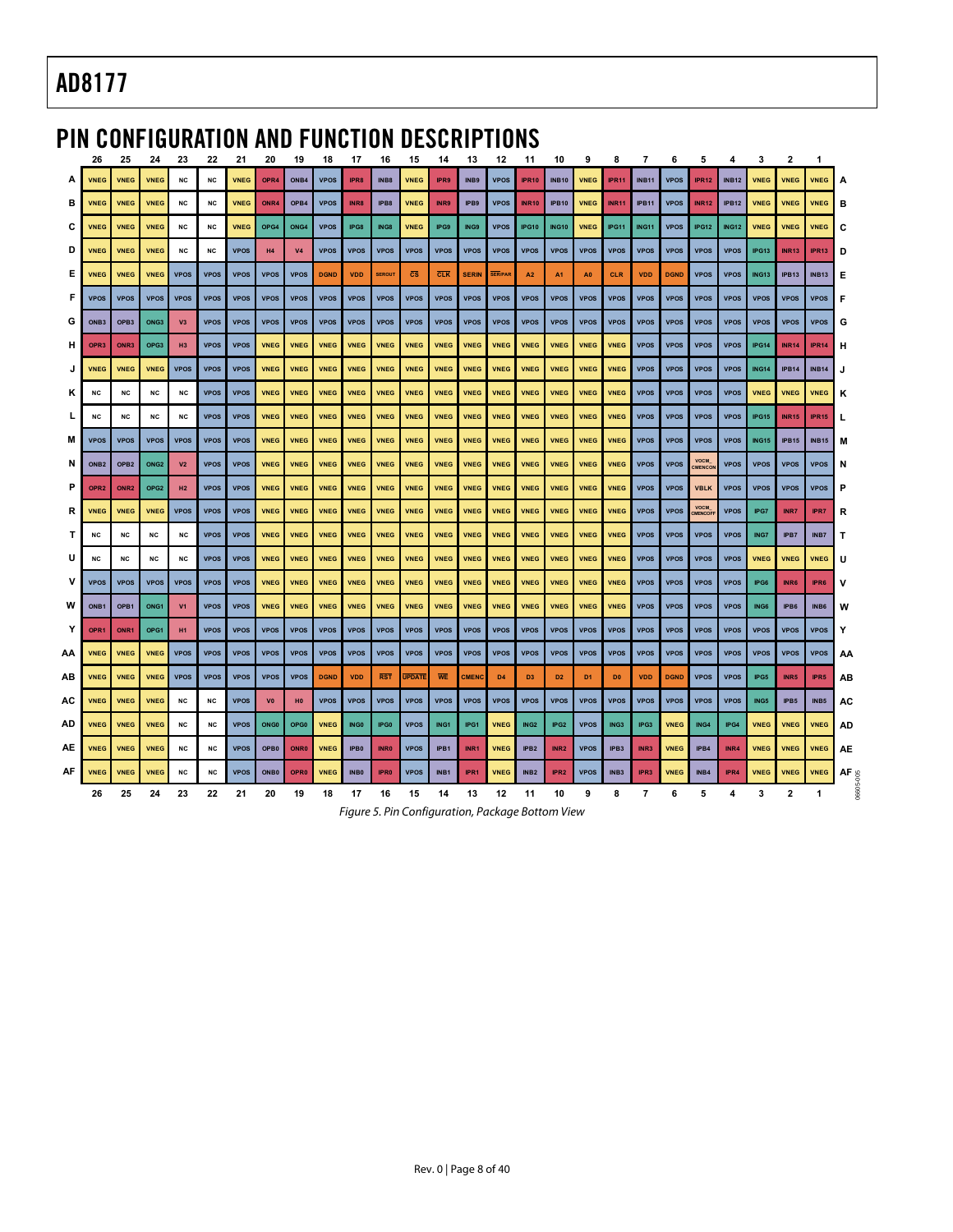|     | $\mathbf{1}$      | $\overline{2}$    | 3            | 4            | 5                      | 6           | $\overline{7}$   | 8                | 9              | 10               | 11               | 12             | 13           | 14                     | 15                     | 16            | 17                                                  | 18          | 19             | 20               | 21          | 22          | 23             | 24               | 25               | 26               |                 |
|-----|-------------------|-------------------|--------------|--------------|------------------------|-------------|------------------|------------------|----------------|------------------|------------------|----------------|--------------|------------------------|------------------------|---------------|-----------------------------------------------------|-------------|----------------|------------------|-------------|-------------|----------------|------------------|------------------|------------------|-----------------|
| Α   | <b>VNEG</b>       | <b>VNEG</b>       | <b>VNEG</b>  | <b>INB12</b> | <b>IPR12</b>           | <b>VPOS</b> | <b>INB11</b>     | <b>IPR11</b>     | <b>VNEG</b>    | <b>INB10</b>     | <b>IPR10</b>     | <b>VPOS</b>    | INB9         | <b>IPR9</b>            | <b>VNEG</b>            | INB8          | IPR8                                                | <b>VPOS</b> | ONB4           | OPR4             | <b>VNEG</b> | <b>NC</b>   | <b>NC</b>      | <b>VNEG</b>      | <b>VNEG</b>      | <b>VNEG</b>      | A               |
| в   | <b>VNEG</b>       | <b>VNEG</b>       | <b>VNEG</b>  | <b>IPB12</b> | <b>INR12</b>           | <b>VPOS</b> | <b>IPB11</b>     | <b>INR11</b>     | <b>VNEG</b>    | <b>IPB10</b>     | <b>INR10</b>     | <b>VPOS</b>    | IPB9         | INR9                   | <b>VNEG</b>            | IPB8          | INR8                                                | <b>VPOS</b> | OPB4           | ONR4             | <b>VNEG</b> | <b>NC</b>   | <b>NC</b>      | <b>VNEG</b>      | <b>VNEG</b>      | <b>VNEG</b>      | в               |
| C   | <b>VNEG</b>       | <b>VNEG</b>       | <b>VNEG</b>  | <b>ING12</b> | <b>IPG12</b>           | <b>VPOS</b> | <b>ING11</b>     | IPG11            | <b>VNEG</b>    | <b>ING10</b>     | <b>IPG10</b>     | <b>VPOS</b>    | ING9         | IPG9                   | <b>VNEG</b>            | ING8          | IPG8                                                | <b>VPOS</b> | ONG4           | OPG4             | <b>VNEG</b> | <b>NC</b>   | <b>NC</b>      | <b>VNEG</b>      | <b>VNEG</b>      | <b>VNEG</b>      | с               |
| D   | IPR <sub>13</sub> | <b>INR13</b>      | IPG13        | <b>VPOS</b>  | <b>VPOS</b>            | <b>VPOS</b> | <b>VPOS</b>      | <b>VPOS</b>      | <b>VPOS</b>    | <b>VPOS</b>      | <b>VPOS</b>      | <b>VPOS</b>    | <b>VPOS</b>  | <b>VPOS</b>            | <b>VPOS</b>            | <b>VPOS</b>   | <b>VPOS</b>                                         | <b>VPOS</b> | V <sub>4</sub> | H4               | <b>VPOS</b> | <b>NC</b>   | <b>NC</b>      | <b>VNEG</b>      | <b>VNEG</b>      | <b>VNEG</b>      | D               |
| Е   | <b>INB13</b>      | <b>IPB13</b>      | <b>ING13</b> | <b>VPOS</b>  | <b>VPOS</b>            | <b>DGND</b> | <b>VDD</b>       | <b>CLR</b>       | A <sub>0</sub> | <b>A1</b>        | A2               | <b>SER/PAR</b> | <b>SERIN</b> | CLK                    | $\overline{\text{cs}}$ | <b>SEROUT</b> | <b>VDD</b>                                          | <b>DGND</b> | <b>VPOS</b>    | <b>VPOS</b>      | <b>VPOS</b> | <b>VPOS</b> | <b>VPOS</b>    | <b>VNEG</b>      | <b>VNEG</b>      | <b>VNEG</b>      | Е               |
| F   | <b>VPOS</b>       | <b>VPOS</b>       | <b>VPOS</b>  | <b>VPOS</b>  | <b>VPOS</b>            | <b>VPOS</b> | <b>VPOS</b>      | <b>VPOS</b>      | <b>VPOS</b>    | <b>VPOS</b>      | <b>VPOS</b>      | <b>VPOS</b>    | <b>VPOS</b>  | <b>VPOS</b>            | <b>VPOS</b>            | <b>VPOS</b>   | <b>VPOS</b>                                         | <b>VPOS</b> | <b>VPOS</b>    | <b>VPOS</b>      | <b>VPOS</b> | <b>VPOS</b> | <b>VPOS</b>    | <b>VPOS</b>      | <b>VPOS</b>      | <b>VPOS</b>      | F               |
| G   | <b>VPOS</b>       | <b>VPOS</b>       | <b>VPOS</b>  | <b>VPOS</b>  | <b>VPOS</b>            | <b>VPOS</b> | <b>VPOS</b>      | <b>VPOS</b>      | <b>VPOS</b>    | <b>VPOS</b>      | <b>VPOS</b>      | <b>VPOS</b>    | <b>VPOS</b>  | <b>VPOS</b>            | <b>VPOS</b>            | <b>VPOS</b>   | <b>VPOS</b>                                         | <b>VPOS</b> | <b>VPOS</b>    | <b>VPOS</b>      | <b>VPOS</b> | <b>VPOS</b> | V <sub>3</sub> | ONG3             | OPB <sub>3</sub> | ONB3             | G               |
| н   | IPR <sub>14</sub> | <b>INR14</b>      | IPG14        | <b>VPOS</b>  | <b>VPOS</b>            | <b>VPOS</b> | <b>VPOS</b>      | <b>VNEG</b>      | <b>VNEG</b>    | <b>VNEG</b>      | <b>VNEG</b>      | <b>VNEG</b>    | <b>VNEG</b>  | <b>VNEG</b>            | <b>VNEG</b>            | <b>VNEG</b>   | <b>VNEG</b>                                         | <b>VNEG</b> | <b>VNEG</b>    | <b>VNEG</b>      | <b>VPOS</b> | <b>VPOS</b> | H <sub>3</sub> | OPG3             | ONR <sub>3</sub> | OPR3             | н               |
| J   | <b>INB14</b>      | IPB <sub>14</sub> | <b>ING14</b> | <b>VPOS</b>  | <b>VPOS</b>            | <b>VPOS</b> | <b>VPOS</b>      | <b>VNEG</b>      | <b>VNEG</b>    | <b>VNEG</b>      | <b>VNEG</b>      | <b>VNEG</b>    | <b>VNEG</b>  | <b>VNEG</b>            | <b>VNEG</b>            | <b>VNEG</b>   | <b>VNEG</b>                                         | <b>VNEG</b> | <b>VNEG</b>    | <b>VNEG</b>      | <b>VPOS</b> | <b>VPOS</b> | <b>VPOS</b>    | <b>VNEG</b>      | <b>VNEG</b>      | <b>VNEG</b>      |                 |
| κ   | <b>VNEG</b>       | <b>VNEG</b>       | <b>VNEG</b>  | <b>VPOS</b>  | <b>VPOS</b>            | <b>VPOS</b> | <b>VPOS</b>      | <b>VNEG</b>      | <b>VNEG</b>    | <b>VNEG</b>      | <b>VNEG</b>      | <b>VNEG</b>    | <b>VNEG</b>  | <b>VNEG</b>            | <b>VNEG</b>            | <b>VNEG</b>   | <b>VNEG</b>                                         | <b>VNEG</b> | <b>VNEG</b>    | <b>VNEG</b>      | <b>VPOS</b> | <b>VPOS</b> | <b>NC</b>      | <b>NC</b>        | <b>NC</b>        | <b>NC</b>        | κ               |
|     | IPR <sub>15</sub> | <b>INR15</b>      | IPG15        | <b>VPOS</b>  | <b>VPOS</b>            | <b>VPOS</b> | <b>VPOS</b>      | <b>VNEG</b>      | <b>VNEG</b>    | <b>VNEG</b>      | <b>VNEG</b>      | <b>VNEG</b>    | <b>VNEG</b>  | <b>VNEG</b>            | <b>VNEG</b>            | <b>VNEG</b>   | <b>VNEG</b>                                         | <b>VNEG</b> | <b>VNEG</b>    | <b>VNEG</b>      | <b>VPOS</b> | <b>VPOS</b> | <b>NC</b>      | <b>NC</b>        | <b>NC</b>        | <b>NC</b>        | L               |
| м   | <b>INB15</b>      | <b>IPB15</b>      | <b>ING15</b> | <b>VPOS</b>  | <b>VPOS</b>            | <b>VPOS</b> | <b>VPOS</b>      | <b>VNEG</b>      | <b>VNEG</b>    | <b>VNEG</b>      | <b>VNEG</b>      | <b>VNEG</b>    | <b>VNEG</b>  | <b>VNEG</b>            | <b>VNEG</b>            | <b>VNEG</b>   | <b>VNEG</b>                                         | <b>VNEG</b> | <b>VNEG</b>    | <b>VNEG</b>      | <b>VPOS</b> | <b>VPOS</b> | <b>VPOS</b>    | <b>VPOS</b>      | <b>VPOS</b>      | <b>VPOS</b>      | м               |
| N   | <b>VPOS</b>       | <b>VPOS</b>       | <b>VPOS</b>  | <b>VPOS</b>  | VOCM                   | <b>VPOS</b> | <b>VPOS</b>      | <b>VNEG</b>      | <b>VNEG</b>    | <b>VNEG</b>      | <b>VNEG</b>      | <b>VNEG</b>    | <b>VNEG</b>  | <b>VNEG</b>            | <b>VNEG</b>            | <b>VNEG</b>   | <b>VNEG</b>                                         | <b>VNEG</b> | <b>VNEG</b>    | <b>VNEG</b>      | <b>VPOS</b> | <b>VPOS</b> | V <sub>2</sub> | ONG <sub>2</sub> | OPB <sub>2</sub> | ONB <sub>2</sub> | N               |
| P   | <b>VPOS</b>       | <b>VPOS</b>       | <b>VPOS</b>  | <b>VPOS</b>  | <b>VBLK</b>            | <b>VPOS</b> | <b>VPOS</b>      | <b>VNEG</b>      | <b>VNEG</b>    | <b>VNEG</b>      | <b>VNEG</b>      | <b>VNEG</b>    | <b>VNEG</b>  | <b>VNEG</b>            | <b>VNEG</b>            | <b>VNEG</b>   | <b>VNEG</b>                                         | <b>VNEG</b> | <b>VNEG</b>    | <b>VNEG</b>      | <b>VPOS</b> | <b>VPOS</b> | H2             | OPG <sub>2</sub> | ONR <sub>2</sub> | OPR <sub>2</sub> | P               |
| R   | IPR7              | INR7              | IPG7         | <b>VPOS</b>  | VOCM_<br><b>MENCOF</b> | <b>VPOS</b> | <b>VPOS</b>      | <b>VNEG</b>      | <b>VNEG</b>    | <b>VNEG</b>      | <b>VNEG</b>      | <b>VNEG</b>    | <b>VNEG</b>  | <b>VNEG</b>            | <b>VNEG</b>            | <b>VNEG</b>   | <b>VNEG</b>                                         | <b>VNEG</b> | <b>VNEG</b>    | <b>VNEG</b>      | <b>VPOS</b> | <b>VPOS</b> | <b>VPOS</b>    | <b>VNEG</b>      | <b>VNEG</b>      | <b>VNEG</b>      | R               |
| т   | INB7              | IPB7              | ING7         | <b>VPOS</b>  | <b>VPOS</b>            | <b>VPOS</b> | <b>VPOS</b>      | <b>VNEG</b>      | <b>VNEG</b>    | <b>VNEG</b>      | <b>VNEG</b>      | <b>VNEG</b>    | <b>VNEG</b>  | <b>VNEG</b>            | <b>VNEG</b>            | <b>VNEG</b>   | <b>VNEG</b>                                         | <b>VNEG</b> | <b>VNEG</b>    | <b>VNEG</b>      | <b>VPOS</b> | <b>VPOS</b> | <b>NC</b>      | <b>NC</b>        | <b>NC</b>        | <b>NC</b>        | т               |
| U   | <b>VNEG</b>       | <b>VNEG</b>       | <b>VNEG</b>  | <b>VPOS</b>  | <b>VPOS</b>            | <b>VPOS</b> | <b>VPOS</b>      | <b>VNEG</b>      | <b>VNEG</b>    | <b>VNEG</b>      | <b>VNEG</b>      | <b>VNEG</b>    | <b>VNEG</b>  | <b>VNEG</b>            | <b>VNEG</b>            | <b>VNEG</b>   | <b>VNEG</b>                                         | <b>VNEG</b> | <b>VNEG</b>    | <b>VNEG</b>      | <b>VPOS</b> | <b>VPOS</b> | <b>NC</b>      | <b>NC</b>        | <b>NC</b>        | <b>NC</b>        | U               |
| v   | IPR6              | INR <sub>6</sub>  | IPG6         | <b>VPOS</b>  | <b>VPOS</b>            | <b>VPOS</b> | <b>VPOS</b>      | <b>VNEG</b>      | <b>VNEG</b>    | <b>VNEG</b>      | <b>VNEG</b>      | <b>VNEG</b>    | <b>VNEG</b>  | <b>VNEG</b>            | <b>VNEG</b>            | <b>VNEG</b>   | <b>VNEG</b>                                         | <b>VNEG</b> | <b>VNEG</b>    | <b>VNEG</b>      | <b>VPOS</b> | <b>VPOS</b> | <b>VPOS</b>    | <b>VPOS</b>      | <b>VPOS</b>      | <b>VPOS</b>      | v               |
| W   | INB6              | IPB6              | ING6         | <b>VPOS</b>  | <b>VPOS</b>            | <b>VPOS</b> | <b>VPOS</b>      | <b>VNEG</b>      | <b>VNEG</b>    | <b>VNEG</b>      | <b>VNEG</b>      | <b>VNEG</b>    | <b>VNEG</b>  | <b>VNEG</b>            | <b>VNEG</b>            | <b>VNEG</b>   | <b>VNEG</b>                                         | <b>VNEG</b> | <b>VNEG</b>    | <b>VNEG</b>      | <b>VPOS</b> | <b>VPOS</b> | V <sub>1</sub> | ONG1             | OPB1             | ONB1             | w               |
| Y   | <b>VPOS</b>       | <b>VPOS</b>       | <b>VPOS</b>  | <b>VPOS</b>  | <b>VPOS</b>            | <b>VPOS</b> | <b>VPOS</b>      | <b>VPOS</b>      | <b>VPOS</b>    | <b>VPOS</b>      | <b>VPOS</b>      | <b>VPOS</b>    | <b>VPOS</b>  | <b>VPOS</b>            | <b>VPOS</b>            | <b>VPOS</b>   | <b>VPOS</b>                                         | <b>VPOS</b> | <b>VPOS</b>    | <b>VPOS</b>      | <b>VPOS</b> | <b>VPOS</b> | <b>H1</b>      | OPG1             | ONR1             | OPR <sub>1</sub> | Y               |
| ΑА  | <b>VPOS</b>       | <b>VPOS</b>       | <b>VPOS</b>  | <b>VPOS</b>  | <b>VPOS</b>            | <b>VPOS</b> | <b>VPOS</b>      | <b>VPOS</b>      | <b>VPOS</b>    | <b>VPOS</b>      | <b>VPOS</b>      | <b>VPOS</b>    | <b>VPOS</b>  | <b>VPOS</b>            | <b>VPOS</b>            | <b>VPOS</b>   | <b>VPOS</b>                                         | <b>VPOS</b> | <b>VPOS</b>    | <b>VPOS</b>      | <b>VPOS</b> | <b>VPOS</b> | <b>VPOS</b>    | <b>VNEG</b>      | <b>VNEG</b>      | <b>VNEG</b>      | AA              |
| AВ  | IPR <sub>5</sub>  | INR5              | IPG5         | <b>VPOS</b>  | <b>VPOS</b>            | <b>DGND</b> | <b>VDD</b>       | D <sub>0</sub>   | D <sub>1</sub> | D <sub>2</sub>   | D <sub>3</sub>   | D <sub>4</sub> | <b>CMENC</b> | $\overline{\text{WE}}$ | UPDATE                 | <b>RST</b>    | <b>VDD</b>                                          | <b>DGND</b> | <b>VPOS</b>    | <b>VPOS</b>      | <b>VPOS</b> | <b>VPOS</b> | <b>VPOS</b>    | <b>VNEG</b>      | <b>VNEG</b>      | <b>VNEG</b>      | AB              |
| AC  | INB5              | IPB5              | ING5         | <b>VPOS</b>  | <b>VPOS</b>            | <b>VPOS</b> | <b>VPOS</b>      | <b>VPOS</b>      | <b>VPOS</b>    | <b>VPOS</b>      | <b>VPOS</b>      | <b>VPOS</b>    | <b>VPOS</b>  | <b>VPOS</b>            | <b>VPOS</b>            | <b>VPOS</b>   | <b>VPOS</b>                                         | <b>VPOS</b> | HO             | V <sub>0</sub>   | <b>VPOS</b> | <b>NC</b>   | <b>NC</b>      | <b>VNEG</b>      | <b>VNEG</b>      | <b>VNEG</b>      | AC              |
| AD  | <b>VNEG</b>       | <b>VNEG</b>       | <b>VNEG</b>  | IPG4         | ING4                   | <b>VNEG</b> | IPG3             | ING3             | <b>VPOS</b>    | IPG <sub>2</sub> | ING <sub>2</sub> | <b>VNEG</b>    | IPG1         | ING1                   | <b>VPOS</b>            | IPG0          | ING0                                                | <b>VNEG</b> | OPG0           | <b>ONGO</b>      | <b>VPOS</b> | <b>NC</b>   | <b>NC</b>      | <b>VNEG</b>      | <b>VNEG</b>      | <b>VNEG</b>      | <b>AD</b>       |
| АE. | <b>VNEG</b>       | <b>VNEG</b>       | <b>VNEG</b>  | INR4         | IPB4                   | <b>VNEG</b> | INR <sub>3</sub> | IPB <sub>3</sub> | <b>VPOS</b>    | INR <sub>2</sub> | IPB <sub>2</sub> | <b>VNEG</b>    | INR1         | IPB1                   | <b>VPOS</b>            | <b>INRO</b>   | IPB <sub>0</sub>                                    | <b>VNEG</b> | <b>ONR0</b>    | OPB <sub>0</sub> | <b>VPOS</b> | <b>NC</b>   | <b>NC</b>      | <b>VNEG</b>      | <b>VNEG</b>      | <b>VNEG</b>      | <b>AE</b>       |
| AF  | <b>VNEG</b>       | <b>VNEG</b>       | <b>VNEG</b>  | IPR4         | INB4                   | <b>VNEG</b> | IPR3             | INB <sub>3</sub> | <b>VPOS</b>    | IPR <sub>2</sub> | INB2             | <b>VNEG</b>    | IPR1         | INB <sub>1</sub>       | <b>VPOS</b>            | <b>IPRO</b>   | <b>INBO</b>                                         | <b>VNEG</b> | <b>OPRO</b>    | <b>ONBO</b>      | <b>VPOS</b> | <b>NC</b>   | <b>NC</b>      | <b>VNEG</b>      | <b>VNEG</b>      | <b>VNEG</b>      | AF<br>06605-006 |
|     | $\mathbf{1}$      | $\mathbf{2}$      | 3            | 4            | 5                      | 6           | $\overline{7}$   | 8                | 9              | 10               | 11               | 12             | 13           | 14                     | 15                     | 16            | 17<br>Figure 6. Pin Configuration, Package Top View | 18          | 19             | 20               | 21          | 22          | 23             | 24               | 25               | 26               |                 |

Rev. 0 | Page 9 of 40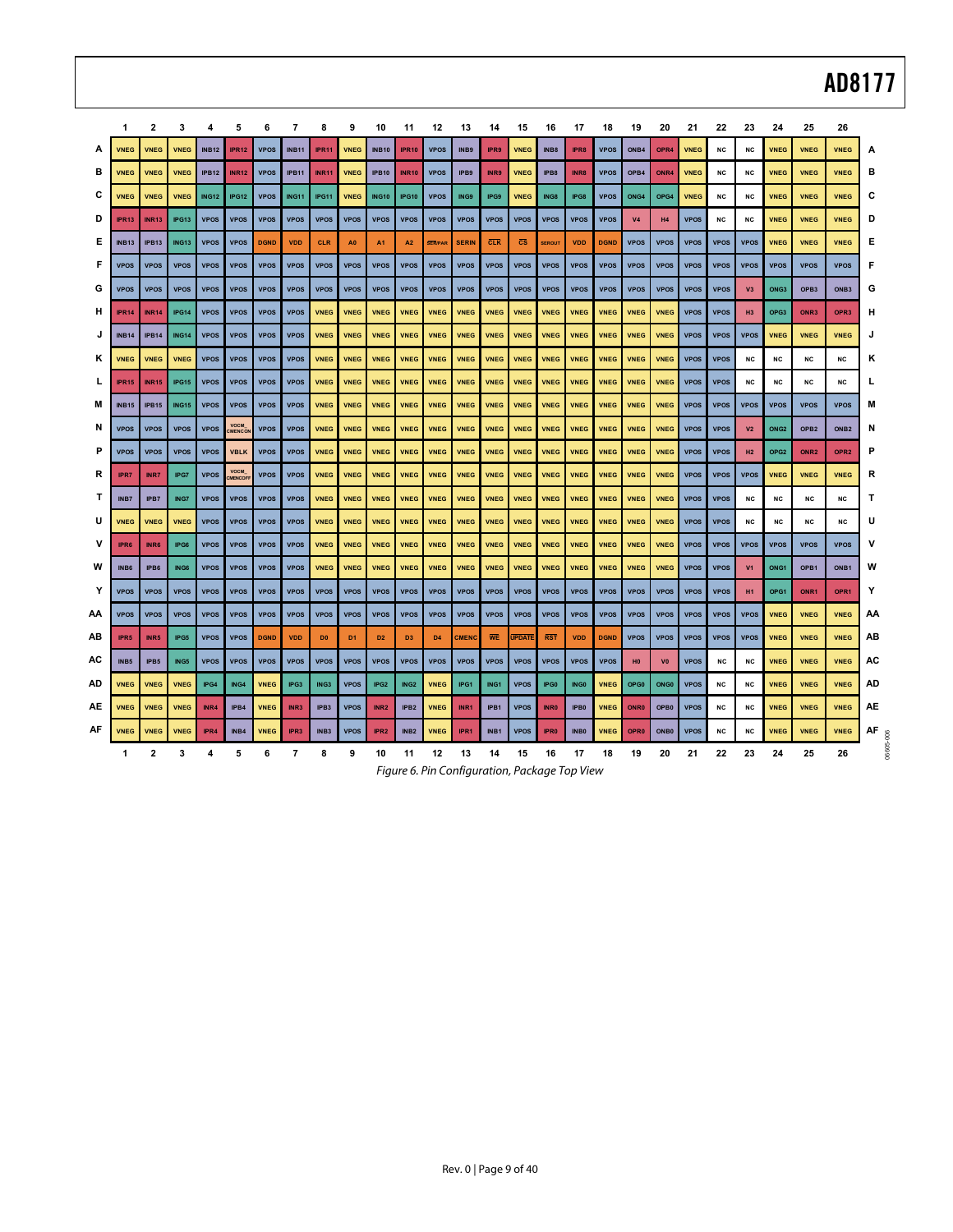### **Table 14. Ball Grid Function Descriptions**

| <b>Ball No.</b> | <b>Mnemonic</b> | <b>Description</b>               | <b>Ball No.</b> | <b>Mnemonic</b> | <b>Description</b>               |
|-----------------|-----------------|----------------------------------|-----------------|-----------------|----------------------------------|
| A1              | <b>VNEG</b>     | Negative Analog Power Supply.    | <b>B26</b>      | <b>VNEG</b>     | Negative Analog Power Supply.    |
| A2              | <b>VNEG</b>     | Negative Analog Power Supply.    | C1              | <b>VNEG</b>     | Negative Analog Power Supply.    |
| A <sub>3</sub>  | <b>VNEG</b>     | Negative Analog Power Supply.    | C <sub>2</sub>  | <b>VNEG</b>     | Negative Analog Power Supply.    |
| A4              | <b>INB12</b>    | Input Number 12, Negative Phase. | C <sub>3</sub>  | <b>VNEG</b>     | Negative Analog Power Supply.    |
| A5              | IPR12           | Input Number 12, Positive Phase. | C <sub>4</sub>  | ING12           | Input Number 12, Negative Phase. |
| A6              | <b>VPOS</b>     | Positive Analog Power Supply.    | C <sub>5</sub>  | IPG12           | Input Number 12, Positive Phase. |
| A7              | <b>INB11</b>    | Input Number 11, Negative Phase. | C6              | <b>VPOS</b>     | Positive Analog Power Supply.    |
| A8              | IPR11           | Input Number 11, Positive Phase. | C7              | ING11           | Input Number 11, Negative Phase. |
| A9              | <b>VNEG</b>     | Negative Analog Power Supply.    | C8              | IPG11           | Input Number 11, Positive Phase. |
| A10             | <b>INB10</b>    | Input Number 10, Negative Phase. | C <sub>9</sub>  | <b>VNEG</b>     | Negative Analog Power Supply.    |
| A11             | IPR10           | Input Number 10, Positive Phase. | C10             | <b>ING10</b>    | Input Number 10, Negative Phase. |
| A12             | <b>VPOS</b>     | Positive Analog Power Supply.    | C11             | IPG10           | Input Number 10, Positive Phase. |
| A13             | INB9            | Input Number 9, Negative Phase.  | C12             | <b>VPOS</b>     | Positive Analog Power Supply.    |
| A14             | IPR9            | Input Number 9, Positive Phase.  | C13             | ING9            | Input Number 9, Negative Phase.  |
| A15             | <b>VNEG</b>     | Negative Analog Power Supply.    | C14             | IPG9            | Input Number 9, Positive Phase.  |
| A16             | INB8            | Input Number 8, Negative Phase.  | C15             | <b>VNEG</b>     | Negative Analog Power Supply.    |
| A17             | IPR8            | Input Number 8, Positive Phase.  | C16             | ING8            | Input Number 8, Negative Phase.  |
| A18             | <b>VPOS</b>     | Positive Analog Power Supply.    | C17             | IPG8            | Input Number 8, Positive Phase.  |
| A19             | ONB4            | Output Number 4, Negative Phase. | C18             | <b>VPOS</b>     | Positive Analog Power Supply.    |
| A20             | OPR4            | Output Number 4, Positive Phase. | C19             | ONG4            | Output Number 4, Negative Phase. |
| A21             | <b>VNEG</b>     | Negative Analog Power Supply.    | C <sub>20</sub> | OPG4            | Output Number 4, Positive Phase. |
| A22             | <b>NC</b>       | No Connect.                      | C <sub>21</sub> | <b>VNEG</b>     | Negative Analog Power Supply.    |
| A23             | <b>NC</b>       | No Connect.                      | C <sub>22</sub> | <b>NC</b>       | No Connect.                      |
| A24             | <b>VNEG</b>     | Negative Analog Power Supply.    | C <sub>23</sub> | <b>NC</b>       | No Connect.                      |
| A25             | <b>VNEG</b>     | Negative Analog Power Supply.    | C <sub>24</sub> | <b>VNEG</b>     | Negative Analog Power Supply.    |
| A26             | <b>VNEG</b>     | Negative Analog Power Supply.    | C <sub>25</sub> | <b>VNEG</b>     | Negative Analog Power Supply.    |
| B1              | <b>VNEG</b>     | Negative Analog Power Supply.    | C <sub>26</sub> | <b>VNEG</b>     | Negative Analog Power Supply.    |
| B <sub>2</sub>  | <b>VNEG</b>     | Negative Analog Power Supply.    | D <sub>1</sub>  | IPR13           | Input Number 13, Positive Phase. |
| B <sub>3</sub>  | <b>VNEG</b>     | Negative Analog Power Supply.    | D <sub>2</sub>  | <b>INR13</b>    | Input Number 13, Negative Phase. |
| B4              | IPB12           | Input Number 12, Positive Phase. | D <sub>3</sub>  | IPG13           | Input Number 13, Positive Phase. |
| B <sub>5</sub>  | <b>INR12</b>    | Input Number 12, Negative Phase. | D <sub>4</sub>  | <b>VPOS</b>     | Positive Analog Power Supply.    |
| B6              | <b>VPOS</b>     | Positive Analog Power Supply.    | D <sub>5</sub>  | <b>VPOS</b>     | Positive Analog Power Supply.    |
| <b>B7</b>       | IPB11           | Input Number 11, Positive Phase. | D <sub>6</sub>  | <b>VPOS</b>     | Positive Analog Power Supply.    |
| B8              | <b>INR11</b>    | Input Number 11, Negative Phase. | D7              | <b>VPOS</b>     | Positive Analog Power Supply.    |
| B9              | <b>VNEG</b>     | Negative Analog Power Supply.    | D <sub>8</sub>  | <b>VPOS</b>     | Positive Analog Power Supply.    |
| <b>B10</b>      | IPB10           | Input Number 10, Positive Phase. | D <sub>9</sub>  | <b>VPOS</b>     | Positive Analog Power Supply.    |
| <b>B11</b>      | <b>INR10</b>    | Input Number 10, Negative Phase. | D <sub>10</sub> | <b>VPOS</b>     | Positive Analog Power Supply.    |
| <b>B12</b>      | <b>VPOS</b>     | Positive Analog Power Supply.    | D11             | <b>VPOS</b>     | Positive Analog Power Supply.    |
| <b>B13</b>      | IPB9            | Input Number 9, Positive Phase.  | D12             | <b>VPOS</b>     | Positive Analog Power Supply.    |
| <b>B14</b>      | INR9            | Input Number 9, Negative Phase.  | D13             | <b>VPOS</b>     | Positive Analog Power Supply.    |
| <b>B15</b>      | <b>VNEG</b>     | Negative Analog Power Supply.    | D14             | <b>VPOS</b>     | Positive Analog Power Supply.    |
| <b>B16</b>      | IPB8            | Input Number 8, Positive Phase.  | D15             | <b>VPOS</b>     | Positive Analog Power Supply.    |
| <b>B17</b>      | INR8            | Input Number 8, Negative Phase.  | D16             | <b>VPOS</b>     | Positive Analog Power Supply.    |
| <b>B18</b>      | <b>VPOS</b>     | Positive Analog Power Supply.    | D17             | <b>VPOS</b>     | Positive Analog Power Supply.    |
| <b>B19</b>      | OPB4            | Output Number 4, Positive Phase. | D18             | <b>VPOS</b>     | Positive Analog Power Supply.    |
| <b>B20</b>      | ONR4            | Output Number 4, Negative Phase. | D19             | V4              | Output Number 4, V Sync.         |
| <b>B21</b>      | <b>VNEG</b>     | Negative Analog Power Supply.    | D <sub>20</sub> | H4              | Output Number 4, H Sync.         |
| <b>B22</b>      | NC              | No Connect.                      | D <sub>21</sub> | <b>VPOS</b>     | Positive Analog Power Supply.    |
| <b>B23</b>      | NC              | No Connect.                      | D <sub>22</sub> | <b>NC</b>       | No Connect.                      |
| <b>B24</b>      | <b>VNEG</b>     | Negative Analog Power Supply.    | D23             | <b>NC</b>       | No Connect.                      |
| <b>B25</b>      | <b>VNEG</b>     | Negative Analog Power Supply.    | D24             | <b>VNEG</b>     | Negative Analog Power Supply.    |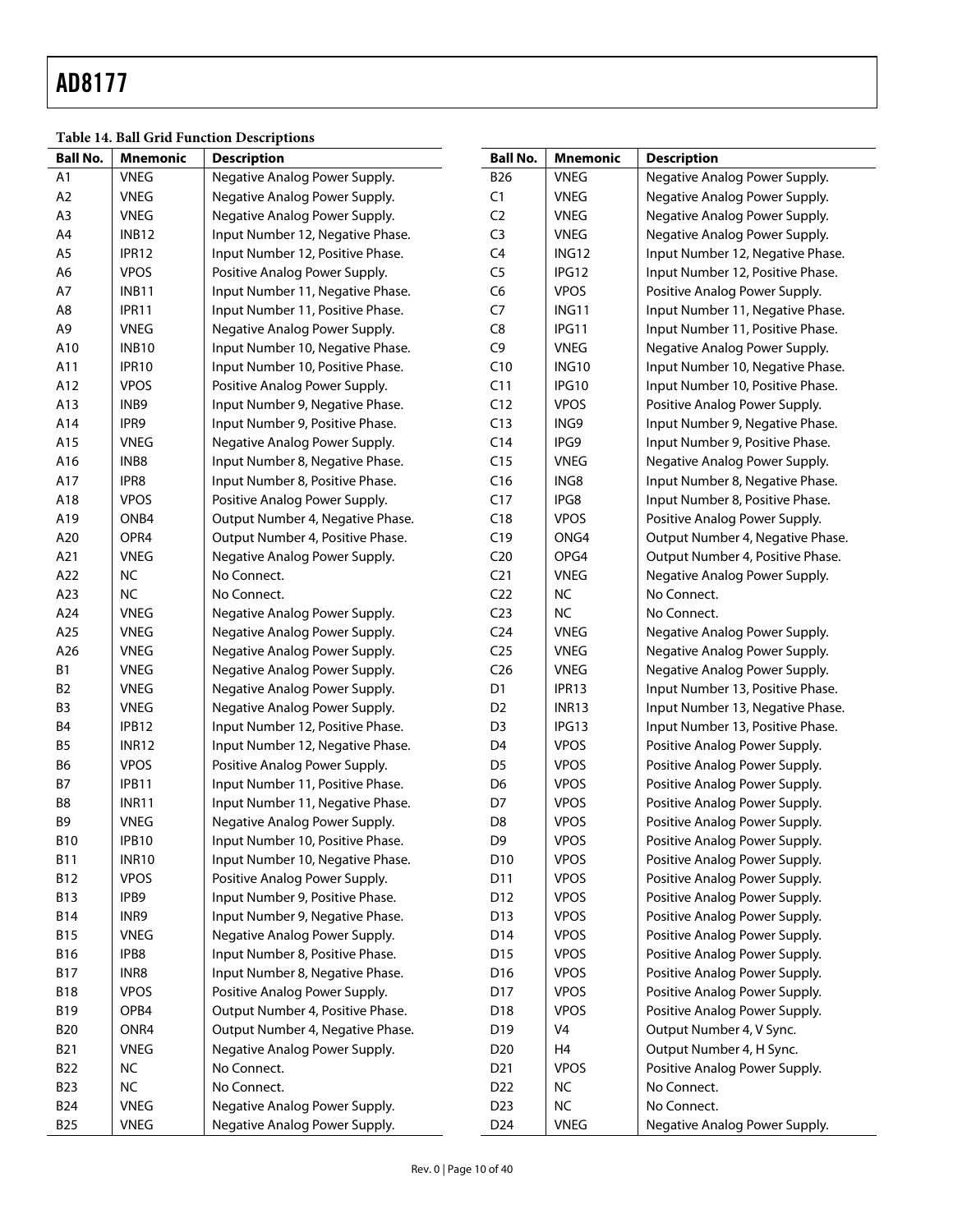| <b>VNEG</b><br>Negative Analog Power Supply.<br>VPOS<br>Positive Analog Power Supply.<br>D <sub>25</sub><br>F <sub>25</sub><br>VPOS<br>D <sub>26</sub><br><b>VNEG</b><br>F <sub>26</sub><br>Negative Analog Power Supply.<br>Positive Analog Power Supply.<br>G1<br>VPOS<br>E1<br><b>INB13</b><br>Input Number 13, Negative Phase.<br>Positive Analog Power Supply.<br>E <sub>2</sub><br>G <sub>2</sub><br>VPOS<br>IPB13<br>Input Number 13, Positive Phase.<br>Positive Analog Power Supply.<br>E3<br>G3<br>VPOS<br>ING13<br>Input Number 13, Negative Phase.<br>Positive Analog Power Supply.<br>E4<br><b>VPOS</b><br>G4<br>VPOS<br>Positive Analog Power Supply.<br>Positive Analog Power Supply.<br>E <sub>5</sub><br><b>VPOS</b><br>G <sub>5</sub><br>VPOS<br>Positive Analog Power Supply.<br>Positive Analog Power Supply.<br>E6<br><b>VPOS</b><br><b>DGND</b><br>Digital Power Supply.<br>G6<br>Positive Analog Power Supply.<br>E7<br>G7<br><b>VPOS</b><br><b>VDD</b><br>Digital Power Supply.<br>Positive Analog Power Supply.<br>VPOS<br>E8<br><b>CLR</b><br><b>Internal Register Clearing</b><br>G8<br>Positive Analog Power Supply.<br>E9<br><b>VPOS</b><br>A0<br>Control Pin 0, Output Address Bit 0.<br>G9<br>Positive Analog Power Supply.<br>E10<br>A1<br>G10<br><b>VPOS</b><br>Control Pin 1, Output Address Bit 1.<br>Positive Analog Power Supply.<br>E11<br><b>VPOS</b><br>A <sub>2</sub><br>Control Pin 2, Output Address Bit 2.<br>G11<br>Positive Analog Power Supply.<br>SER/PAR<br>E12<br>Control Pin: Serial Parallel Select Mode.<br>G12<br><b>VPOS</b><br>Positive Analog Power Supply.<br><b>VPOS</b><br>G13<br>Positive Analog Power Supply.<br>E13<br><b>SERIN</b><br>Control Pin: Serial Data In.<br>G14<br><b>VPOS</b><br><b>CLK</b><br>Positive Analog Power Supply.<br>Control Pin: Serial Data Clock.<br>E14<br>G15<br><b>VPOS</b><br>Positive Analog Power Supply.<br>$\overline{\text{CS}}$<br>Control Pin: Chip Select.<br>E15<br><b>VPOS</b><br>G16<br>Positive Analog Power Supply.<br>E16<br><b>SEROUT</b><br>Control Pin: Serial Data Out.<br>G17<br><b>VPOS</b><br>Positive Analog Power Supply.<br>E17<br><b>VDD</b><br>Digital Power Supply.<br>G18<br><b>VPOS</b><br>Positive Analog Power Supply.<br>E18<br><b>DGND</b><br>Digital Power Supply.<br>G19<br><b>VPOS</b><br>Positive Analog Power Supply.<br>E19<br><b>VPOS</b><br>Positive Analog Power Supply.<br>G20<br><b>VPOS</b><br>Positive Analog Power Supply.<br>E20<br><b>VPOS</b><br>Positive Analog Power Supply.<br><b>VPOS</b><br>G21<br>Positive Analog Power Supply.<br>E21<br><b>VPOS</b><br>Positive Analog Power Supply.<br><b>VPOS</b><br>G22<br>Positive Analog Power Supply.<br>E22<br><b>VPOS</b><br>Positive Analog Power Supply.<br>G <sub>23</sub><br>V3<br>Output Number 3, V Sync.<br>E23<br><b>VPOS</b><br>Positive Analog Power Supply.<br>G <sub>24</sub><br>ONG3<br>Output Number 3, Negative Phase.<br>E24<br><b>VNEG</b><br>Negative Analog Power Supply.<br>G <sub>25</sub><br>OPB3<br>Output Number 3, Positive Phase.<br>E25<br><b>VNEG</b><br>Negative Analog Power Supply.<br>ONB3<br>G <sub>26</sub><br>Output Number 3, Negative Phase.<br>E26<br><b>VNEG</b><br>Negative Analog Power Supply.<br>H1<br>IPR14<br>Input Number 14, Positive Phase.<br>F1<br><b>VPOS</b><br>Positive Analog Power Supply.<br><b>INR14</b><br>H <sub>2</sub><br>Input Number 14, Negative Phase.<br>F <sub>2</sub><br><b>VPOS</b><br>Positive Analog Power Supply.<br>IPG14<br>H <sub>3</sub><br>Input Number 14, Positive Phase.<br>F <sub>3</sub><br><b>VPOS</b><br>Positive Analog Power Supply.<br><b>VPOS</b><br>H <sub>4</sub><br>Positive Analog Power Supply.<br>F4<br><b>VPOS</b><br>Positive Analog Power Supply.<br>VPOS<br>H <sub>5</sub><br>Positive Analog Power Supply.<br>F <sub>5</sub><br><b>VPOS</b><br>Positive Analog Power Supply.<br>VPOS<br>H <sub>6</sub><br>Positive Analog Power Supply.<br>F <sub>6</sub><br><b>VPOS</b><br>Positive Analog Power Supply.<br>H7<br><b>VPOS</b><br>Positive Analog Power Supply.<br>F7<br><b>VPOS</b><br>Positive Analog Power Supply.<br>H <sub>8</sub><br><b>VNEG</b><br>Negative Analog Power Supply.<br><b>VPOS</b><br>Positive Analog Power Supply.<br>F8<br>H <sub>9</sub><br><b>VNEG</b><br>Negative Analog Power Supply.<br>F9<br><b>VPOS</b><br>Positive Analog Power Supply.<br><b>VNEG</b><br>Negative Analog Power Supply.<br>H <sub>10</sub><br>F10<br><b>VPOS</b><br>Positive Analog Power Supply.<br><b>VNEG</b><br>Negative Analog Power Supply.<br>H11<br>F11<br><b>VPOS</b><br>Positive Analog Power Supply.<br><b>VNEG</b><br>Negative Analog Power Supply.<br>H <sub>12</sub><br>F12<br><b>VPOS</b><br>Positive Analog Power Supply.<br><b>VNEG</b><br>Negative Analog Power Supply.<br>H13<br>F13<br><b>VPOS</b><br>Positive Analog Power Supply.<br><b>VNEG</b><br>H14<br>Negative Analog Power Supply.<br><b>VPOS</b><br>F14<br>Positive Analog Power Supply.<br><b>VNEG</b><br>Negative Analog Power Supply.<br>H15<br>VPOS<br>Positive Analog Power Supply.<br>F15<br><b>VNEG</b><br>Negative Analog Power Supply.<br>H16<br>F16<br><b>VPOS</b><br>Positive Analog Power Supply.<br><b>VNEG</b><br>Negative Analog Power Supply.<br>H17<br>F17<br>VPOS<br>Positive Analog Power Supply.<br><b>VNEG</b><br>Negative Analog Power Supply.<br>H18<br>F18<br>VPOS<br>Positive Analog Power Supply.<br><b>VNEG</b><br>Negative Analog Power Supply.<br>H19<br><b>VPOS</b><br>Positive Analog Power Supply.<br>F19<br><b>VNEG</b><br>Negative Analog Power Supply.<br>H <sub>20</sub><br>VPOS<br>Positive Analog Power Supply.<br>F <sub>20</sub><br>VPOS<br>Positive Analog Power Supply.<br>H <sub>21</sub><br>VPOS<br>Positive Analog Power Supply.<br>F21<br>VPOS<br>Positive Analog Power Supply.<br>H <sub>22</sub><br><b>VPOS</b><br>Positive Analog Power Supply.<br>F <sub>22</sub><br>H <sub>23</sub><br>Output Number 3, H Sync.<br>H <sub>3</sub><br>F <sub>23</sub><br><b>VPOS</b><br>Positive Analog Power Supply.<br>OPG3<br>Output Number 3, Positive Phase.<br>H <sub>24</sub><br>Positive Analog Power Supply.<br>F24<br><b>VPOS</b> |                 |                 |                    |                 |                 |                    |
|------------------------------------------------------------------------------------------------------------------------------------------------------------------------------------------------------------------------------------------------------------------------------------------------------------------------------------------------------------------------------------------------------------------------------------------------------------------------------------------------------------------------------------------------------------------------------------------------------------------------------------------------------------------------------------------------------------------------------------------------------------------------------------------------------------------------------------------------------------------------------------------------------------------------------------------------------------------------------------------------------------------------------------------------------------------------------------------------------------------------------------------------------------------------------------------------------------------------------------------------------------------------------------------------------------------------------------------------------------------------------------------------------------------------------------------------------------------------------------------------------------------------------------------------------------------------------------------------------------------------------------------------------------------------------------------------------------------------------------------------------------------------------------------------------------------------------------------------------------------------------------------------------------------------------------------------------------------------------------------------------------------------------------------------------------------------------------------------------------------------------------------------------------------------------------------------------------------------------------------------------------------------------------------------------------------------------------------------------------------------------------------------------------------------------------------------------------------------------------------------------------------------------------------------------------------------------------------------------------------------------------------------------------------------------------------------------------------------------------------------------------------------------------------------------------------------------------------------------------------------------------------------------------------------------------------------------------------------------------------------------------------------------------------------------------------------------------------------------------------------------------------------------------------------------------------------------------------------------------------------------------------------------------------------------------------------------------------------------------------------------------------------------------------------------------------------------------------------------------------------------------------------------------------------------------------------------------------------------------------------------------------------------------------------------------------------------------------------------------------------------------------------------------------------------------------------------------------------------------------------------------------------------------------------------------------------------------------------------------------------------------------------------------------------------------------------------------------------------------------------------------------------------------------------------------------------------------------------------------------------------------------------------------------------------------------------------------------------------------------------------------------------------------------------------------------------------------------------------------------------------------------------------------------------------------------------------------------------------------------------------------------------------------------------------------------------------------------------------------------------------------------------------------------------------------------------------------------------------------------------------------------------------------------------------------------------------------------------------------------------------------------------------------------------------------------------------------------------------------------------------------------------------------------------------------------------------------------------------------------------------------------------------------------------------------------------------------------------------------------------------------------------------------------------------------------------------------------------------------------------------------------------------------------------------------------------------------------------------------------------------------------------------------------------------------------------------------------------------------------------------------------------------------------------------------------------------------------------------------------------------------------------------------------------------------------------------------------------------------------------------------------------------------------------------------------------------------------------------------------------------------------------------------|-----------------|-----------------|--------------------|-----------------|-----------------|--------------------|
|                                                                                                                                                                                                                                                                                                                                                                                                                                                                                                                                                                                                                                                                                                                                                                                                                                                                                                                                                                                                                                                                                                                                                                                                                                                                                                                                                                                                                                                                                                                                                                                                                                                                                                                                                                                                                                                                                                                                                                                                                                                                                                                                                                                                                                                                                                                                                                                                                                                                                                                                                                                                                                                                                                                                                                                                                                                                                                                                                                                                                                                                                                                                                                                                                                                                                                                                                                                                                                                                                                                                                                                                                                                                                                                                                                                                                                                                                                                                                                                                                                                                                                                                                                                                                                                                                                                                                                                                                                                                                                                                                                                                                                                                                                                                                                                                                                                                                                                                                                                                                                                                                                                                                                                                                                                                                                                                                                                                                                                                                                                                                                                                                                                                                                                                                                                                                                                                                                                                                                                                                                                                                                                                                            | <b>Ball No.</b> | <b>Mnemonic</b> | <b>Description</b> | <b>Ball No.</b> | <b>Mnemonic</b> | <b>Description</b> |
|                                                                                                                                                                                                                                                                                                                                                                                                                                                                                                                                                                                                                                                                                                                                                                                                                                                                                                                                                                                                                                                                                                                                                                                                                                                                                                                                                                                                                                                                                                                                                                                                                                                                                                                                                                                                                                                                                                                                                                                                                                                                                                                                                                                                                                                                                                                                                                                                                                                                                                                                                                                                                                                                                                                                                                                                                                                                                                                                                                                                                                                                                                                                                                                                                                                                                                                                                                                                                                                                                                                                                                                                                                                                                                                                                                                                                                                                                                                                                                                                                                                                                                                                                                                                                                                                                                                                                                                                                                                                                                                                                                                                                                                                                                                                                                                                                                                                                                                                                                                                                                                                                                                                                                                                                                                                                                                                                                                                                                                                                                                                                                                                                                                                                                                                                                                                                                                                                                                                                                                                                                                                                                                                                            |                 |                 |                    |                 |                 |                    |
|                                                                                                                                                                                                                                                                                                                                                                                                                                                                                                                                                                                                                                                                                                                                                                                                                                                                                                                                                                                                                                                                                                                                                                                                                                                                                                                                                                                                                                                                                                                                                                                                                                                                                                                                                                                                                                                                                                                                                                                                                                                                                                                                                                                                                                                                                                                                                                                                                                                                                                                                                                                                                                                                                                                                                                                                                                                                                                                                                                                                                                                                                                                                                                                                                                                                                                                                                                                                                                                                                                                                                                                                                                                                                                                                                                                                                                                                                                                                                                                                                                                                                                                                                                                                                                                                                                                                                                                                                                                                                                                                                                                                                                                                                                                                                                                                                                                                                                                                                                                                                                                                                                                                                                                                                                                                                                                                                                                                                                                                                                                                                                                                                                                                                                                                                                                                                                                                                                                                                                                                                                                                                                                                                            |                 |                 |                    |                 |                 |                    |
|                                                                                                                                                                                                                                                                                                                                                                                                                                                                                                                                                                                                                                                                                                                                                                                                                                                                                                                                                                                                                                                                                                                                                                                                                                                                                                                                                                                                                                                                                                                                                                                                                                                                                                                                                                                                                                                                                                                                                                                                                                                                                                                                                                                                                                                                                                                                                                                                                                                                                                                                                                                                                                                                                                                                                                                                                                                                                                                                                                                                                                                                                                                                                                                                                                                                                                                                                                                                                                                                                                                                                                                                                                                                                                                                                                                                                                                                                                                                                                                                                                                                                                                                                                                                                                                                                                                                                                                                                                                                                                                                                                                                                                                                                                                                                                                                                                                                                                                                                                                                                                                                                                                                                                                                                                                                                                                                                                                                                                                                                                                                                                                                                                                                                                                                                                                                                                                                                                                                                                                                                                                                                                                                                            |                 |                 |                    |                 |                 |                    |
|                                                                                                                                                                                                                                                                                                                                                                                                                                                                                                                                                                                                                                                                                                                                                                                                                                                                                                                                                                                                                                                                                                                                                                                                                                                                                                                                                                                                                                                                                                                                                                                                                                                                                                                                                                                                                                                                                                                                                                                                                                                                                                                                                                                                                                                                                                                                                                                                                                                                                                                                                                                                                                                                                                                                                                                                                                                                                                                                                                                                                                                                                                                                                                                                                                                                                                                                                                                                                                                                                                                                                                                                                                                                                                                                                                                                                                                                                                                                                                                                                                                                                                                                                                                                                                                                                                                                                                                                                                                                                                                                                                                                                                                                                                                                                                                                                                                                                                                                                                                                                                                                                                                                                                                                                                                                                                                                                                                                                                                                                                                                                                                                                                                                                                                                                                                                                                                                                                                                                                                                                                                                                                                                                            |                 |                 |                    |                 |                 |                    |
|                                                                                                                                                                                                                                                                                                                                                                                                                                                                                                                                                                                                                                                                                                                                                                                                                                                                                                                                                                                                                                                                                                                                                                                                                                                                                                                                                                                                                                                                                                                                                                                                                                                                                                                                                                                                                                                                                                                                                                                                                                                                                                                                                                                                                                                                                                                                                                                                                                                                                                                                                                                                                                                                                                                                                                                                                                                                                                                                                                                                                                                                                                                                                                                                                                                                                                                                                                                                                                                                                                                                                                                                                                                                                                                                                                                                                                                                                                                                                                                                                                                                                                                                                                                                                                                                                                                                                                                                                                                                                                                                                                                                                                                                                                                                                                                                                                                                                                                                                                                                                                                                                                                                                                                                                                                                                                                                                                                                                                                                                                                                                                                                                                                                                                                                                                                                                                                                                                                                                                                                                                                                                                                                                            |                 |                 |                    |                 |                 |                    |
|                                                                                                                                                                                                                                                                                                                                                                                                                                                                                                                                                                                                                                                                                                                                                                                                                                                                                                                                                                                                                                                                                                                                                                                                                                                                                                                                                                                                                                                                                                                                                                                                                                                                                                                                                                                                                                                                                                                                                                                                                                                                                                                                                                                                                                                                                                                                                                                                                                                                                                                                                                                                                                                                                                                                                                                                                                                                                                                                                                                                                                                                                                                                                                                                                                                                                                                                                                                                                                                                                                                                                                                                                                                                                                                                                                                                                                                                                                                                                                                                                                                                                                                                                                                                                                                                                                                                                                                                                                                                                                                                                                                                                                                                                                                                                                                                                                                                                                                                                                                                                                                                                                                                                                                                                                                                                                                                                                                                                                                                                                                                                                                                                                                                                                                                                                                                                                                                                                                                                                                                                                                                                                                                                            |                 |                 |                    |                 |                 |                    |
|                                                                                                                                                                                                                                                                                                                                                                                                                                                                                                                                                                                                                                                                                                                                                                                                                                                                                                                                                                                                                                                                                                                                                                                                                                                                                                                                                                                                                                                                                                                                                                                                                                                                                                                                                                                                                                                                                                                                                                                                                                                                                                                                                                                                                                                                                                                                                                                                                                                                                                                                                                                                                                                                                                                                                                                                                                                                                                                                                                                                                                                                                                                                                                                                                                                                                                                                                                                                                                                                                                                                                                                                                                                                                                                                                                                                                                                                                                                                                                                                                                                                                                                                                                                                                                                                                                                                                                                                                                                                                                                                                                                                                                                                                                                                                                                                                                                                                                                                                                                                                                                                                                                                                                                                                                                                                                                                                                                                                                                                                                                                                                                                                                                                                                                                                                                                                                                                                                                                                                                                                                                                                                                                                            |                 |                 |                    |                 |                 |                    |
|                                                                                                                                                                                                                                                                                                                                                                                                                                                                                                                                                                                                                                                                                                                                                                                                                                                                                                                                                                                                                                                                                                                                                                                                                                                                                                                                                                                                                                                                                                                                                                                                                                                                                                                                                                                                                                                                                                                                                                                                                                                                                                                                                                                                                                                                                                                                                                                                                                                                                                                                                                                                                                                                                                                                                                                                                                                                                                                                                                                                                                                                                                                                                                                                                                                                                                                                                                                                                                                                                                                                                                                                                                                                                                                                                                                                                                                                                                                                                                                                                                                                                                                                                                                                                                                                                                                                                                                                                                                                                                                                                                                                                                                                                                                                                                                                                                                                                                                                                                                                                                                                                                                                                                                                                                                                                                                                                                                                                                                                                                                                                                                                                                                                                                                                                                                                                                                                                                                                                                                                                                                                                                                                                            |                 |                 |                    |                 |                 |                    |
|                                                                                                                                                                                                                                                                                                                                                                                                                                                                                                                                                                                                                                                                                                                                                                                                                                                                                                                                                                                                                                                                                                                                                                                                                                                                                                                                                                                                                                                                                                                                                                                                                                                                                                                                                                                                                                                                                                                                                                                                                                                                                                                                                                                                                                                                                                                                                                                                                                                                                                                                                                                                                                                                                                                                                                                                                                                                                                                                                                                                                                                                                                                                                                                                                                                                                                                                                                                                                                                                                                                                                                                                                                                                                                                                                                                                                                                                                                                                                                                                                                                                                                                                                                                                                                                                                                                                                                                                                                                                                                                                                                                                                                                                                                                                                                                                                                                                                                                                                                                                                                                                                                                                                                                                                                                                                                                                                                                                                                                                                                                                                                                                                                                                                                                                                                                                                                                                                                                                                                                                                                                                                                                                                            |                 |                 |                    |                 |                 |                    |
|                                                                                                                                                                                                                                                                                                                                                                                                                                                                                                                                                                                                                                                                                                                                                                                                                                                                                                                                                                                                                                                                                                                                                                                                                                                                                                                                                                                                                                                                                                                                                                                                                                                                                                                                                                                                                                                                                                                                                                                                                                                                                                                                                                                                                                                                                                                                                                                                                                                                                                                                                                                                                                                                                                                                                                                                                                                                                                                                                                                                                                                                                                                                                                                                                                                                                                                                                                                                                                                                                                                                                                                                                                                                                                                                                                                                                                                                                                                                                                                                                                                                                                                                                                                                                                                                                                                                                                                                                                                                                                                                                                                                                                                                                                                                                                                                                                                                                                                                                                                                                                                                                                                                                                                                                                                                                                                                                                                                                                                                                                                                                                                                                                                                                                                                                                                                                                                                                                                                                                                                                                                                                                                                                            |                 |                 |                    |                 |                 |                    |
|                                                                                                                                                                                                                                                                                                                                                                                                                                                                                                                                                                                                                                                                                                                                                                                                                                                                                                                                                                                                                                                                                                                                                                                                                                                                                                                                                                                                                                                                                                                                                                                                                                                                                                                                                                                                                                                                                                                                                                                                                                                                                                                                                                                                                                                                                                                                                                                                                                                                                                                                                                                                                                                                                                                                                                                                                                                                                                                                                                                                                                                                                                                                                                                                                                                                                                                                                                                                                                                                                                                                                                                                                                                                                                                                                                                                                                                                                                                                                                                                                                                                                                                                                                                                                                                                                                                                                                                                                                                                                                                                                                                                                                                                                                                                                                                                                                                                                                                                                                                                                                                                                                                                                                                                                                                                                                                                                                                                                                                                                                                                                                                                                                                                                                                                                                                                                                                                                                                                                                                                                                                                                                                                                            |                 |                 |                    |                 |                 |                    |
|                                                                                                                                                                                                                                                                                                                                                                                                                                                                                                                                                                                                                                                                                                                                                                                                                                                                                                                                                                                                                                                                                                                                                                                                                                                                                                                                                                                                                                                                                                                                                                                                                                                                                                                                                                                                                                                                                                                                                                                                                                                                                                                                                                                                                                                                                                                                                                                                                                                                                                                                                                                                                                                                                                                                                                                                                                                                                                                                                                                                                                                                                                                                                                                                                                                                                                                                                                                                                                                                                                                                                                                                                                                                                                                                                                                                                                                                                                                                                                                                                                                                                                                                                                                                                                                                                                                                                                                                                                                                                                                                                                                                                                                                                                                                                                                                                                                                                                                                                                                                                                                                                                                                                                                                                                                                                                                                                                                                                                                                                                                                                                                                                                                                                                                                                                                                                                                                                                                                                                                                                                                                                                                                                            |                 |                 |                    |                 |                 |                    |
|                                                                                                                                                                                                                                                                                                                                                                                                                                                                                                                                                                                                                                                                                                                                                                                                                                                                                                                                                                                                                                                                                                                                                                                                                                                                                                                                                                                                                                                                                                                                                                                                                                                                                                                                                                                                                                                                                                                                                                                                                                                                                                                                                                                                                                                                                                                                                                                                                                                                                                                                                                                                                                                                                                                                                                                                                                                                                                                                                                                                                                                                                                                                                                                                                                                                                                                                                                                                                                                                                                                                                                                                                                                                                                                                                                                                                                                                                                                                                                                                                                                                                                                                                                                                                                                                                                                                                                                                                                                                                                                                                                                                                                                                                                                                                                                                                                                                                                                                                                                                                                                                                                                                                                                                                                                                                                                                                                                                                                                                                                                                                                                                                                                                                                                                                                                                                                                                                                                                                                                                                                                                                                                                                            |                 |                 |                    |                 |                 |                    |
|                                                                                                                                                                                                                                                                                                                                                                                                                                                                                                                                                                                                                                                                                                                                                                                                                                                                                                                                                                                                                                                                                                                                                                                                                                                                                                                                                                                                                                                                                                                                                                                                                                                                                                                                                                                                                                                                                                                                                                                                                                                                                                                                                                                                                                                                                                                                                                                                                                                                                                                                                                                                                                                                                                                                                                                                                                                                                                                                                                                                                                                                                                                                                                                                                                                                                                                                                                                                                                                                                                                                                                                                                                                                                                                                                                                                                                                                                                                                                                                                                                                                                                                                                                                                                                                                                                                                                                                                                                                                                                                                                                                                                                                                                                                                                                                                                                                                                                                                                                                                                                                                                                                                                                                                                                                                                                                                                                                                                                                                                                                                                                                                                                                                                                                                                                                                                                                                                                                                                                                                                                                                                                                                                            |                 |                 |                    |                 |                 |                    |
|                                                                                                                                                                                                                                                                                                                                                                                                                                                                                                                                                                                                                                                                                                                                                                                                                                                                                                                                                                                                                                                                                                                                                                                                                                                                                                                                                                                                                                                                                                                                                                                                                                                                                                                                                                                                                                                                                                                                                                                                                                                                                                                                                                                                                                                                                                                                                                                                                                                                                                                                                                                                                                                                                                                                                                                                                                                                                                                                                                                                                                                                                                                                                                                                                                                                                                                                                                                                                                                                                                                                                                                                                                                                                                                                                                                                                                                                                                                                                                                                                                                                                                                                                                                                                                                                                                                                                                                                                                                                                                                                                                                                                                                                                                                                                                                                                                                                                                                                                                                                                                                                                                                                                                                                                                                                                                                                                                                                                                                                                                                                                                                                                                                                                                                                                                                                                                                                                                                                                                                                                                                                                                                                                            |                 |                 |                    |                 |                 |                    |
|                                                                                                                                                                                                                                                                                                                                                                                                                                                                                                                                                                                                                                                                                                                                                                                                                                                                                                                                                                                                                                                                                                                                                                                                                                                                                                                                                                                                                                                                                                                                                                                                                                                                                                                                                                                                                                                                                                                                                                                                                                                                                                                                                                                                                                                                                                                                                                                                                                                                                                                                                                                                                                                                                                                                                                                                                                                                                                                                                                                                                                                                                                                                                                                                                                                                                                                                                                                                                                                                                                                                                                                                                                                                                                                                                                                                                                                                                                                                                                                                                                                                                                                                                                                                                                                                                                                                                                                                                                                                                                                                                                                                                                                                                                                                                                                                                                                                                                                                                                                                                                                                                                                                                                                                                                                                                                                                                                                                                                                                                                                                                                                                                                                                                                                                                                                                                                                                                                                                                                                                                                                                                                                                                            |                 |                 |                    |                 |                 |                    |
|                                                                                                                                                                                                                                                                                                                                                                                                                                                                                                                                                                                                                                                                                                                                                                                                                                                                                                                                                                                                                                                                                                                                                                                                                                                                                                                                                                                                                                                                                                                                                                                                                                                                                                                                                                                                                                                                                                                                                                                                                                                                                                                                                                                                                                                                                                                                                                                                                                                                                                                                                                                                                                                                                                                                                                                                                                                                                                                                                                                                                                                                                                                                                                                                                                                                                                                                                                                                                                                                                                                                                                                                                                                                                                                                                                                                                                                                                                                                                                                                                                                                                                                                                                                                                                                                                                                                                                                                                                                                                                                                                                                                                                                                                                                                                                                                                                                                                                                                                                                                                                                                                                                                                                                                                                                                                                                                                                                                                                                                                                                                                                                                                                                                                                                                                                                                                                                                                                                                                                                                                                                                                                                                                            |                 |                 |                    |                 |                 |                    |
|                                                                                                                                                                                                                                                                                                                                                                                                                                                                                                                                                                                                                                                                                                                                                                                                                                                                                                                                                                                                                                                                                                                                                                                                                                                                                                                                                                                                                                                                                                                                                                                                                                                                                                                                                                                                                                                                                                                                                                                                                                                                                                                                                                                                                                                                                                                                                                                                                                                                                                                                                                                                                                                                                                                                                                                                                                                                                                                                                                                                                                                                                                                                                                                                                                                                                                                                                                                                                                                                                                                                                                                                                                                                                                                                                                                                                                                                                                                                                                                                                                                                                                                                                                                                                                                                                                                                                                                                                                                                                                                                                                                                                                                                                                                                                                                                                                                                                                                                                                                                                                                                                                                                                                                                                                                                                                                                                                                                                                                                                                                                                                                                                                                                                                                                                                                                                                                                                                                                                                                                                                                                                                                                                            |                 |                 |                    |                 |                 |                    |
|                                                                                                                                                                                                                                                                                                                                                                                                                                                                                                                                                                                                                                                                                                                                                                                                                                                                                                                                                                                                                                                                                                                                                                                                                                                                                                                                                                                                                                                                                                                                                                                                                                                                                                                                                                                                                                                                                                                                                                                                                                                                                                                                                                                                                                                                                                                                                                                                                                                                                                                                                                                                                                                                                                                                                                                                                                                                                                                                                                                                                                                                                                                                                                                                                                                                                                                                                                                                                                                                                                                                                                                                                                                                                                                                                                                                                                                                                                                                                                                                                                                                                                                                                                                                                                                                                                                                                                                                                                                                                                                                                                                                                                                                                                                                                                                                                                                                                                                                                                                                                                                                                                                                                                                                                                                                                                                                                                                                                                                                                                                                                                                                                                                                                                                                                                                                                                                                                                                                                                                                                                                                                                                                                            |                 |                 |                    |                 |                 |                    |
|                                                                                                                                                                                                                                                                                                                                                                                                                                                                                                                                                                                                                                                                                                                                                                                                                                                                                                                                                                                                                                                                                                                                                                                                                                                                                                                                                                                                                                                                                                                                                                                                                                                                                                                                                                                                                                                                                                                                                                                                                                                                                                                                                                                                                                                                                                                                                                                                                                                                                                                                                                                                                                                                                                                                                                                                                                                                                                                                                                                                                                                                                                                                                                                                                                                                                                                                                                                                                                                                                                                                                                                                                                                                                                                                                                                                                                                                                                                                                                                                                                                                                                                                                                                                                                                                                                                                                                                                                                                                                                                                                                                                                                                                                                                                                                                                                                                                                                                                                                                                                                                                                                                                                                                                                                                                                                                                                                                                                                                                                                                                                                                                                                                                                                                                                                                                                                                                                                                                                                                                                                                                                                                                                            |                 |                 |                    |                 |                 |                    |
|                                                                                                                                                                                                                                                                                                                                                                                                                                                                                                                                                                                                                                                                                                                                                                                                                                                                                                                                                                                                                                                                                                                                                                                                                                                                                                                                                                                                                                                                                                                                                                                                                                                                                                                                                                                                                                                                                                                                                                                                                                                                                                                                                                                                                                                                                                                                                                                                                                                                                                                                                                                                                                                                                                                                                                                                                                                                                                                                                                                                                                                                                                                                                                                                                                                                                                                                                                                                                                                                                                                                                                                                                                                                                                                                                                                                                                                                                                                                                                                                                                                                                                                                                                                                                                                                                                                                                                                                                                                                                                                                                                                                                                                                                                                                                                                                                                                                                                                                                                                                                                                                                                                                                                                                                                                                                                                                                                                                                                                                                                                                                                                                                                                                                                                                                                                                                                                                                                                                                                                                                                                                                                                                                            |                 |                 |                    |                 |                 |                    |
|                                                                                                                                                                                                                                                                                                                                                                                                                                                                                                                                                                                                                                                                                                                                                                                                                                                                                                                                                                                                                                                                                                                                                                                                                                                                                                                                                                                                                                                                                                                                                                                                                                                                                                                                                                                                                                                                                                                                                                                                                                                                                                                                                                                                                                                                                                                                                                                                                                                                                                                                                                                                                                                                                                                                                                                                                                                                                                                                                                                                                                                                                                                                                                                                                                                                                                                                                                                                                                                                                                                                                                                                                                                                                                                                                                                                                                                                                                                                                                                                                                                                                                                                                                                                                                                                                                                                                                                                                                                                                                                                                                                                                                                                                                                                                                                                                                                                                                                                                                                                                                                                                                                                                                                                                                                                                                                                                                                                                                                                                                                                                                                                                                                                                                                                                                                                                                                                                                                                                                                                                                                                                                                                                            |                 |                 |                    |                 |                 |                    |
|                                                                                                                                                                                                                                                                                                                                                                                                                                                                                                                                                                                                                                                                                                                                                                                                                                                                                                                                                                                                                                                                                                                                                                                                                                                                                                                                                                                                                                                                                                                                                                                                                                                                                                                                                                                                                                                                                                                                                                                                                                                                                                                                                                                                                                                                                                                                                                                                                                                                                                                                                                                                                                                                                                                                                                                                                                                                                                                                                                                                                                                                                                                                                                                                                                                                                                                                                                                                                                                                                                                                                                                                                                                                                                                                                                                                                                                                                                                                                                                                                                                                                                                                                                                                                                                                                                                                                                                                                                                                                                                                                                                                                                                                                                                                                                                                                                                                                                                                                                                                                                                                                                                                                                                                                                                                                                                                                                                                                                                                                                                                                                                                                                                                                                                                                                                                                                                                                                                                                                                                                                                                                                                                                            |                 |                 |                    |                 |                 |                    |
|                                                                                                                                                                                                                                                                                                                                                                                                                                                                                                                                                                                                                                                                                                                                                                                                                                                                                                                                                                                                                                                                                                                                                                                                                                                                                                                                                                                                                                                                                                                                                                                                                                                                                                                                                                                                                                                                                                                                                                                                                                                                                                                                                                                                                                                                                                                                                                                                                                                                                                                                                                                                                                                                                                                                                                                                                                                                                                                                                                                                                                                                                                                                                                                                                                                                                                                                                                                                                                                                                                                                                                                                                                                                                                                                                                                                                                                                                                                                                                                                                                                                                                                                                                                                                                                                                                                                                                                                                                                                                                                                                                                                                                                                                                                                                                                                                                                                                                                                                                                                                                                                                                                                                                                                                                                                                                                                                                                                                                                                                                                                                                                                                                                                                                                                                                                                                                                                                                                                                                                                                                                                                                                                                            |                 |                 |                    |                 |                 |                    |
|                                                                                                                                                                                                                                                                                                                                                                                                                                                                                                                                                                                                                                                                                                                                                                                                                                                                                                                                                                                                                                                                                                                                                                                                                                                                                                                                                                                                                                                                                                                                                                                                                                                                                                                                                                                                                                                                                                                                                                                                                                                                                                                                                                                                                                                                                                                                                                                                                                                                                                                                                                                                                                                                                                                                                                                                                                                                                                                                                                                                                                                                                                                                                                                                                                                                                                                                                                                                                                                                                                                                                                                                                                                                                                                                                                                                                                                                                                                                                                                                                                                                                                                                                                                                                                                                                                                                                                                                                                                                                                                                                                                                                                                                                                                                                                                                                                                                                                                                                                                                                                                                                                                                                                                                                                                                                                                                                                                                                                                                                                                                                                                                                                                                                                                                                                                                                                                                                                                                                                                                                                                                                                                                                            |                 |                 |                    |                 |                 |                    |
|                                                                                                                                                                                                                                                                                                                                                                                                                                                                                                                                                                                                                                                                                                                                                                                                                                                                                                                                                                                                                                                                                                                                                                                                                                                                                                                                                                                                                                                                                                                                                                                                                                                                                                                                                                                                                                                                                                                                                                                                                                                                                                                                                                                                                                                                                                                                                                                                                                                                                                                                                                                                                                                                                                                                                                                                                                                                                                                                                                                                                                                                                                                                                                                                                                                                                                                                                                                                                                                                                                                                                                                                                                                                                                                                                                                                                                                                                                                                                                                                                                                                                                                                                                                                                                                                                                                                                                                                                                                                                                                                                                                                                                                                                                                                                                                                                                                                                                                                                                                                                                                                                                                                                                                                                                                                                                                                                                                                                                                                                                                                                                                                                                                                                                                                                                                                                                                                                                                                                                                                                                                                                                                                                            |                 |                 |                    |                 |                 |                    |
|                                                                                                                                                                                                                                                                                                                                                                                                                                                                                                                                                                                                                                                                                                                                                                                                                                                                                                                                                                                                                                                                                                                                                                                                                                                                                                                                                                                                                                                                                                                                                                                                                                                                                                                                                                                                                                                                                                                                                                                                                                                                                                                                                                                                                                                                                                                                                                                                                                                                                                                                                                                                                                                                                                                                                                                                                                                                                                                                                                                                                                                                                                                                                                                                                                                                                                                                                                                                                                                                                                                                                                                                                                                                                                                                                                                                                                                                                                                                                                                                                                                                                                                                                                                                                                                                                                                                                                                                                                                                                                                                                                                                                                                                                                                                                                                                                                                                                                                                                                                                                                                                                                                                                                                                                                                                                                                                                                                                                                                                                                                                                                                                                                                                                                                                                                                                                                                                                                                                                                                                                                                                                                                                                            |                 |                 |                    |                 |                 |                    |
|                                                                                                                                                                                                                                                                                                                                                                                                                                                                                                                                                                                                                                                                                                                                                                                                                                                                                                                                                                                                                                                                                                                                                                                                                                                                                                                                                                                                                                                                                                                                                                                                                                                                                                                                                                                                                                                                                                                                                                                                                                                                                                                                                                                                                                                                                                                                                                                                                                                                                                                                                                                                                                                                                                                                                                                                                                                                                                                                                                                                                                                                                                                                                                                                                                                                                                                                                                                                                                                                                                                                                                                                                                                                                                                                                                                                                                                                                                                                                                                                                                                                                                                                                                                                                                                                                                                                                                                                                                                                                                                                                                                                                                                                                                                                                                                                                                                                                                                                                                                                                                                                                                                                                                                                                                                                                                                                                                                                                                                                                                                                                                                                                                                                                                                                                                                                                                                                                                                                                                                                                                                                                                                                                            |                 |                 |                    |                 |                 |                    |
|                                                                                                                                                                                                                                                                                                                                                                                                                                                                                                                                                                                                                                                                                                                                                                                                                                                                                                                                                                                                                                                                                                                                                                                                                                                                                                                                                                                                                                                                                                                                                                                                                                                                                                                                                                                                                                                                                                                                                                                                                                                                                                                                                                                                                                                                                                                                                                                                                                                                                                                                                                                                                                                                                                                                                                                                                                                                                                                                                                                                                                                                                                                                                                                                                                                                                                                                                                                                                                                                                                                                                                                                                                                                                                                                                                                                                                                                                                                                                                                                                                                                                                                                                                                                                                                                                                                                                                                                                                                                                                                                                                                                                                                                                                                                                                                                                                                                                                                                                                                                                                                                                                                                                                                                                                                                                                                                                                                                                                                                                                                                                                                                                                                                                                                                                                                                                                                                                                                                                                                                                                                                                                                                                            |                 |                 |                    |                 |                 |                    |
|                                                                                                                                                                                                                                                                                                                                                                                                                                                                                                                                                                                                                                                                                                                                                                                                                                                                                                                                                                                                                                                                                                                                                                                                                                                                                                                                                                                                                                                                                                                                                                                                                                                                                                                                                                                                                                                                                                                                                                                                                                                                                                                                                                                                                                                                                                                                                                                                                                                                                                                                                                                                                                                                                                                                                                                                                                                                                                                                                                                                                                                                                                                                                                                                                                                                                                                                                                                                                                                                                                                                                                                                                                                                                                                                                                                                                                                                                                                                                                                                                                                                                                                                                                                                                                                                                                                                                                                                                                                                                                                                                                                                                                                                                                                                                                                                                                                                                                                                                                                                                                                                                                                                                                                                                                                                                                                                                                                                                                                                                                                                                                                                                                                                                                                                                                                                                                                                                                                                                                                                                                                                                                                                                            |                 |                 |                    |                 |                 |                    |
|                                                                                                                                                                                                                                                                                                                                                                                                                                                                                                                                                                                                                                                                                                                                                                                                                                                                                                                                                                                                                                                                                                                                                                                                                                                                                                                                                                                                                                                                                                                                                                                                                                                                                                                                                                                                                                                                                                                                                                                                                                                                                                                                                                                                                                                                                                                                                                                                                                                                                                                                                                                                                                                                                                                                                                                                                                                                                                                                                                                                                                                                                                                                                                                                                                                                                                                                                                                                                                                                                                                                                                                                                                                                                                                                                                                                                                                                                                                                                                                                                                                                                                                                                                                                                                                                                                                                                                                                                                                                                                                                                                                                                                                                                                                                                                                                                                                                                                                                                                                                                                                                                                                                                                                                                                                                                                                                                                                                                                                                                                                                                                                                                                                                                                                                                                                                                                                                                                                                                                                                                                                                                                                                                            |                 |                 |                    |                 |                 |                    |
|                                                                                                                                                                                                                                                                                                                                                                                                                                                                                                                                                                                                                                                                                                                                                                                                                                                                                                                                                                                                                                                                                                                                                                                                                                                                                                                                                                                                                                                                                                                                                                                                                                                                                                                                                                                                                                                                                                                                                                                                                                                                                                                                                                                                                                                                                                                                                                                                                                                                                                                                                                                                                                                                                                                                                                                                                                                                                                                                                                                                                                                                                                                                                                                                                                                                                                                                                                                                                                                                                                                                                                                                                                                                                                                                                                                                                                                                                                                                                                                                                                                                                                                                                                                                                                                                                                                                                                                                                                                                                                                                                                                                                                                                                                                                                                                                                                                                                                                                                                                                                                                                                                                                                                                                                                                                                                                                                                                                                                                                                                                                                                                                                                                                                                                                                                                                                                                                                                                                                                                                                                                                                                                                                            |                 |                 |                    |                 |                 |                    |
|                                                                                                                                                                                                                                                                                                                                                                                                                                                                                                                                                                                                                                                                                                                                                                                                                                                                                                                                                                                                                                                                                                                                                                                                                                                                                                                                                                                                                                                                                                                                                                                                                                                                                                                                                                                                                                                                                                                                                                                                                                                                                                                                                                                                                                                                                                                                                                                                                                                                                                                                                                                                                                                                                                                                                                                                                                                                                                                                                                                                                                                                                                                                                                                                                                                                                                                                                                                                                                                                                                                                                                                                                                                                                                                                                                                                                                                                                                                                                                                                                                                                                                                                                                                                                                                                                                                                                                                                                                                                                                                                                                                                                                                                                                                                                                                                                                                                                                                                                                                                                                                                                                                                                                                                                                                                                                                                                                                                                                                                                                                                                                                                                                                                                                                                                                                                                                                                                                                                                                                                                                                                                                                                                            |                 |                 |                    |                 |                 |                    |
|                                                                                                                                                                                                                                                                                                                                                                                                                                                                                                                                                                                                                                                                                                                                                                                                                                                                                                                                                                                                                                                                                                                                                                                                                                                                                                                                                                                                                                                                                                                                                                                                                                                                                                                                                                                                                                                                                                                                                                                                                                                                                                                                                                                                                                                                                                                                                                                                                                                                                                                                                                                                                                                                                                                                                                                                                                                                                                                                                                                                                                                                                                                                                                                                                                                                                                                                                                                                                                                                                                                                                                                                                                                                                                                                                                                                                                                                                                                                                                                                                                                                                                                                                                                                                                                                                                                                                                                                                                                                                                                                                                                                                                                                                                                                                                                                                                                                                                                                                                                                                                                                                                                                                                                                                                                                                                                                                                                                                                                                                                                                                                                                                                                                                                                                                                                                                                                                                                                                                                                                                                                                                                                                                            |                 |                 |                    |                 |                 |                    |
|                                                                                                                                                                                                                                                                                                                                                                                                                                                                                                                                                                                                                                                                                                                                                                                                                                                                                                                                                                                                                                                                                                                                                                                                                                                                                                                                                                                                                                                                                                                                                                                                                                                                                                                                                                                                                                                                                                                                                                                                                                                                                                                                                                                                                                                                                                                                                                                                                                                                                                                                                                                                                                                                                                                                                                                                                                                                                                                                                                                                                                                                                                                                                                                                                                                                                                                                                                                                                                                                                                                                                                                                                                                                                                                                                                                                                                                                                                                                                                                                                                                                                                                                                                                                                                                                                                                                                                                                                                                                                                                                                                                                                                                                                                                                                                                                                                                                                                                                                                                                                                                                                                                                                                                                                                                                                                                                                                                                                                                                                                                                                                                                                                                                                                                                                                                                                                                                                                                                                                                                                                                                                                                                                            |                 |                 |                    |                 |                 |                    |
|                                                                                                                                                                                                                                                                                                                                                                                                                                                                                                                                                                                                                                                                                                                                                                                                                                                                                                                                                                                                                                                                                                                                                                                                                                                                                                                                                                                                                                                                                                                                                                                                                                                                                                                                                                                                                                                                                                                                                                                                                                                                                                                                                                                                                                                                                                                                                                                                                                                                                                                                                                                                                                                                                                                                                                                                                                                                                                                                                                                                                                                                                                                                                                                                                                                                                                                                                                                                                                                                                                                                                                                                                                                                                                                                                                                                                                                                                                                                                                                                                                                                                                                                                                                                                                                                                                                                                                                                                                                                                                                                                                                                                                                                                                                                                                                                                                                                                                                                                                                                                                                                                                                                                                                                                                                                                                                                                                                                                                                                                                                                                                                                                                                                                                                                                                                                                                                                                                                                                                                                                                                                                                                                                            |                 |                 |                    |                 |                 |                    |
|                                                                                                                                                                                                                                                                                                                                                                                                                                                                                                                                                                                                                                                                                                                                                                                                                                                                                                                                                                                                                                                                                                                                                                                                                                                                                                                                                                                                                                                                                                                                                                                                                                                                                                                                                                                                                                                                                                                                                                                                                                                                                                                                                                                                                                                                                                                                                                                                                                                                                                                                                                                                                                                                                                                                                                                                                                                                                                                                                                                                                                                                                                                                                                                                                                                                                                                                                                                                                                                                                                                                                                                                                                                                                                                                                                                                                                                                                                                                                                                                                                                                                                                                                                                                                                                                                                                                                                                                                                                                                                                                                                                                                                                                                                                                                                                                                                                                                                                                                                                                                                                                                                                                                                                                                                                                                                                                                                                                                                                                                                                                                                                                                                                                                                                                                                                                                                                                                                                                                                                                                                                                                                                                                            |                 |                 |                    |                 |                 |                    |
|                                                                                                                                                                                                                                                                                                                                                                                                                                                                                                                                                                                                                                                                                                                                                                                                                                                                                                                                                                                                                                                                                                                                                                                                                                                                                                                                                                                                                                                                                                                                                                                                                                                                                                                                                                                                                                                                                                                                                                                                                                                                                                                                                                                                                                                                                                                                                                                                                                                                                                                                                                                                                                                                                                                                                                                                                                                                                                                                                                                                                                                                                                                                                                                                                                                                                                                                                                                                                                                                                                                                                                                                                                                                                                                                                                                                                                                                                                                                                                                                                                                                                                                                                                                                                                                                                                                                                                                                                                                                                                                                                                                                                                                                                                                                                                                                                                                                                                                                                                                                                                                                                                                                                                                                                                                                                                                                                                                                                                                                                                                                                                                                                                                                                                                                                                                                                                                                                                                                                                                                                                                                                                                                                            |                 |                 |                    |                 |                 |                    |
|                                                                                                                                                                                                                                                                                                                                                                                                                                                                                                                                                                                                                                                                                                                                                                                                                                                                                                                                                                                                                                                                                                                                                                                                                                                                                                                                                                                                                                                                                                                                                                                                                                                                                                                                                                                                                                                                                                                                                                                                                                                                                                                                                                                                                                                                                                                                                                                                                                                                                                                                                                                                                                                                                                                                                                                                                                                                                                                                                                                                                                                                                                                                                                                                                                                                                                                                                                                                                                                                                                                                                                                                                                                                                                                                                                                                                                                                                                                                                                                                                                                                                                                                                                                                                                                                                                                                                                                                                                                                                                                                                                                                                                                                                                                                                                                                                                                                                                                                                                                                                                                                                                                                                                                                                                                                                                                                                                                                                                                                                                                                                                                                                                                                                                                                                                                                                                                                                                                                                                                                                                                                                                                                                            |                 |                 |                    |                 |                 |                    |
|                                                                                                                                                                                                                                                                                                                                                                                                                                                                                                                                                                                                                                                                                                                                                                                                                                                                                                                                                                                                                                                                                                                                                                                                                                                                                                                                                                                                                                                                                                                                                                                                                                                                                                                                                                                                                                                                                                                                                                                                                                                                                                                                                                                                                                                                                                                                                                                                                                                                                                                                                                                                                                                                                                                                                                                                                                                                                                                                                                                                                                                                                                                                                                                                                                                                                                                                                                                                                                                                                                                                                                                                                                                                                                                                                                                                                                                                                                                                                                                                                                                                                                                                                                                                                                                                                                                                                                                                                                                                                                                                                                                                                                                                                                                                                                                                                                                                                                                                                                                                                                                                                                                                                                                                                                                                                                                                                                                                                                                                                                                                                                                                                                                                                                                                                                                                                                                                                                                                                                                                                                                                                                                                                            |                 |                 |                    |                 |                 |                    |
|                                                                                                                                                                                                                                                                                                                                                                                                                                                                                                                                                                                                                                                                                                                                                                                                                                                                                                                                                                                                                                                                                                                                                                                                                                                                                                                                                                                                                                                                                                                                                                                                                                                                                                                                                                                                                                                                                                                                                                                                                                                                                                                                                                                                                                                                                                                                                                                                                                                                                                                                                                                                                                                                                                                                                                                                                                                                                                                                                                                                                                                                                                                                                                                                                                                                                                                                                                                                                                                                                                                                                                                                                                                                                                                                                                                                                                                                                                                                                                                                                                                                                                                                                                                                                                                                                                                                                                                                                                                                                                                                                                                                                                                                                                                                                                                                                                                                                                                                                                                                                                                                                                                                                                                                                                                                                                                                                                                                                                                                                                                                                                                                                                                                                                                                                                                                                                                                                                                                                                                                                                                                                                                                                            |                 |                 |                    |                 |                 |                    |
|                                                                                                                                                                                                                                                                                                                                                                                                                                                                                                                                                                                                                                                                                                                                                                                                                                                                                                                                                                                                                                                                                                                                                                                                                                                                                                                                                                                                                                                                                                                                                                                                                                                                                                                                                                                                                                                                                                                                                                                                                                                                                                                                                                                                                                                                                                                                                                                                                                                                                                                                                                                                                                                                                                                                                                                                                                                                                                                                                                                                                                                                                                                                                                                                                                                                                                                                                                                                                                                                                                                                                                                                                                                                                                                                                                                                                                                                                                                                                                                                                                                                                                                                                                                                                                                                                                                                                                                                                                                                                                                                                                                                                                                                                                                                                                                                                                                                                                                                                                                                                                                                                                                                                                                                                                                                                                                                                                                                                                                                                                                                                                                                                                                                                                                                                                                                                                                                                                                                                                                                                                                                                                                                                            |                 |                 |                    |                 |                 |                    |
|                                                                                                                                                                                                                                                                                                                                                                                                                                                                                                                                                                                                                                                                                                                                                                                                                                                                                                                                                                                                                                                                                                                                                                                                                                                                                                                                                                                                                                                                                                                                                                                                                                                                                                                                                                                                                                                                                                                                                                                                                                                                                                                                                                                                                                                                                                                                                                                                                                                                                                                                                                                                                                                                                                                                                                                                                                                                                                                                                                                                                                                                                                                                                                                                                                                                                                                                                                                                                                                                                                                                                                                                                                                                                                                                                                                                                                                                                                                                                                                                                                                                                                                                                                                                                                                                                                                                                                                                                                                                                                                                                                                                                                                                                                                                                                                                                                                                                                                                                                                                                                                                                                                                                                                                                                                                                                                                                                                                                                                                                                                                                                                                                                                                                                                                                                                                                                                                                                                                                                                                                                                                                                                                                            |                 |                 |                    |                 |                 |                    |
|                                                                                                                                                                                                                                                                                                                                                                                                                                                                                                                                                                                                                                                                                                                                                                                                                                                                                                                                                                                                                                                                                                                                                                                                                                                                                                                                                                                                                                                                                                                                                                                                                                                                                                                                                                                                                                                                                                                                                                                                                                                                                                                                                                                                                                                                                                                                                                                                                                                                                                                                                                                                                                                                                                                                                                                                                                                                                                                                                                                                                                                                                                                                                                                                                                                                                                                                                                                                                                                                                                                                                                                                                                                                                                                                                                                                                                                                                                                                                                                                                                                                                                                                                                                                                                                                                                                                                                                                                                                                                                                                                                                                                                                                                                                                                                                                                                                                                                                                                                                                                                                                                                                                                                                                                                                                                                                                                                                                                                                                                                                                                                                                                                                                                                                                                                                                                                                                                                                                                                                                                                                                                                                                                            |                 |                 |                    |                 |                 |                    |
|                                                                                                                                                                                                                                                                                                                                                                                                                                                                                                                                                                                                                                                                                                                                                                                                                                                                                                                                                                                                                                                                                                                                                                                                                                                                                                                                                                                                                                                                                                                                                                                                                                                                                                                                                                                                                                                                                                                                                                                                                                                                                                                                                                                                                                                                                                                                                                                                                                                                                                                                                                                                                                                                                                                                                                                                                                                                                                                                                                                                                                                                                                                                                                                                                                                                                                                                                                                                                                                                                                                                                                                                                                                                                                                                                                                                                                                                                                                                                                                                                                                                                                                                                                                                                                                                                                                                                                                                                                                                                                                                                                                                                                                                                                                                                                                                                                                                                                                                                                                                                                                                                                                                                                                                                                                                                                                                                                                                                                                                                                                                                                                                                                                                                                                                                                                                                                                                                                                                                                                                                                                                                                                                                            |                 |                 |                    |                 |                 |                    |
|                                                                                                                                                                                                                                                                                                                                                                                                                                                                                                                                                                                                                                                                                                                                                                                                                                                                                                                                                                                                                                                                                                                                                                                                                                                                                                                                                                                                                                                                                                                                                                                                                                                                                                                                                                                                                                                                                                                                                                                                                                                                                                                                                                                                                                                                                                                                                                                                                                                                                                                                                                                                                                                                                                                                                                                                                                                                                                                                                                                                                                                                                                                                                                                                                                                                                                                                                                                                                                                                                                                                                                                                                                                                                                                                                                                                                                                                                                                                                                                                                                                                                                                                                                                                                                                                                                                                                                                                                                                                                                                                                                                                                                                                                                                                                                                                                                                                                                                                                                                                                                                                                                                                                                                                                                                                                                                                                                                                                                                                                                                                                                                                                                                                                                                                                                                                                                                                                                                                                                                                                                                                                                                                                            |                 |                 |                    |                 |                 |                    |
|                                                                                                                                                                                                                                                                                                                                                                                                                                                                                                                                                                                                                                                                                                                                                                                                                                                                                                                                                                                                                                                                                                                                                                                                                                                                                                                                                                                                                                                                                                                                                                                                                                                                                                                                                                                                                                                                                                                                                                                                                                                                                                                                                                                                                                                                                                                                                                                                                                                                                                                                                                                                                                                                                                                                                                                                                                                                                                                                                                                                                                                                                                                                                                                                                                                                                                                                                                                                                                                                                                                                                                                                                                                                                                                                                                                                                                                                                                                                                                                                                                                                                                                                                                                                                                                                                                                                                                                                                                                                                                                                                                                                                                                                                                                                                                                                                                                                                                                                                                                                                                                                                                                                                                                                                                                                                                                                                                                                                                                                                                                                                                                                                                                                                                                                                                                                                                                                                                                                                                                                                                                                                                                                                            |                 |                 |                    |                 |                 |                    |
|                                                                                                                                                                                                                                                                                                                                                                                                                                                                                                                                                                                                                                                                                                                                                                                                                                                                                                                                                                                                                                                                                                                                                                                                                                                                                                                                                                                                                                                                                                                                                                                                                                                                                                                                                                                                                                                                                                                                                                                                                                                                                                                                                                                                                                                                                                                                                                                                                                                                                                                                                                                                                                                                                                                                                                                                                                                                                                                                                                                                                                                                                                                                                                                                                                                                                                                                                                                                                                                                                                                                                                                                                                                                                                                                                                                                                                                                                                                                                                                                                                                                                                                                                                                                                                                                                                                                                                                                                                                                                                                                                                                                                                                                                                                                                                                                                                                                                                                                                                                                                                                                                                                                                                                                                                                                                                                                                                                                                                                                                                                                                                                                                                                                                                                                                                                                                                                                                                                                                                                                                                                                                                                                                            |                 |                 |                    |                 |                 |                    |
|                                                                                                                                                                                                                                                                                                                                                                                                                                                                                                                                                                                                                                                                                                                                                                                                                                                                                                                                                                                                                                                                                                                                                                                                                                                                                                                                                                                                                                                                                                                                                                                                                                                                                                                                                                                                                                                                                                                                                                                                                                                                                                                                                                                                                                                                                                                                                                                                                                                                                                                                                                                                                                                                                                                                                                                                                                                                                                                                                                                                                                                                                                                                                                                                                                                                                                                                                                                                                                                                                                                                                                                                                                                                                                                                                                                                                                                                                                                                                                                                                                                                                                                                                                                                                                                                                                                                                                                                                                                                                                                                                                                                                                                                                                                                                                                                                                                                                                                                                                                                                                                                                                                                                                                                                                                                                                                                                                                                                                                                                                                                                                                                                                                                                                                                                                                                                                                                                                                                                                                                                                                                                                                                                            |                 |                 |                    |                 |                 |                    |
|                                                                                                                                                                                                                                                                                                                                                                                                                                                                                                                                                                                                                                                                                                                                                                                                                                                                                                                                                                                                                                                                                                                                                                                                                                                                                                                                                                                                                                                                                                                                                                                                                                                                                                                                                                                                                                                                                                                                                                                                                                                                                                                                                                                                                                                                                                                                                                                                                                                                                                                                                                                                                                                                                                                                                                                                                                                                                                                                                                                                                                                                                                                                                                                                                                                                                                                                                                                                                                                                                                                                                                                                                                                                                                                                                                                                                                                                                                                                                                                                                                                                                                                                                                                                                                                                                                                                                                                                                                                                                                                                                                                                                                                                                                                                                                                                                                                                                                                                                                                                                                                                                                                                                                                                                                                                                                                                                                                                                                                                                                                                                                                                                                                                                                                                                                                                                                                                                                                                                                                                                                                                                                                                                            |                 |                 |                    |                 |                 |                    |
|                                                                                                                                                                                                                                                                                                                                                                                                                                                                                                                                                                                                                                                                                                                                                                                                                                                                                                                                                                                                                                                                                                                                                                                                                                                                                                                                                                                                                                                                                                                                                                                                                                                                                                                                                                                                                                                                                                                                                                                                                                                                                                                                                                                                                                                                                                                                                                                                                                                                                                                                                                                                                                                                                                                                                                                                                                                                                                                                                                                                                                                                                                                                                                                                                                                                                                                                                                                                                                                                                                                                                                                                                                                                                                                                                                                                                                                                                                                                                                                                                                                                                                                                                                                                                                                                                                                                                                                                                                                                                                                                                                                                                                                                                                                                                                                                                                                                                                                                                                                                                                                                                                                                                                                                                                                                                                                                                                                                                                                                                                                                                                                                                                                                                                                                                                                                                                                                                                                                                                                                                                                                                                                                                            |                 |                 |                    |                 |                 |                    |
|                                                                                                                                                                                                                                                                                                                                                                                                                                                                                                                                                                                                                                                                                                                                                                                                                                                                                                                                                                                                                                                                                                                                                                                                                                                                                                                                                                                                                                                                                                                                                                                                                                                                                                                                                                                                                                                                                                                                                                                                                                                                                                                                                                                                                                                                                                                                                                                                                                                                                                                                                                                                                                                                                                                                                                                                                                                                                                                                                                                                                                                                                                                                                                                                                                                                                                                                                                                                                                                                                                                                                                                                                                                                                                                                                                                                                                                                                                                                                                                                                                                                                                                                                                                                                                                                                                                                                                                                                                                                                                                                                                                                                                                                                                                                                                                                                                                                                                                                                                                                                                                                                                                                                                                                                                                                                                                                                                                                                                                                                                                                                                                                                                                                                                                                                                                                                                                                                                                                                                                                                                                                                                                                                            |                 |                 |                    |                 |                 |                    |
|                                                                                                                                                                                                                                                                                                                                                                                                                                                                                                                                                                                                                                                                                                                                                                                                                                                                                                                                                                                                                                                                                                                                                                                                                                                                                                                                                                                                                                                                                                                                                                                                                                                                                                                                                                                                                                                                                                                                                                                                                                                                                                                                                                                                                                                                                                                                                                                                                                                                                                                                                                                                                                                                                                                                                                                                                                                                                                                                                                                                                                                                                                                                                                                                                                                                                                                                                                                                                                                                                                                                                                                                                                                                                                                                                                                                                                                                                                                                                                                                                                                                                                                                                                                                                                                                                                                                                                                                                                                                                                                                                                                                                                                                                                                                                                                                                                                                                                                                                                                                                                                                                                                                                                                                                                                                                                                                                                                                                                                                                                                                                                                                                                                                                                                                                                                                                                                                                                                                                                                                                                                                                                                                                            |                 |                 |                    |                 |                 |                    |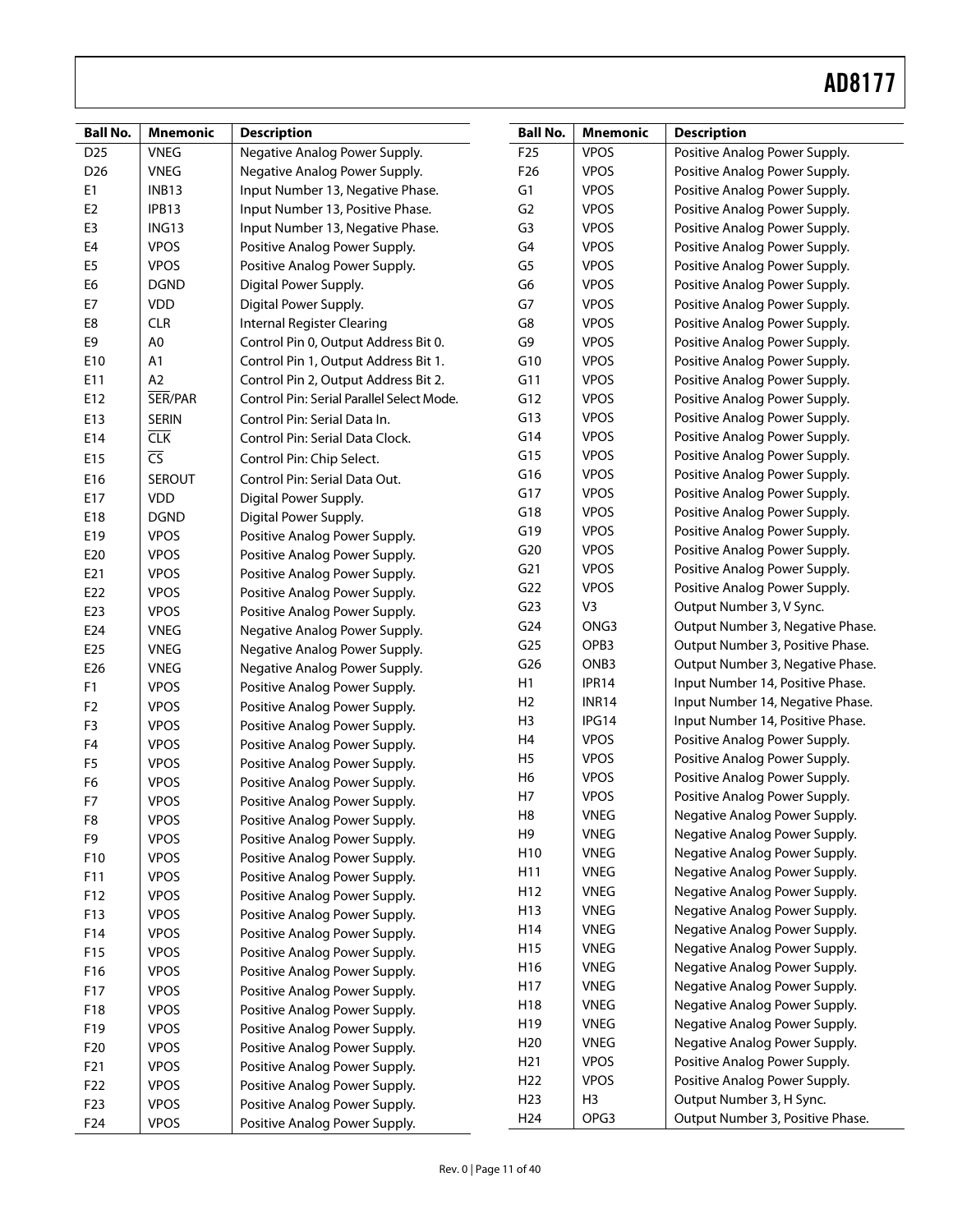| <b>Ball No.</b> | <b>Mnemonic</b> | <b>Description</b>               | <b>Ball No.</b> | <b>Mnemonic</b> | <b>Description</b>               |
|-----------------|-----------------|----------------------------------|-----------------|-----------------|----------------------------------|
| H <sub>25</sub> | ONR3            | Output Number 3, Negative Phase. | K <sub>25</sub> | <b>NC</b>       | No Connect.                      |
| H <sub>26</sub> | OPR3            | Output Number 3, Positive Phase. | K26             | $NC$            | No Connect.                      |
| J1              | <b>INB14</b>    | Input Number 14, Negative Phase. | L1              | IPR15           | Input Number 15, Positive Phase. |
| J <sub>2</sub>  | IPB14           | Input Number 14, Positive Phase. | L2              | <b>INR15</b>    | Input Number 15, Negative Phase. |
| J3              | ING14           | Input Number 14, Negative Phase. | L <sub>3</sub>  | IPG15           | Input Number 15, Positive Phase. |
| J4              | <b>VPOS</b>     | Positive Analog Power Supply.    | L4              | VPOS            | Positive Analog Power Supply.    |
| J5              | <b>VPOS</b>     | Positive Analog Power Supply.    | L5              | VPOS            | Positive Analog Power Supply.    |
| J6              | <b>VPOS</b>     | Positive Analog Power Supply.    | L6              | VPOS            | Positive Analog Power Supply.    |
| $\mathsf{J}7$   | <b>VPOS</b>     | Positive Analog Power Supply.    | L7              | <b>VPOS</b>     | Positive Analog Power Supply.    |
| J8              | <b>VNEG</b>     | Negative Analog Power Supply.    | $\mathsf{L}8$   | <b>VNEG</b>     | Negative Analog Power Supply.    |
| J9              | <b>VNEG</b>     | Negative Analog Power Supply.    | L9              | <b>VNEG</b>     | Negative Analog Power Supply.    |
| J10             | <b>VNEG</b>     | Negative Analog Power Supply.    | L <sub>10</sub> | <b>VNEG</b>     | Negative Analog Power Supply.    |
| J11             | <b>VNEG</b>     | Negative Analog Power Supply.    | L11             | <b>VNEG</b>     | Negative Analog Power Supply.    |
| J12             | <b>VNEG</b>     | Negative Analog Power Supply.    | L12             | <b>VNEG</b>     | Negative Analog Power Supply.    |
| J13             | <b>VNEG</b>     | Negative Analog Power Supply.    | L13             | <b>VNEG</b>     | Negative Analog Power Supply.    |
| J14             | <b>VNEG</b>     | Negative Analog Power Supply.    | L14             | <b>VNEG</b>     | Negative Analog Power Supply.    |
| J15             | <b>VNEG</b>     | Negative Analog Power Supply.    | L15             | <b>VNEG</b>     | Negative Analog Power Supply.    |
| J16             | <b>VNEG</b>     | Negative Analog Power Supply.    | L <sub>16</sub> | <b>VNEG</b>     | Negative Analog Power Supply.    |
| J17             | <b>VNEG</b>     | Negative Analog Power Supply.    | L17             | <b>VNEG</b>     | Negative Analog Power Supply.    |
| J18             | <b>VNEG</b>     | Negative Analog Power Supply.    | L <sub>18</sub> | <b>VNEG</b>     | Negative Analog Power Supply.    |
| J19             | <b>VNEG</b>     | Negative Analog Power Supply.    | L <sub>19</sub> | <b>VNEG</b>     | Negative Analog Power Supply.    |
| J20             | <b>VNEG</b>     | Negative Analog Power Supply.    | L20             | <b>VNEG</b>     | Negative Analog Power Supply.    |
| J21             | <b>VPOS</b>     | Positive Analog Power Supply.    | L21             | VPOS            | Positive Analog Power Supply.    |
| J22             | <b>VPOS</b>     | Positive Analog Power Supply.    | L22             | <b>VPOS</b>     | Positive Analog Power Supply.    |
| J23             | <b>VPOS</b>     | Positive Analog Power Supply.    | L23             | $NC$            | No Connect.                      |
| J24             | <b>VNEG</b>     | Negative Analog Power Supply.    | L24             | $NC$            | No Connect.                      |
| J25             | <b>VNEG</b>     | Negative Analog Power Supply.    | L25             | NC              | No Connect.                      |
| J26             | <b>VNEG</b>     | Negative Analog Power Supply.    | L26             | NC              | No Connect.                      |
| K1              | <b>VNEG</b>     | Negative Analog Power Supply.    | M1              | INB15           | Input Number 15, Negative Phase. |
| K <sub>2</sub>  | <b>VNEG</b>     | Negative Analog Power Supply.    | M <sub>2</sub>  | IPB15           | Input Number 15, Positive Phase. |
| K3              | <b>VNEG</b>     | Negative Analog Power Supply.    | M3              | <b>ING15</b>    | Input Number 15, Negative Phase. |
| K4              | <b>VPOS</b>     | Positive Analog Power Supply.    | M4              | <b>VPOS</b>     | Positive Analog Power Supply.    |
| K5              | <b>VPOS</b>     | Positive Analog Power Supply.    | M <sub>5</sub>  | <b>VPOS</b>     | Positive Analog Power Supply.    |
| K6              | <b>VPOS</b>     | Positive Analog Power Supply.    | M6              | <b>VPOS</b>     | Positive Analog Power Supply.    |
| K7              | <b>VPOS</b>     | Positive Analog Power Supply.    | M7              | <b>VPOS</b>     | Positive Analog Power Supply.    |
| K8              | <b>VNEG</b>     | Negative Analog Power Supply.    | $\mathsf{M}8$   | <b>VNEG</b>     | Negative Analog Power Supply.    |
| K9              | <b>VNEG</b>     | Negative Analog Power Supply.    | M9              | <b>VNEG</b>     | Negative Analog Power Supply.    |
| K10             | <b>VNEG</b>     | Negative Analog Power Supply.    | M10             | <b>VNEG</b>     | Negative Analog Power Supply.    |
| K11             | <b>VNEG</b>     | Negative Analog Power Supply.    | M11             | <b>VNEG</b>     | Negative Analog Power Supply.    |
| K12             | <b>VNEG</b>     | Negative Analog Power Supply.    | M12             | <b>VNEG</b>     | Negative Analog Power Supply.    |
| K13             | <b>VNEG</b>     | Negative Analog Power Supply.    | M13             | <b>VNEG</b>     | Negative Analog Power Supply.    |
| K14             | <b>VNEG</b>     | Negative Analog Power Supply.    | M14             | <b>VNEG</b>     | Negative Analog Power Supply.    |
| K15             | <b>VNEG</b>     | Negative Analog Power Supply.    | M15             | <b>VNEG</b>     | Negative Analog Power Supply.    |
| K16             | <b>VNEG</b>     | Negative Analog Power Supply.    | M16             | <b>VNEG</b>     | Negative Analog Power Supply.    |
| K17             | <b>VNEG</b>     | Negative Analog Power Supply.    | M17             | <b>VNEG</b>     | Negative Analog Power Supply.    |
| K18             | <b>VNEG</b>     | Negative Analog Power Supply.    | M18             | <b>VNEG</b>     | Negative Analog Power Supply.    |
| K19             | <b>VNEG</b>     | Negative Analog Power Supply.    | M19             | <b>VNEG</b>     | Negative Analog Power Supply.    |
| K20             | <b>VNEG</b>     | Negative Analog Power Supply.    | M20             | <b>VNEG</b>     | Negative Analog Power Supply.    |
| K21             | <b>VPOS</b>     | Positive Analog Power Supply.    | M21             | VPOS            | Positive Analog Power Supply.    |
| K22             | <b>VPOS</b>     | Positive Analog Power Supply.    | M22             | <b>VPOS</b>     | Positive Analog Power Supply.    |
| K23             | NC              | No Connect.                      | M23             | <b>VPOS</b>     | Positive Analog Power Supply.    |
| K24             | <b>NC</b>       | No Connect.                      | M24             | VPOS            | Positive Analog Power Supply.    |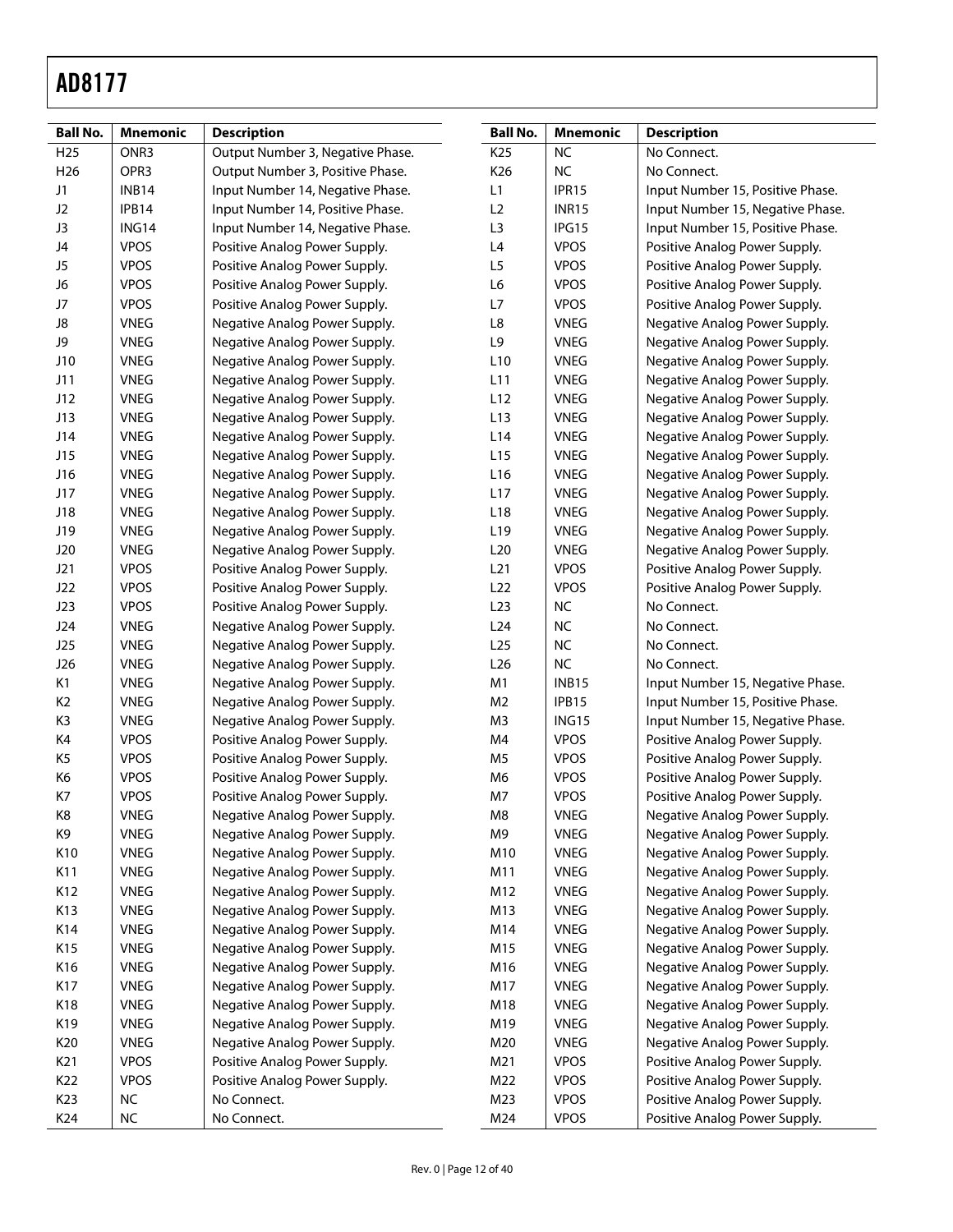| <b>Ball No.</b> | <b>Mnemonic</b>               | <b>Description</b>                          | <b>Ball No.</b> | <b>Mnemonic</b>                | <b>Description</b>                        |
|-----------------|-------------------------------|---------------------------------------------|-----------------|--------------------------------|-------------------------------------------|
| M25             | <b>VPOS</b>                   | Positive Analog Power Supply.               | P <sub>25</sub> | ONR <sub>2</sub>               | Output Number 2, Negative Phase.          |
| M26             | <b>VPOS</b>                   | Positive Analog Power Supply.               | P <sub>26</sub> | OPR <sub>2</sub>               | Output Number 2, Positive Phase.          |
| N1              | <b>VPOS</b>                   | Positive Analog Power Supply.               | R1              | IPR7                           | Input Number 7, Positive Phase.           |
| N <sub>2</sub>  | <b>VPOS</b>                   | Positive Analog Power Supply.               | R <sub>2</sub>  | INR7                           | Input Number 7, Negative Phase.           |
| N3              | <b>VPOS</b>                   | Positive Analog Power Supply.               | R3              | IPG7                           | Input Number 7, Positive Phase.           |
| N <sub>4</sub>  | <b>VPOS</b>                   | Positive Analog Power Supply.               | R4              | <b>VPOS</b>                    | Positive Analog Power Supply.             |
| N <sub>5</sub>  | <b>VOCM</b><br><b>CMENCON</b> | Output CM Reference with CM<br>Encoding On. | R5              | <b>VOCM</b><br><b>CMENCOFF</b> | Output Reference with CM<br>Encoding Off. |
| N <sub>6</sub>  | <b>VPOS</b>                   | Positive Analog Power Supply.               | R6              | <b>VPOS</b>                    | Positive Analog Power Supply.             |
| N7              | VPOS                          | Positive Analog Power Supply.               | R7              | <b>VPOS</b>                    | Positive Analog Power Supply.             |
| N <sub>8</sub>  | <b>VNEG</b>                   | Negative Analog Power Supply.               | R8              | <b>VNEG</b>                    | Negative Analog Power Supply.             |
| N <sub>9</sub>  | <b>VNEG</b>                   | Negative Analog Power Supply.               | R9              | <b>VNEG</b>                    | Negative Analog Power Supply.             |
| N <sub>10</sub> | <b>VNEG</b>                   | Negative Analog Power Supply.               | R <sub>10</sub> | <b>VNEG</b>                    | Negative Analog Power Supply.             |
| N11             | <b>VNEG</b>                   | Negative Analog Power Supply.               | R11             | <b>VNEG</b>                    | Negative Analog Power Supply.             |
| N12             | <b>VNEG</b>                   | Negative Analog Power Supply.               | R <sub>12</sub> | <b>VNEG</b>                    | Negative Analog Power Supply.             |
| N13             | <b>VNEG</b>                   | Negative Analog Power Supply.               | R13             | <b>VNEG</b>                    | Negative Analog Power Supply.             |
| N <sub>14</sub> | <b>VNEG</b>                   | Negative Analog Power Supply.               | R14             | <b>VNEG</b>                    | Negative Analog Power Supply.             |
| N <sub>15</sub> | <b>VNEG</b>                   | Negative Analog Power Supply.               | R <sub>15</sub> | <b>VNEG</b>                    | Negative Analog Power Supply.             |
| N <sub>16</sub> | <b>VNEG</b>                   | Negative Analog Power Supply.               | R <sub>16</sub> | <b>VNEG</b>                    | Negative Analog Power Supply.             |
| N17             | <b>VNEG</b>                   | Negative Analog Power Supply.               | R17             | <b>VNEG</b>                    | Negative Analog Power Supply.             |
| N18             | <b>VNEG</b>                   | Negative Analog Power Supply.               | R <sub>18</sub> | <b>VNEG</b>                    | Negative Analog Power Supply.             |
| N <sub>19</sub> | <b>VNEG</b>                   | Negative Analog Power Supply.               | R <sub>19</sub> | <b>VNEG</b>                    | Negative Analog Power Supply.             |
| N20             | <b>VNEG</b>                   | Negative Analog Power Supply.               | R <sub>20</sub> | <b>VNEG</b>                    | Negative Analog Power Supply.             |
| N21             | <b>VPOS</b>                   | Positive Analog Power Supply.               | R <sub>21</sub> | <b>VPOS</b>                    | Positive Analog Power Supply.             |
| N22             | <b>VPOS</b>                   | Positive Analog Power Supply.               | R <sub>22</sub> | <b>VPOS</b>                    | Positive Analog Power Supply.             |
| N23             | V <sub>2</sub>                | Output Number 2, V Sync.                    | R <sub>23</sub> | <b>VPOS</b>                    | Positive Analog Power Supply.             |
| N24             | ONG <sub>2</sub>              | Output Number 2, Negative Phase.            | R <sub>24</sub> | <b>VNEG</b>                    | Negative Analog Power Supply.             |
| N25             | OPB <sub>2</sub>              | Output Number 2, Positive Phase.            | R <sub>25</sub> | <b>VNEG</b>                    | Negative Analog Power Supply.             |
| N26             | ONB <sub>2</sub>              | Output Number 2, Negative Phase.            | R <sub>26</sub> | <b>VNEG</b>                    | Negative Analog Power Supply.             |
| P1              | <b>VPOS</b>                   | Positive Analog Power Supply.               | T1              | INB7                           | Input Number 7, Negative Phase.           |
| P <sub>2</sub>  | <b>VPOS</b>                   | Positive Analog Power Supply.               | T <sub>2</sub>  | IPB7                           | Input Number 7, Positive Phase.           |
| P <sub>3</sub>  | <b>VPOS</b>                   | Positive Analog Power Supply.               | T <sub>3</sub>  | ING7                           | Input Number 7, Negative Phase.           |
| P <sub>4</sub>  | <b>VPOS</b>                   | Positive Analog Power Supply.               | T <sub>4</sub>  | <b>VPOS</b>                    | Positive Analog Power Supply.             |
| P <sub>5</sub>  | <b>VBLK</b>                   | Output Blank Level.                         | T <sub>5</sub>  | <b>VPOS</b>                    | Positive Analog Power Supply.             |
| P <sub>6</sub>  | <b>VPOS</b>                   | Positive Analog Power Supply.               | T <sub>6</sub>  | <b>VPOS</b>                    | Positive Analog Power Supply.             |
| P7              | <b>VPOS</b>                   | Positive Analog Power Supply.               | T7              | <b>VPOS</b>                    | Positive Analog Power Supply.             |
| P8              | <b>VNEG</b>                   | Negative Analog Power Supply.               | T8              | <b>VNEG</b>                    | Negative Analog Power Supply.             |
| P9              | <b>VNEG</b>                   | Negative Analog Power Supply.               | T <sub>9</sub>  | <b>VNEG</b>                    | Negative Analog Power Supply.             |
| P10             | <b>VNEG</b>                   | Negative Analog Power Supply.               | T10             | <b>VNEG</b>                    | Negative Analog Power Supply.             |
| P11             | <b>VNEG</b>                   | Negative Analog Power Supply.               | T11             | <b>VNEG</b>                    | Negative Analog Power Supply.             |
| P12             | <b>VNEG</b>                   | Negative Analog Power Supply.               | T12             | <b>VNEG</b>                    | Negative Analog Power Supply.             |
| P13             | <b>VNEG</b>                   | Negative Analog Power Supply.               | T13             | <b>VNEG</b>                    | Negative Analog Power Supply.             |
| P14             | <b>VNEG</b>                   | Negative Analog Power Supply.               | T14             | <b>VNEG</b>                    | Negative Analog Power Supply.             |
| P15             | <b>VNEG</b>                   | Negative Analog Power Supply.               | T15             | <b>VNEG</b>                    | Negative Analog Power Supply.             |
| P16             | <b>VNEG</b>                   | Negative Analog Power Supply.               | T16             | <b>VNEG</b>                    | Negative Analog Power Supply.             |
| P17             | <b>VNEG</b>                   | Negative Analog Power Supply.               | T17             | <b>VNEG</b>                    | Negative Analog Power Supply.             |
| P18             | <b>VNEG</b>                   | Negative Analog Power Supply.               | T18             | <b>VNEG</b>                    | Negative Analog Power Supply.             |
| P19             | <b>VNEG</b>                   | Negative Analog Power Supply.               | T19             | <b>VNEG</b>                    | Negative Analog Power Supply.             |
| P <sub>20</sub> | <b>VNEG</b>                   | Negative Analog Power Supply.               | T <sub>20</sub> | <b>VNEG</b>                    | Negative Analog Power Supply.             |
| P21             | <b>VPOS</b>                   | Positive Analog Power Supply.               | T <sub>21</sub> | <b>VPOS</b>                    | Positive Analog Power Supply.             |
| P22             | <b>VPOS</b>                   | Positive Analog Power Supply.               | T <sub>22</sub> | <b>VPOS</b>                    | Positive Analog Power Supply.             |
| P <sub>23</sub> | H <sub>2</sub>                | Output Number 2, H Sync.                    | T <sub>23</sub> | $NC$                           | No Connect.                               |
| P24             | OPG <sub>2</sub>              | Output Number 2, Positive Phase.            | T <sub>24</sub> | $NC$                           | No Connect.                               |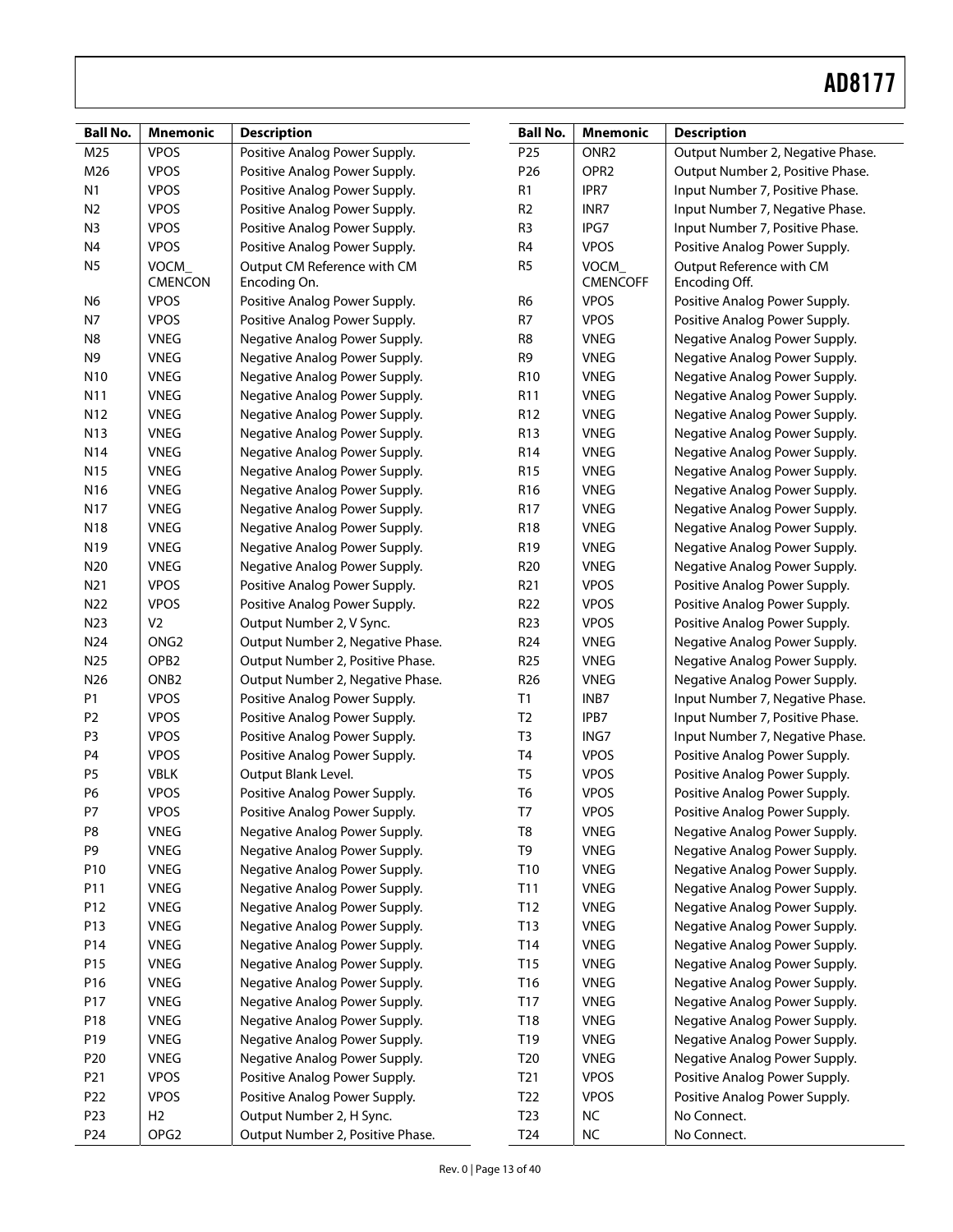| <b>Ball No.</b> | <b>Mnemonic</b> | <b>Description</b>              | <b>Ball No.</b> | <b>Mnemonic</b> | <b>Description</b>               |
|-----------------|-----------------|---------------------------------|-----------------|-----------------|----------------------------------|
| T <sub>25</sub> | <b>NC</b>       | No Connect.                     | V25             | <b>VPOS</b>     | Positive Analog Power Supply.    |
| T <sub>26</sub> | <b>NC</b>       | No Connect.                     | V26             | <b>VPOS</b>     | Positive Analog Power Supply.    |
| U1              | <b>VNEG</b>     | Negative Analog Power Supply.   | W1              | INB6            | Input Number 6, Negative Phase.  |
| U <sub>2</sub>  | <b>VNEG</b>     | Negative Analog Power Supply.   | W <sub>2</sub>  | IPB6            | Input Number 6, Positive Phase.  |
| U3              | <b>VNEG</b>     | Negative Analog Power Supply.   | W3              | ING6            | Input Number 6, Negative Phase.  |
| U4              | <b>VPOS</b>     | Positive Analog Power Supply.   | W4              | <b>VPOS</b>     | Positive Analog Power Supply.    |
| U <sub>5</sub>  | <b>VPOS</b>     | Positive Analog Power Supply.   | W5              | <b>VPOS</b>     | Positive Analog Power Supply.    |
| U <sub>6</sub>  | <b>VPOS</b>     | Positive Analog Power Supply.   | W6              | VPOS            | Positive Analog Power Supply.    |
| U7              | <b>VPOS</b>     | Positive Analog Power Supply.   | W7              | <b>VPOS</b>     | Positive Analog Power Supply.    |
| U8              | <b>VNEG</b>     | Negative Analog Power Supply.   | W8              | <b>VNEG</b>     | Negative Analog Power Supply.    |
| U9              | <b>VNEG</b>     | Negative Analog Power Supply.   | W9              | <b>VNEG</b>     | Negative Analog Power Supply.    |
| U10             | <b>VNEG</b>     | Negative Analog Power Supply.   | W10             | <b>VNEG</b>     | Negative Analog Power Supply.    |
| U11             | <b>VNEG</b>     | Negative Analog Power Supply.   | W11             | <b>VNEG</b>     | Negative Analog Power Supply.    |
| U12             | <b>VNEG</b>     | Negative Analog Power Supply.   | W12             | <b>VNEG</b>     | Negative Analog Power Supply.    |
| U13             | <b>VNEG</b>     | Negative Analog Power Supply.   | W13             | <b>VNEG</b>     | Negative Analog Power Supply.    |
| U14             | <b>VNEG</b>     | Negative Analog Power Supply.   | W14             | <b>VNEG</b>     | Negative Analog Power Supply.    |
| U15             | <b>VNEG</b>     | Negative Analog Power Supply.   | W15             | <b>VNEG</b>     | Negative Analog Power Supply.    |
| U16             | <b>VNEG</b>     | Negative Analog Power Supply.   | W16             | <b>VNEG</b>     | Negative Analog Power Supply.    |
| U17             | <b>VNEG</b>     | Negative Analog Power Supply.   | W17             | <b>VNEG</b>     | Negative Analog Power Supply.    |
| U18             | <b>VNEG</b>     | Negative Analog Power Supply.   | W18             | <b>VNEG</b>     | Negative Analog Power Supply.    |
| U19             | <b>VNEG</b>     | Negative Analog Power Supply.   | W19             | <b>VNEG</b>     | Negative Analog Power Supply.    |
| U20             | <b>VNEG</b>     | Negative Analog Power Supply.   | W20             | <b>VNEG</b>     | Negative Analog Power Supply.    |
| U21             | <b>VPOS</b>     | Positive Analog Power Supply.   | W21             | <b>VPOS</b>     | Positive Analog Power Supply.    |
| U22             | <b>VPOS</b>     | Positive Analog Power Supply.   | W22             | <b>VPOS</b>     | Positive Analog Power Supply.    |
| U23             | NC              | No Connect.                     | W23             | V <sub>1</sub>  | Output Number 1, V Sync.         |
| U24             | NC              | No Connect.                     | W24             | ONG1            | Output Number 1, Negative Phase. |
| U25             | <b>NC</b>       | No Connect.                     | W25             | OPB1            | Output Number 1, Positive Phase. |
| U26             | <b>NC</b>       | No Connect.                     | W26             | ONB1            | Output Number 1, Negative Phase. |
| V <sub>1</sub>  | IPR6            | Input Number 6, Positive Phase. | Y1              | <b>VPOS</b>     | Positive Analog Power Supply.    |
| V <sub>2</sub>  | INR6            | Input Number 6, Negative Phase. | Y2              | <b>VPOS</b>     | Positive Analog Power Supply.    |
| V3              | IPG6            | Input Number 6, Positive Phase. | Y3              | <b>VPOS</b>     | Positive Analog Power Supply.    |
| V <sub>4</sub>  | <b>VPOS</b>     | Positive Analog Power Supply.   | $\mathsf{Y4}$   | <b>VPOS</b>     | Positive Analog Power Supply.    |
| V <sub>5</sub>  | <b>VPOS</b>     | Positive Analog Power Supply.   | Y5              | <b>VPOS</b>     | Positive Analog Power Supply.    |
| V <sub>6</sub>  | <b>VPOS</b>     | Positive Analog Power Supply.   | Y6              | <b>VPOS</b>     | Positive Analog Power Supply.    |
| V <sub>7</sub>  | <b>VPOS</b>     | Positive Analog Power Supply.   | Y7              | <b>VPOS</b>     | Positive Analog Power Supply.    |
| V8              | <b>VNEG</b>     | Negative Analog Power Supply.   | Y8              | VPOS            | Positive Analog Power Supply.    |
| V9              | <b>VNEG</b>     | Negative Analog Power Supply.   | Y9              | <b>VPOS</b>     | Positive Analog Power Supply.    |
| V10             | <b>VNEG</b>     | Negative Analog Power Supply.   | Y10             | <b>VPOS</b>     | Positive Analog Power Supply.    |
| V11             | <b>VNEG</b>     | Negative Analog Power Supply.   | Y11             | <b>VPOS</b>     | Positive Analog Power Supply.    |
| V12             | <b>VNEG</b>     | Negative Analog Power Supply.   | Y12             | <b>VPOS</b>     | Positive Analog Power Supply.    |
| V13             | <b>VNEG</b>     | Negative Analog Power Supply.   | Y13             | <b>VPOS</b>     | Positive Analog Power Supply.    |
| V14             | <b>VNEG</b>     | Negative Analog Power Supply.   | Y14             | <b>VPOS</b>     | Positive Analog Power Supply.    |
| V15             | <b>VNEG</b>     | Negative Analog Power Supply.   | Y15             | <b>VPOS</b>     | Positive Analog Power Supply.    |
| V16             | <b>VNEG</b>     | Negative Analog Power Supply.   | Y16             | <b>VPOS</b>     | Positive Analog Power Supply.    |
| V17             | <b>VNEG</b>     | Negative Analog Power Supply.   | Y17             | <b>VPOS</b>     | Positive Analog Power Supply.    |
| V18             | <b>VNEG</b>     | Negative Analog Power Supply.   | Y18             | <b>VPOS</b>     | Positive Analog Power Supply.    |
| V19             | <b>VNEG</b>     | Negative Analog Power Supply.   | Y19             | <b>VPOS</b>     | Positive Analog Power Supply.    |
| V20             | <b>VNEG</b>     | Negative Analog Power Supply.   | Y20             | <b>VPOS</b>     | Positive Analog Power Supply.    |
| V <sub>21</sub> | <b>VPOS</b>     | Positive Analog Power Supply.   | Y21             | <b>VPOS</b>     | Positive Analog Power Supply.    |
| V <sub>22</sub> | <b>VPOS</b>     | Positive Analog Power Supply.   | Y22             | <b>VPOS</b>     | Positive Analog Power Supply.    |
| V <sub>23</sub> | <b>VPOS</b>     | Positive Analog Power Supply.   | Y23             | H1              | Output Number 1, H Sync.         |
| V <sub>24</sub> | <b>VPOS</b>     | Positive Analog Power Supply.   | Y24             | OPG1            | Output Number 1, Positive Phase. |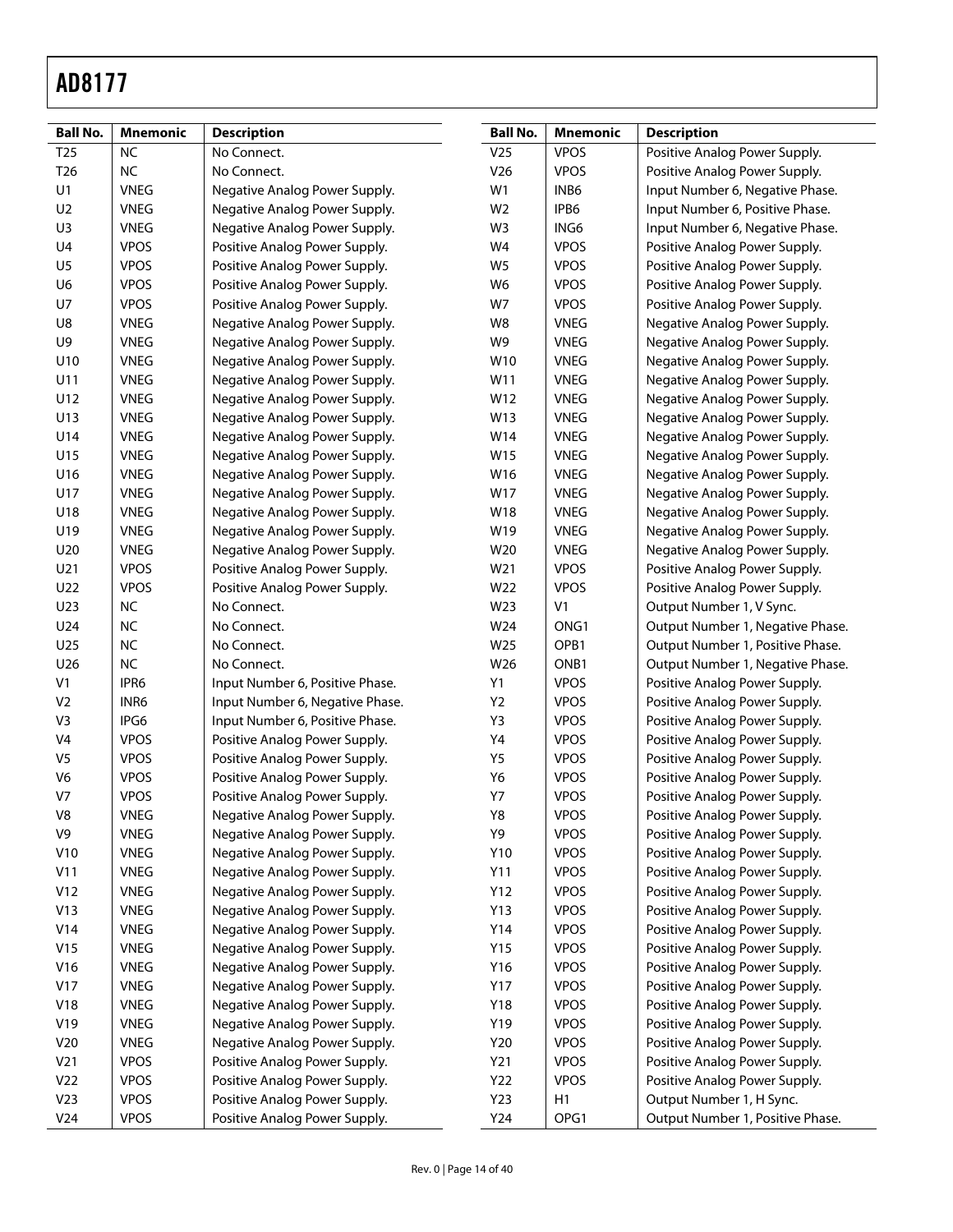÷ 

| Y25<br>ONR1<br>Output Number 1, Negative Phase.<br>AB25<br><b>VNEG</b><br>Negative Analog Power Supply.<br>OPR1<br><b>VNEG</b><br>Y26<br>Output Number 1, Positive Phase.<br>AB26<br>Negative Analog Power Supply.<br><b>VPOS</b><br>INB5<br>AA1<br>Positive Analog Power Supply.<br>AC1<br>Input Number 5, Negative Phase.<br><b>VPOS</b><br>IPB5<br>AA2<br>Positive Analog Power Supply.<br>AC <sub>2</sub><br>Input Number 5, Positive Phase.<br>ING5<br>AA3<br><b>VPOS</b><br>Positive Analog Power Supply.<br>AC3<br>Input Number 5, Negative Phase.<br><b>VPOS</b><br>AA4<br><b>VPOS</b><br>Positive Analog Power Supply.<br>AC4<br>Positive Analog Power Supply.<br><b>VPOS</b><br>AA5<br><b>VPOS</b><br>Positive Analog Power Supply.<br>AC5<br>Positive Analog Power Supply.<br><b>VPOS</b><br>AA6<br><b>VPOS</b><br>Positive Analog Power Supply.<br>AC6<br>Positive Analog Power Supply.<br><b>VPOS</b><br>AA7<br><b>VPOS</b><br>Positive Analog Power Supply.<br>AC7<br>Positive Analog Power Supply.<br><b>VPOS</b><br><b>VPOS</b><br>AA8<br>Positive Analog Power Supply.<br>AC8<br>Positive Analog Power Supply.<br><b>VPOS</b><br><b>VPOS</b><br>AA9<br>Positive Analog Power Supply.<br>AC9<br>Positive Analog Power Supply.<br><b>VPOS</b><br><b>VPOS</b><br>AA10<br>Positive Analog Power Supply.<br>AC10<br>Positive Analog Power Supply.<br><b>VPOS</b><br><b>VPOS</b><br>AA11<br>Positive Analog Power Supply.<br>AC11<br>Positive Analog Power Supply.<br><b>VPOS</b><br><b>VPOS</b><br>AA12<br>Positive Analog Power Supply.<br>AC12<br>Positive Analog Power Supply.<br><b>VPOS</b><br><b>VPOS</b><br>AA13<br>Positive Analog Power Supply.<br>AC13<br>Positive Analog Power Supply.<br>AA14<br><b>VPOS</b><br><b>VPOS</b><br>Positive Analog Power Supply.<br>AC14<br>Positive Analog Power Supply.<br><b>VPOS</b><br><b>VPOS</b><br>AA15<br>Positive Analog Power Supply.<br>AC15<br>Positive Analog Power Supply.<br><b>VPOS</b><br><b>VPOS</b><br>AA16<br>Positive Analog Power Supply.<br>AC16<br>Positive Analog Power Supply.<br><b>VPOS</b><br><b>VPOS</b><br>AA17<br>Positive Analog Power Supply.<br>AC17<br>Positive Analog Power Supply.<br><b>VPOS</b><br><b>VPOS</b><br>AA18<br>Positive Analog Power Supply.<br>AC18<br>Positive Analog Power Supply.<br><b>VPOS</b><br>AA19<br>Positive Analog Power Supply.<br>AC19<br>H <sub>0</sub><br>Output Number 0, H Sync.<br>V <sub>0</sub><br><b>VPOS</b><br>Output Number 0, V Sync.<br>AA20<br>Positive Analog Power Supply.<br>AC <sub>20</sub><br><b>VPOS</b><br>AA21<br>Positive Analog Power Supply.<br>AC21<br><b>VPOS</b><br>Positive Analog Power Supply.<br><b>VPOS</b><br><b>NC</b><br>AA22<br>Positive Analog Power Supply.<br>AC <sub>22</sub><br>No Connect.<br>$NC$<br><b>VPOS</b><br>AA23<br>Positive Analog Power Supply.<br>AC <sub>23</sub><br>No Connect.<br><b>VNEG</b><br>AA24<br>Negative Analog Power Supply.<br>AC <sub>24</sub><br><b>VNEG</b><br>Negative Analog Power Supply.<br>AA25<br><b>VNEG</b><br>AC <sub>25</sub><br><b>VNEG</b><br>Negative Analog Power Supply.<br>Negative Analog Power Supply.<br>AA26<br>AC <sub>26</sub><br><b>VNEG</b><br><b>VNEG</b><br>Negative Analog Power Supply.<br>Negative Analog Power Supply.<br>AB1<br>IPR5<br>AD1<br><b>VNEG</b><br>Input Number 5, Positive Phase.<br>Negative Analog Power Supply.<br>AB <sub>2</sub><br>INR5<br>AD <sub>2</sub><br><b>VNEG</b><br>Input Number 5, Negative Phase.<br>Negative Analog Power Supply.<br>IPG5<br><b>VNEG</b><br>AB3<br>Input Number 5, Positive Phase.<br>AD3<br>Negative Analog Power Supply.<br><b>VPOS</b><br>IPG4<br>AB4<br>Positive Analog Power Supply.<br>AD4<br>Input Number 4, Positive Phase.<br><b>VPOS</b><br>AD5<br>ING4<br>AB5<br>Positive Analog Power Supply.<br>Input Number 4, Negative Phase.<br>AB6<br><b>DGND</b><br>Digital Power Supply.<br>AD <sub>6</sub><br><b>VNEG</b><br>Negative Analog Power Supply.<br><b>VDD</b><br>Digital Power Supply.<br>AD7<br>Input Number 3, Positive Phase.<br>AB7<br>IPG3<br>Control Pin, Input Address Bit 0.<br>Input Number 3, Negative Phase.<br>AB8<br>AD <sub>8</sub><br>ING3<br>D0<br><b>VPOS</b><br>AB9<br>AD <sub>9</sub><br>D1<br>Control Pin, Input Address Bit 1.<br>Positive Analog Power Supply.<br>IPG2<br>AB10<br>D <sub>2</sub><br>Control Pin, Input Address Bit 2.<br>AD10<br>Input Number 2, Positive Phase.<br>AB11<br>D <sub>3</sub><br>Control Pin, Input Address Bit 3.<br>AD <sub>11</sub><br>ING <sub>2</sub><br>Input Number 2, Negative Phase.<br>AB12<br>D <sub>4</sub><br>Control Pin, Input Address Bit 4.<br>AD <sub>12</sub><br><b>VNEG</b><br>Negative Analog Power Supply.<br>AB13<br><b>CMENC</b><br>Control Pin, Pass/Stop CM Encoding.<br>AD <sub>13</sub><br>IPG1<br>Input Number 1, Positive Phase.<br>WE<br>AB14<br>Control Pin, 1st Rank Write Strobe.<br>AD <sub>14</sub><br>ING1<br>Input Number 1, Negative Phase.<br><b>VPOS</b><br><b>UPDATE</b><br>AD15<br>Positive Analog Power Supply.<br>Control Pin, 2nd Rank Write Strobe.<br>AB15<br>IPG0<br>AD <sub>16</sub><br>Input Number 0, Positive Phase.<br><b>RST</b><br>Control Pin, 2nd Rank Data Reset.<br>AB16<br>ING0<br>AD17<br>Input Number 0, Negative Phase.<br><b>VDD</b><br>AB17<br>Digital Power Supply.<br><b>VNEG</b><br>AD <sub>18</sub><br>Negative Analog Power Supply.<br>Digital Power Supply.<br>AB18<br><b>DGND</b><br>OPG0<br>Output Number 0, Positive Phase.<br>AD <sub>19</sub><br>VPOS<br>Positive Analog Power Supply.<br>AB19<br>ONG0<br>Output Number 0, Negative Phase.<br>AD <sub>20</sub><br>VPOS<br>Positive Analog Power Supply.<br>AB20<br>AD <sub>21</sub><br><b>VPOS</b><br>Positive Analog Power Supply.<br>AB21<br><b>VPOS</b><br>Positive Analog Power Supply.<br>No Connect.<br>AD <sub>22</sub><br><b>NC</b><br>VPOS<br>Positive Analog Power Supply.<br>AB22<br><b>NC</b><br>No Connect.<br>AD <sub>23</sub><br>Positive Analog Power Supply.<br>AB <sub>23</sub><br><b>VPOS</b> | <b>Ball No.</b> | <b>Mnemonic</b> | <b>Description</b>            | <b>Ball No.</b>  | <b>Mnemonic</b> | <b>Description</b>            |
|----------------------------------------------------------------------------------------------------------------------------------------------------------------------------------------------------------------------------------------------------------------------------------------------------------------------------------------------------------------------------------------------------------------------------------------------------------------------------------------------------------------------------------------------------------------------------------------------------------------------------------------------------------------------------------------------------------------------------------------------------------------------------------------------------------------------------------------------------------------------------------------------------------------------------------------------------------------------------------------------------------------------------------------------------------------------------------------------------------------------------------------------------------------------------------------------------------------------------------------------------------------------------------------------------------------------------------------------------------------------------------------------------------------------------------------------------------------------------------------------------------------------------------------------------------------------------------------------------------------------------------------------------------------------------------------------------------------------------------------------------------------------------------------------------------------------------------------------------------------------------------------------------------------------------------------------------------------------------------------------------------------------------------------------------------------------------------------------------------------------------------------------------------------------------------------------------------------------------------------------------------------------------------------------------------------------------------------------------------------------------------------------------------------------------------------------------------------------------------------------------------------------------------------------------------------------------------------------------------------------------------------------------------------------------------------------------------------------------------------------------------------------------------------------------------------------------------------------------------------------------------------------------------------------------------------------------------------------------------------------------------------------------------------------------------------------------------------------------------------------------------------------------------------------------------------------------------------------------------------------------------------------------------------------------------------------------------------------------------------------------------------------------------------------------------------------------------------------------------------------------------------------------------------------------------------------------------------------------------------------------------------------------------------------------------------------------------------------------------------------------------------------------------------------------------------------------------------------------------------------------------------------------------------------------------------------------------------------------------------------------------------------------------------------------------------------------------------------------------------------------------------------------------------------------------------------------------------------------------------------------------------------------------------------------------------------------------------------------------------------------------------------------------------------------------------------------------------------------------------------------------------------------------------------------------------------------------------------------------------------------------------------------------------------------------------------------------------------------------------------------------------------------------------------------------------------------------------------------------------------------------------------------------------------------------------------------------------------------------------------------------------------------------------------------------------------------------------------------------------------------------------------------------------------------------------------------------------------------------------------------------------------------------------------------------------------------------------------------------------------------------------------------------------------------------------------------------------------------------------------------------------------------------------------------------------------------------------------------------------------------------------------------------------------------------------------------------------------------------------------------------------------------------------------------------------------------------------------------------------------------------------------------------------------------------------------------------------------------------------------|-----------------|-----------------|-------------------------------|------------------|-----------------|-------------------------------|
|                                                                                                                                                                                                                                                                                                                                                                                                                                                                                                                                                                                                                                                                                                                                                                                                                                                                                                                                                                                                                                                                                                                                                                                                                                                                                                                                                                                                                                                                                                                                                                                                                                                                                                                                                                                                                                                                                                                                                                                                                                                                                                                                                                                                                                                                                                                                                                                                                                                                                                                                                                                                                                                                                                                                                                                                                                                                                                                                                                                                                                                                                                                                                                                                                                                                                                                                                                                                                                                                                                                                                                                                                                                                                                                                                                                                                                                                                                                                                                                                                                                                                                                                                                                                                                                                                                                                                                                                                                                                                                                                                                                                                                                                                                                                                                                                                                                                                                                                                                                                                                                                                                                                                                                                                                                                                                                                                                                                                                                                                                                                                                                                                                                                                                                                                                                                                                                                                                                                                                                              |                 |                 |                               |                  |                 |                               |
|                                                                                                                                                                                                                                                                                                                                                                                                                                                                                                                                                                                                                                                                                                                                                                                                                                                                                                                                                                                                                                                                                                                                                                                                                                                                                                                                                                                                                                                                                                                                                                                                                                                                                                                                                                                                                                                                                                                                                                                                                                                                                                                                                                                                                                                                                                                                                                                                                                                                                                                                                                                                                                                                                                                                                                                                                                                                                                                                                                                                                                                                                                                                                                                                                                                                                                                                                                                                                                                                                                                                                                                                                                                                                                                                                                                                                                                                                                                                                                                                                                                                                                                                                                                                                                                                                                                                                                                                                                                                                                                                                                                                                                                                                                                                                                                                                                                                                                                                                                                                                                                                                                                                                                                                                                                                                                                                                                                                                                                                                                                                                                                                                                                                                                                                                                                                                                                                                                                                                                                              |                 |                 |                               |                  |                 |                               |
|                                                                                                                                                                                                                                                                                                                                                                                                                                                                                                                                                                                                                                                                                                                                                                                                                                                                                                                                                                                                                                                                                                                                                                                                                                                                                                                                                                                                                                                                                                                                                                                                                                                                                                                                                                                                                                                                                                                                                                                                                                                                                                                                                                                                                                                                                                                                                                                                                                                                                                                                                                                                                                                                                                                                                                                                                                                                                                                                                                                                                                                                                                                                                                                                                                                                                                                                                                                                                                                                                                                                                                                                                                                                                                                                                                                                                                                                                                                                                                                                                                                                                                                                                                                                                                                                                                                                                                                                                                                                                                                                                                                                                                                                                                                                                                                                                                                                                                                                                                                                                                                                                                                                                                                                                                                                                                                                                                                                                                                                                                                                                                                                                                                                                                                                                                                                                                                                                                                                                                                              |                 |                 |                               |                  |                 |                               |
|                                                                                                                                                                                                                                                                                                                                                                                                                                                                                                                                                                                                                                                                                                                                                                                                                                                                                                                                                                                                                                                                                                                                                                                                                                                                                                                                                                                                                                                                                                                                                                                                                                                                                                                                                                                                                                                                                                                                                                                                                                                                                                                                                                                                                                                                                                                                                                                                                                                                                                                                                                                                                                                                                                                                                                                                                                                                                                                                                                                                                                                                                                                                                                                                                                                                                                                                                                                                                                                                                                                                                                                                                                                                                                                                                                                                                                                                                                                                                                                                                                                                                                                                                                                                                                                                                                                                                                                                                                                                                                                                                                                                                                                                                                                                                                                                                                                                                                                                                                                                                                                                                                                                                                                                                                                                                                                                                                                                                                                                                                                                                                                                                                                                                                                                                                                                                                                                                                                                                                                              |                 |                 |                               |                  |                 |                               |
|                                                                                                                                                                                                                                                                                                                                                                                                                                                                                                                                                                                                                                                                                                                                                                                                                                                                                                                                                                                                                                                                                                                                                                                                                                                                                                                                                                                                                                                                                                                                                                                                                                                                                                                                                                                                                                                                                                                                                                                                                                                                                                                                                                                                                                                                                                                                                                                                                                                                                                                                                                                                                                                                                                                                                                                                                                                                                                                                                                                                                                                                                                                                                                                                                                                                                                                                                                                                                                                                                                                                                                                                                                                                                                                                                                                                                                                                                                                                                                                                                                                                                                                                                                                                                                                                                                                                                                                                                                                                                                                                                                                                                                                                                                                                                                                                                                                                                                                                                                                                                                                                                                                                                                                                                                                                                                                                                                                                                                                                                                                                                                                                                                                                                                                                                                                                                                                                                                                                                                                              |                 |                 |                               |                  |                 |                               |
|                                                                                                                                                                                                                                                                                                                                                                                                                                                                                                                                                                                                                                                                                                                                                                                                                                                                                                                                                                                                                                                                                                                                                                                                                                                                                                                                                                                                                                                                                                                                                                                                                                                                                                                                                                                                                                                                                                                                                                                                                                                                                                                                                                                                                                                                                                                                                                                                                                                                                                                                                                                                                                                                                                                                                                                                                                                                                                                                                                                                                                                                                                                                                                                                                                                                                                                                                                                                                                                                                                                                                                                                                                                                                                                                                                                                                                                                                                                                                                                                                                                                                                                                                                                                                                                                                                                                                                                                                                                                                                                                                                                                                                                                                                                                                                                                                                                                                                                                                                                                                                                                                                                                                                                                                                                                                                                                                                                                                                                                                                                                                                                                                                                                                                                                                                                                                                                                                                                                                                                              |                 |                 |                               |                  |                 |                               |
|                                                                                                                                                                                                                                                                                                                                                                                                                                                                                                                                                                                                                                                                                                                                                                                                                                                                                                                                                                                                                                                                                                                                                                                                                                                                                                                                                                                                                                                                                                                                                                                                                                                                                                                                                                                                                                                                                                                                                                                                                                                                                                                                                                                                                                                                                                                                                                                                                                                                                                                                                                                                                                                                                                                                                                                                                                                                                                                                                                                                                                                                                                                                                                                                                                                                                                                                                                                                                                                                                                                                                                                                                                                                                                                                                                                                                                                                                                                                                                                                                                                                                                                                                                                                                                                                                                                                                                                                                                                                                                                                                                                                                                                                                                                                                                                                                                                                                                                                                                                                                                                                                                                                                                                                                                                                                                                                                                                                                                                                                                                                                                                                                                                                                                                                                                                                                                                                                                                                                                                              |                 |                 |                               |                  |                 |                               |
|                                                                                                                                                                                                                                                                                                                                                                                                                                                                                                                                                                                                                                                                                                                                                                                                                                                                                                                                                                                                                                                                                                                                                                                                                                                                                                                                                                                                                                                                                                                                                                                                                                                                                                                                                                                                                                                                                                                                                                                                                                                                                                                                                                                                                                                                                                                                                                                                                                                                                                                                                                                                                                                                                                                                                                                                                                                                                                                                                                                                                                                                                                                                                                                                                                                                                                                                                                                                                                                                                                                                                                                                                                                                                                                                                                                                                                                                                                                                                                                                                                                                                                                                                                                                                                                                                                                                                                                                                                                                                                                                                                                                                                                                                                                                                                                                                                                                                                                                                                                                                                                                                                                                                                                                                                                                                                                                                                                                                                                                                                                                                                                                                                                                                                                                                                                                                                                                                                                                                                                              |                 |                 |                               |                  |                 |                               |
|                                                                                                                                                                                                                                                                                                                                                                                                                                                                                                                                                                                                                                                                                                                                                                                                                                                                                                                                                                                                                                                                                                                                                                                                                                                                                                                                                                                                                                                                                                                                                                                                                                                                                                                                                                                                                                                                                                                                                                                                                                                                                                                                                                                                                                                                                                                                                                                                                                                                                                                                                                                                                                                                                                                                                                                                                                                                                                                                                                                                                                                                                                                                                                                                                                                                                                                                                                                                                                                                                                                                                                                                                                                                                                                                                                                                                                                                                                                                                                                                                                                                                                                                                                                                                                                                                                                                                                                                                                                                                                                                                                                                                                                                                                                                                                                                                                                                                                                                                                                                                                                                                                                                                                                                                                                                                                                                                                                                                                                                                                                                                                                                                                                                                                                                                                                                                                                                                                                                                                                              |                 |                 |                               |                  |                 |                               |
|                                                                                                                                                                                                                                                                                                                                                                                                                                                                                                                                                                                                                                                                                                                                                                                                                                                                                                                                                                                                                                                                                                                                                                                                                                                                                                                                                                                                                                                                                                                                                                                                                                                                                                                                                                                                                                                                                                                                                                                                                                                                                                                                                                                                                                                                                                                                                                                                                                                                                                                                                                                                                                                                                                                                                                                                                                                                                                                                                                                                                                                                                                                                                                                                                                                                                                                                                                                                                                                                                                                                                                                                                                                                                                                                                                                                                                                                                                                                                                                                                                                                                                                                                                                                                                                                                                                                                                                                                                                                                                                                                                                                                                                                                                                                                                                                                                                                                                                                                                                                                                                                                                                                                                                                                                                                                                                                                                                                                                                                                                                                                                                                                                                                                                                                                                                                                                                                                                                                                                                              |                 |                 |                               |                  |                 |                               |
|                                                                                                                                                                                                                                                                                                                                                                                                                                                                                                                                                                                                                                                                                                                                                                                                                                                                                                                                                                                                                                                                                                                                                                                                                                                                                                                                                                                                                                                                                                                                                                                                                                                                                                                                                                                                                                                                                                                                                                                                                                                                                                                                                                                                                                                                                                                                                                                                                                                                                                                                                                                                                                                                                                                                                                                                                                                                                                                                                                                                                                                                                                                                                                                                                                                                                                                                                                                                                                                                                                                                                                                                                                                                                                                                                                                                                                                                                                                                                                                                                                                                                                                                                                                                                                                                                                                                                                                                                                                                                                                                                                                                                                                                                                                                                                                                                                                                                                                                                                                                                                                                                                                                                                                                                                                                                                                                                                                                                                                                                                                                                                                                                                                                                                                                                                                                                                                                                                                                                                                              |                 |                 |                               |                  |                 |                               |
|                                                                                                                                                                                                                                                                                                                                                                                                                                                                                                                                                                                                                                                                                                                                                                                                                                                                                                                                                                                                                                                                                                                                                                                                                                                                                                                                                                                                                                                                                                                                                                                                                                                                                                                                                                                                                                                                                                                                                                                                                                                                                                                                                                                                                                                                                                                                                                                                                                                                                                                                                                                                                                                                                                                                                                                                                                                                                                                                                                                                                                                                                                                                                                                                                                                                                                                                                                                                                                                                                                                                                                                                                                                                                                                                                                                                                                                                                                                                                                                                                                                                                                                                                                                                                                                                                                                                                                                                                                                                                                                                                                                                                                                                                                                                                                                                                                                                                                                                                                                                                                                                                                                                                                                                                                                                                                                                                                                                                                                                                                                                                                                                                                                                                                                                                                                                                                                                                                                                                                                              |                 |                 |                               |                  |                 |                               |
|                                                                                                                                                                                                                                                                                                                                                                                                                                                                                                                                                                                                                                                                                                                                                                                                                                                                                                                                                                                                                                                                                                                                                                                                                                                                                                                                                                                                                                                                                                                                                                                                                                                                                                                                                                                                                                                                                                                                                                                                                                                                                                                                                                                                                                                                                                                                                                                                                                                                                                                                                                                                                                                                                                                                                                                                                                                                                                                                                                                                                                                                                                                                                                                                                                                                                                                                                                                                                                                                                                                                                                                                                                                                                                                                                                                                                                                                                                                                                                                                                                                                                                                                                                                                                                                                                                                                                                                                                                                                                                                                                                                                                                                                                                                                                                                                                                                                                                                                                                                                                                                                                                                                                                                                                                                                                                                                                                                                                                                                                                                                                                                                                                                                                                                                                                                                                                                                                                                                                                                              |                 |                 |                               |                  |                 |                               |
|                                                                                                                                                                                                                                                                                                                                                                                                                                                                                                                                                                                                                                                                                                                                                                                                                                                                                                                                                                                                                                                                                                                                                                                                                                                                                                                                                                                                                                                                                                                                                                                                                                                                                                                                                                                                                                                                                                                                                                                                                                                                                                                                                                                                                                                                                                                                                                                                                                                                                                                                                                                                                                                                                                                                                                                                                                                                                                                                                                                                                                                                                                                                                                                                                                                                                                                                                                                                                                                                                                                                                                                                                                                                                                                                                                                                                                                                                                                                                                                                                                                                                                                                                                                                                                                                                                                                                                                                                                                                                                                                                                                                                                                                                                                                                                                                                                                                                                                                                                                                                                                                                                                                                                                                                                                                                                                                                                                                                                                                                                                                                                                                                                                                                                                                                                                                                                                                                                                                                                                              |                 |                 |                               |                  |                 |                               |
|                                                                                                                                                                                                                                                                                                                                                                                                                                                                                                                                                                                                                                                                                                                                                                                                                                                                                                                                                                                                                                                                                                                                                                                                                                                                                                                                                                                                                                                                                                                                                                                                                                                                                                                                                                                                                                                                                                                                                                                                                                                                                                                                                                                                                                                                                                                                                                                                                                                                                                                                                                                                                                                                                                                                                                                                                                                                                                                                                                                                                                                                                                                                                                                                                                                                                                                                                                                                                                                                                                                                                                                                                                                                                                                                                                                                                                                                                                                                                                                                                                                                                                                                                                                                                                                                                                                                                                                                                                                                                                                                                                                                                                                                                                                                                                                                                                                                                                                                                                                                                                                                                                                                                                                                                                                                                                                                                                                                                                                                                                                                                                                                                                                                                                                                                                                                                                                                                                                                                                                              |                 |                 |                               |                  |                 |                               |
|                                                                                                                                                                                                                                                                                                                                                                                                                                                                                                                                                                                                                                                                                                                                                                                                                                                                                                                                                                                                                                                                                                                                                                                                                                                                                                                                                                                                                                                                                                                                                                                                                                                                                                                                                                                                                                                                                                                                                                                                                                                                                                                                                                                                                                                                                                                                                                                                                                                                                                                                                                                                                                                                                                                                                                                                                                                                                                                                                                                                                                                                                                                                                                                                                                                                                                                                                                                                                                                                                                                                                                                                                                                                                                                                                                                                                                                                                                                                                                                                                                                                                                                                                                                                                                                                                                                                                                                                                                                                                                                                                                                                                                                                                                                                                                                                                                                                                                                                                                                                                                                                                                                                                                                                                                                                                                                                                                                                                                                                                                                                                                                                                                                                                                                                                                                                                                                                                                                                                                                              |                 |                 |                               |                  |                 |                               |
|                                                                                                                                                                                                                                                                                                                                                                                                                                                                                                                                                                                                                                                                                                                                                                                                                                                                                                                                                                                                                                                                                                                                                                                                                                                                                                                                                                                                                                                                                                                                                                                                                                                                                                                                                                                                                                                                                                                                                                                                                                                                                                                                                                                                                                                                                                                                                                                                                                                                                                                                                                                                                                                                                                                                                                                                                                                                                                                                                                                                                                                                                                                                                                                                                                                                                                                                                                                                                                                                                                                                                                                                                                                                                                                                                                                                                                                                                                                                                                                                                                                                                                                                                                                                                                                                                                                                                                                                                                                                                                                                                                                                                                                                                                                                                                                                                                                                                                                                                                                                                                                                                                                                                                                                                                                                                                                                                                                                                                                                                                                                                                                                                                                                                                                                                                                                                                                                                                                                                                                              |                 |                 |                               |                  |                 |                               |
|                                                                                                                                                                                                                                                                                                                                                                                                                                                                                                                                                                                                                                                                                                                                                                                                                                                                                                                                                                                                                                                                                                                                                                                                                                                                                                                                                                                                                                                                                                                                                                                                                                                                                                                                                                                                                                                                                                                                                                                                                                                                                                                                                                                                                                                                                                                                                                                                                                                                                                                                                                                                                                                                                                                                                                                                                                                                                                                                                                                                                                                                                                                                                                                                                                                                                                                                                                                                                                                                                                                                                                                                                                                                                                                                                                                                                                                                                                                                                                                                                                                                                                                                                                                                                                                                                                                                                                                                                                                                                                                                                                                                                                                                                                                                                                                                                                                                                                                                                                                                                                                                                                                                                                                                                                                                                                                                                                                                                                                                                                                                                                                                                                                                                                                                                                                                                                                                                                                                                                                              |                 |                 |                               |                  |                 |                               |
|                                                                                                                                                                                                                                                                                                                                                                                                                                                                                                                                                                                                                                                                                                                                                                                                                                                                                                                                                                                                                                                                                                                                                                                                                                                                                                                                                                                                                                                                                                                                                                                                                                                                                                                                                                                                                                                                                                                                                                                                                                                                                                                                                                                                                                                                                                                                                                                                                                                                                                                                                                                                                                                                                                                                                                                                                                                                                                                                                                                                                                                                                                                                                                                                                                                                                                                                                                                                                                                                                                                                                                                                                                                                                                                                                                                                                                                                                                                                                                                                                                                                                                                                                                                                                                                                                                                                                                                                                                                                                                                                                                                                                                                                                                                                                                                                                                                                                                                                                                                                                                                                                                                                                                                                                                                                                                                                                                                                                                                                                                                                                                                                                                                                                                                                                                                                                                                                                                                                                                                              |                 |                 |                               |                  |                 |                               |
|                                                                                                                                                                                                                                                                                                                                                                                                                                                                                                                                                                                                                                                                                                                                                                                                                                                                                                                                                                                                                                                                                                                                                                                                                                                                                                                                                                                                                                                                                                                                                                                                                                                                                                                                                                                                                                                                                                                                                                                                                                                                                                                                                                                                                                                                                                                                                                                                                                                                                                                                                                                                                                                                                                                                                                                                                                                                                                                                                                                                                                                                                                                                                                                                                                                                                                                                                                                                                                                                                                                                                                                                                                                                                                                                                                                                                                                                                                                                                                                                                                                                                                                                                                                                                                                                                                                                                                                                                                                                                                                                                                                                                                                                                                                                                                                                                                                                                                                                                                                                                                                                                                                                                                                                                                                                                                                                                                                                                                                                                                                                                                                                                                                                                                                                                                                                                                                                                                                                                                                              |                 |                 |                               |                  |                 |                               |
|                                                                                                                                                                                                                                                                                                                                                                                                                                                                                                                                                                                                                                                                                                                                                                                                                                                                                                                                                                                                                                                                                                                                                                                                                                                                                                                                                                                                                                                                                                                                                                                                                                                                                                                                                                                                                                                                                                                                                                                                                                                                                                                                                                                                                                                                                                                                                                                                                                                                                                                                                                                                                                                                                                                                                                                                                                                                                                                                                                                                                                                                                                                                                                                                                                                                                                                                                                                                                                                                                                                                                                                                                                                                                                                                                                                                                                                                                                                                                                                                                                                                                                                                                                                                                                                                                                                                                                                                                                                                                                                                                                                                                                                                                                                                                                                                                                                                                                                                                                                                                                                                                                                                                                                                                                                                                                                                                                                                                                                                                                                                                                                                                                                                                                                                                                                                                                                                                                                                                                                              |                 |                 |                               |                  |                 |                               |
|                                                                                                                                                                                                                                                                                                                                                                                                                                                                                                                                                                                                                                                                                                                                                                                                                                                                                                                                                                                                                                                                                                                                                                                                                                                                                                                                                                                                                                                                                                                                                                                                                                                                                                                                                                                                                                                                                                                                                                                                                                                                                                                                                                                                                                                                                                                                                                                                                                                                                                                                                                                                                                                                                                                                                                                                                                                                                                                                                                                                                                                                                                                                                                                                                                                                                                                                                                                                                                                                                                                                                                                                                                                                                                                                                                                                                                                                                                                                                                                                                                                                                                                                                                                                                                                                                                                                                                                                                                                                                                                                                                                                                                                                                                                                                                                                                                                                                                                                                                                                                                                                                                                                                                                                                                                                                                                                                                                                                                                                                                                                                                                                                                                                                                                                                                                                                                                                                                                                                                                              |                 |                 |                               |                  |                 |                               |
|                                                                                                                                                                                                                                                                                                                                                                                                                                                                                                                                                                                                                                                                                                                                                                                                                                                                                                                                                                                                                                                                                                                                                                                                                                                                                                                                                                                                                                                                                                                                                                                                                                                                                                                                                                                                                                                                                                                                                                                                                                                                                                                                                                                                                                                                                                                                                                                                                                                                                                                                                                                                                                                                                                                                                                                                                                                                                                                                                                                                                                                                                                                                                                                                                                                                                                                                                                                                                                                                                                                                                                                                                                                                                                                                                                                                                                                                                                                                                                                                                                                                                                                                                                                                                                                                                                                                                                                                                                                                                                                                                                                                                                                                                                                                                                                                                                                                                                                                                                                                                                                                                                                                                                                                                                                                                                                                                                                                                                                                                                                                                                                                                                                                                                                                                                                                                                                                                                                                                                                              |                 |                 |                               |                  |                 |                               |
|                                                                                                                                                                                                                                                                                                                                                                                                                                                                                                                                                                                                                                                                                                                                                                                                                                                                                                                                                                                                                                                                                                                                                                                                                                                                                                                                                                                                                                                                                                                                                                                                                                                                                                                                                                                                                                                                                                                                                                                                                                                                                                                                                                                                                                                                                                                                                                                                                                                                                                                                                                                                                                                                                                                                                                                                                                                                                                                                                                                                                                                                                                                                                                                                                                                                                                                                                                                                                                                                                                                                                                                                                                                                                                                                                                                                                                                                                                                                                                                                                                                                                                                                                                                                                                                                                                                                                                                                                                                                                                                                                                                                                                                                                                                                                                                                                                                                                                                                                                                                                                                                                                                                                                                                                                                                                                                                                                                                                                                                                                                                                                                                                                                                                                                                                                                                                                                                                                                                                                                              |                 |                 |                               |                  |                 |                               |
|                                                                                                                                                                                                                                                                                                                                                                                                                                                                                                                                                                                                                                                                                                                                                                                                                                                                                                                                                                                                                                                                                                                                                                                                                                                                                                                                                                                                                                                                                                                                                                                                                                                                                                                                                                                                                                                                                                                                                                                                                                                                                                                                                                                                                                                                                                                                                                                                                                                                                                                                                                                                                                                                                                                                                                                                                                                                                                                                                                                                                                                                                                                                                                                                                                                                                                                                                                                                                                                                                                                                                                                                                                                                                                                                                                                                                                                                                                                                                                                                                                                                                                                                                                                                                                                                                                                                                                                                                                                                                                                                                                                                                                                                                                                                                                                                                                                                                                                                                                                                                                                                                                                                                                                                                                                                                                                                                                                                                                                                                                                                                                                                                                                                                                                                                                                                                                                                                                                                                                                              |                 |                 |                               |                  |                 |                               |
|                                                                                                                                                                                                                                                                                                                                                                                                                                                                                                                                                                                                                                                                                                                                                                                                                                                                                                                                                                                                                                                                                                                                                                                                                                                                                                                                                                                                                                                                                                                                                                                                                                                                                                                                                                                                                                                                                                                                                                                                                                                                                                                                                                                                                                                                                                                                                                                                                                                                                                                                                                                                                                                                                                                                                                                                                                                                                                                                                                                                                                                                                                                                                                                                                                                                                                                                                                                                                                                                                                                                                                                                                                                                                                                                                                                                                                                                                                                                                                                                                                                                                                                                                                                                                                                                                                                                                                                                                                                                                                                                                                                                                                                                                                                                                                                                                                                                                                                                                                                                                                                                                                                                                                                                                                                                                                                                                                                                                                                                                                                                                                                                                                                                                                                                                                                                                                                                                                                                                                                              |                 |                 |                               |                  |                 |                               |
|                                                                                                                                                                                                                                                                                                                                                                                                                                                                                                                                                                                                                                                                                                                                                                                                                                                                                                                                                                                                                                                                                                                                                                                                                                                                                                                                                                                                                                                                                                                                                                                                                                                                                                                                                                                                                                                                                                                                                                                                                                                                                                                                                                                                                                                                                                                                                                                                                                                                                                                                                                                                                                                                                                                                                                                                                                                                                                                                                                                                                                                                                                                                                                                                                                                                                                                                                                                                                                                                                                                                                                                                                                                                                                                                                                                                                                                                                                                                                                                                                                                                                                                                                                                                                                                                                                                                                                                                                                                                                                                                                                                                                                                                                                                                                                                                                                                                                                                                                                                                                                                                                                                                                                                                                                                                                                                                                                                                                                                                                                                                                                                                                                                                                                                                                                                                                                                                                                                                                                                              |                 |                 |                               |                  |                 |                               |
|                                                                                                                                                                                                                                                                                                                                                                                                                                                                                                                                                                                                                                                                                                                                                                                                                                                                                                                                                                                                                                                                                                                                                                                                                                                                                                                                                                                                                                                                                                                                                                                                                                                                                                                                                                                                                                                                                                                                                                                                                                                                                                                                                                                                                                                                                                                                                                                                                                                                                                                                                                                                                                                                                                                                                                                                                                                                                                                                                                                                                                                                                                                                                                                                                                                                                                                                                                                                                                                                                                                                                                                                                                                                                                                                                                                                                                                                                                                                                                                                                                                                                                                                                                                                                                                                                                                                                                                                                                                                                                                                                                                                                                                                                                                                                                                                                                                                                                                                                                                                                                                                                                                                                                                                                                                                                                                                                                                                                                                                                                                                                                                                                                                                                                                                                                                                                                                                                                                                                                                              |                 |                 |                               |                  |                 |                               |
|                                                                                                                                                                                                                                                                                                                                                                                                                                                                                                                                                                                                                                                                                                                                                                                                                                                                                                                                                                                                                                                                                                                                                                                                                                                                                                                                                                                                                                                                                                                                                                                                                                                                                                                                                                                                                                                                                                                                                                                                                                                                                                                                                                                                                                                                                                                                                                                                                                                                                                                                                                                                                                                                                                                                                                                                                                                                                                                                                                                                                                                                                                                                                                                                                                                                                                                                                                                                                                                                                                                                                                                                                                                                                                                                                                                                                                                                                                                                                                                                                                                                                                                                                                                                                                                                                                                                                                                                                                                                                                                                                                                                                                                                                                                                                                                                                                                                                                                                                                                                                                                                                                                                                                                                                                                                                                                                                                                                                                                                                                                                                                                                                                                                                                                                                                                                                                                                                                                                                                                              |                 |                 |                               |                  |                 |                               |
|                                                                                                                                                                                                                                                                                                                                                                                                                                                                                                                                                                                                                                                                                                                                                                                                                                                                                                                                                                                                                                                                                                                                                                                                                                                                                                                                                                                                                                                                                                                                                                                                                                                                                                                                                                                                                                                                                                                                                                                                                                                                                                                                                                                                                                                                                                                                                                                                                                                                                                                                                                                                                                                                                                                                                                                                                                                                                                                                                                                                                                                                                                                                                                                                                                                                                                                                                                                                                                                                                                                                                                                                                                                                                                                                                                                                                                                                                                                                                                                                                                                                                                                                                                                                                                                                                                                                                                                                                                                                                                                                                                                                                                                                                                                                                                                                                                                                                                                                                                                                                                                                                                                                                                                                                                                                                                                                                                                                                                                                                                                                                                                                                                                                                                                                                                                                                                                                                                                                                                                              |                 |                 |                               |                  |                 |                               |
|                                                                                                                                                                                                                                                                                                                                                                                                                                                                                                                                                                                                                                                                                                                                                                                                                                                                                                                                                                                                                                                                                                                                                                                                                                                                                                                                                                                                                                                                                                                                                                                                                                                                                                                                                                                                                                                                                                                                                                                                                                                                                                                                                                                                                                                                                                                                                                                                                                                                                                                                                                                                                                                                                                                                                                                                                                                                                                                                                                                                                                                                                                                                                                                                                                                                                                                                                                                                                                                                                                                                                                                                                                                                                                                                                                                                                                                                                                                                                                                                                                                                                                                                                                                                                                                                                                                                                                                                                                                                                                                                                                                                                                                                                                                                                                                                                                                                                                                                                                                                                                                                                                                                                                                                                                                                                                                                                                                                                                                                                                                                                                                                                                                                                                                                                                                                                                                                                                                                                                                              |                 |                 |                               |                  |                 |                               |
|                                                                                                                                                                                                                                                                                                                                                                                                                                                                                                                                                                                                                                                                                                                                                                                                                                                                                                                                                                                                                                                                                                                                                                                                                                                                                                                                                                                                                                                                                                                                                                                                                                                                                                                                                                                                                                                                                                                                                                                                                                                                                                                                                                                                                                                                                                                                                                                                                                                                                                                                                                                                                                                                                                                                                                                                                                                                                                                                                                                                                                                                                                                                                                                                                                                                                                                                                                                                                                                                                                                                                                                                                                                                                                                                                                                                                                                                                                                                                                                                                                                                                                                                                                                                                                                                                                                                                                                                                                                                                                                                                                                                                                                                                                                                                                                                                                                                                                                                                                                                                                                                                                                                                                                                                                                                                                                                                                                                                                                                                                                                                                                                                                                                                                                                                                                                                                                                                                                                                                                              |                 |                 |                               |                  |                 |                               |
|                                                                                                                                                                                                                                                                                                                                                                                                                                                                                                                                                                                                                                                                                                                                                                                                                                                                                                                                                                                                                                                                                                                                                                                                                                                                                                                                                                                                                                                                                                                                                                                                                                                                                                                                                                                                                                                                                                                                                                                                                                                                                                                                                                                                                                                                                                                                                                                                                                                                                                                                                                                                                                                                                                                                                                                                                                                                                                                                                                                                                                                                                                                                                                                                                                                                                                                                                                                                                                                                                                                                                                                                                                                                                                                                                                                                                                                                                                                                                                                                                                                                                                                                                                                                                                                                                                                                                                                                                                                                                                                                                                                                                                                                                                                                                                                                                                                                                                                                                                                                                                                                                                                                                                                                                                                                                                                                                                                                                                                                                                                                                                                                                                                                                                                                                                                                                                                                                                                                                                                              |                 |                 |                               |                  |                 |                               |
|                                                                                                                                                                                                                                                                                                                                                                                                                                                                                                                                                                                                                                                                                                                                                                                                                                                                                                                                                                                                                                                                                                                                                                                                                                                                                                                                                                                                                                                                                                                                                                                                                                                                                                                                                                                                                                                                                                                                                                                                                                                                                                                                                                                                                                                                                                                                                                                                                                                                                                                                                                                                                                                                                                                                                                                                                                                                                                                                                                                                                                                                                                                                                                                                                                                                                                                                                                                                                                                                                                                                                                                                                                                                                                                                                                                                                                                                                                                                                                                                                                                                                                                                                                                                                                                                                                                                                                                                                                                                                                                                                                                                                                                                                                                                                                                                                                                                                                                                                                                                                                                                                                                                                                                                                                                                                                                                                                                                                                                                                                                                                                                                                                                                                                                                                                                                                                                                                                                                                                                              |                 |                 |                               |                  |                 |                               |
|                                                                                                                                                                                                                                                                                                                                                                                                                                                                                                                                                                                                                                                                                                                                                                                                                                                                                                                                                                                                                                                                                                                                                                                                                                                                                                                                                                                                                                                                                                                                                                                                                                                                                                                                                                                                                                                                                                                                                                                                                                                                                                                                                                                                                                                                                                                                                                                                                                                                                                                                                                                                                                                                                                                                                                                                                                                                                                                                                                                                                                                                                                                                                                                                                                                                                                                                                                                                                                                                                                                                                                                                                                                                                                                                                                                                                                                                                                                                                                                                                                                                                                                                                                                                                                                                                                                                                                                                                                                                                                                                                                                                                                                                                                                                                                                                                                                                                                                                                                                                                                                                                                                                                                                                                                                                                                                                                                                                                                                                                                                                                                                                                                                                                                                                                                                                                                                                                                                                                                                              |                 |                 |                               |                  |                 |                               |
|                                                                                                                                                                                                                                                                                                                                                                                                                                                                                                                                                                                                                                                                                                                                                                                                                                                                                                                                                                                                                                                                                                                                                                                                                                                                                                                                                                                                                                                                                                                                                                                                                                                                                                                                                                                                                                                                                                                                                                                                                                                                                                                                                                                                                                                                                                                                                                                                                                                                                                                                                                                                                                                                                                                                                                                                                                                                                                                                                                                                                                                                                                                                                                                                                                                                                                                                                                                                                                                                                                                                                                                                                                                                                                                                                                                                                                                                                                                                                                                                                                                                                                                                                                                                                                                                                                                                                                                                                                                                                                                                                                                                                                                                                                                                                                                                                                                                                                                                                                                                                                                                                                                                                                                                                                                                                                                                                                                                                                                                                                                                                                                                                                                                                                                                                                                                                                                                                                                                                                                              |                 |                 |                               |                  |                 |                               |
|                                                                                                                                                                                                                                                                                                                                                                                                                                                                                                                                                                                                                                                                                                                                                                                                                                                                                                                                                                                                                                                                                                                                                                                                                                                                                                                                                                                                                                                                                                                                                                                                                                                                                                                                                                                                                                                                                                                                                                                                                                                                                                                                                                                                                                                                                                                                                                                                                                                                                                                                                                                                                                                                                                                                                                                                                                                                                                                                                                                                                                                                                                                                                                                                                                                                                                                                                                                                                                                                                                                                                                                                                                                                                                                                                                                                                                                                                                                                                                                                                                                                                                                                                                                                                                                                                                                                                                                                                                                                                                                                                                                                                                                                                                                                                                                                                                                                                                                                                                                                                                                                                                                                                                                                                                                                                                                                                                                                                                                                                                                                                                                                                                                                                                                                                                                                                                                                                                                                                                                              |                 |                 |                               |                  |                 |                               |
|                                                                                                                                                                                                                                                                                                                                                                                                                                                                                                                                                                                                                                                                                                                                                                                                                                                                                                                                                                                                                                                                                                                                                                                                                                                                                                                                                                                                                                                                                                                                                                                                                                                                                                                                                                                                                                                                                                                                                                                                                                                                                                                                                                                                                                                                                                                                                                                                                                                                                                                                                                                                                                                                                                                                                                                                                                                                                                                                                                                                                                                                                                                                                                                                                                                                                                                                                                                                                                                                                                                                                                                                                                                                                                                                                                                                                                                                                                                                                                                                                                                                                                                                                                                                                                                                                                                                                                                                                                                                                                                                                                                                                                                                                                                                                                                                                                                                                                                                                                                                                                                                                                                                                                                                                                                                                                                                                                                                                                                                                                                                                                                                                                                                                                                                                                                                                                                                                                                                                                                              |                 |                 |                               |                  |                 |                               |
|                                                                                                                                                                                                                                                                                                                                                                                                                                                                                                                                                                                                                                                                                                                                                                                                                                                                                                                                                                                                                                                                                                                                                                                                                                                                                                                                                                                                                                                                                                                                                                                                                                                                                                                                                                                                                                                                                                                                                                                                                                                                                                                                                                                                                                                                                                                                                                                                                                                                                                                                                                                                                                                                                                                                                                                                                                                                                                                                                                                                                                                                                                                                                                                                                                                                                                                                                                                                                                                                                                                                                                                                                                                                                                                                                                                                                                                                                                                                                                                                                                                                                                                                                                                                                                                                                                                                                                                                                                                                                                                                                                                                                                                                                                                                                                                                                                                                                                                                                                                                                                                                                                                                                                                                                                                                                                                                                                                                                                                                                                                                                                                                                                                                                                                                                                                                                                                                                                                                                                                              |                 |                 |                               |                  |                 |                               |
|                                                                                                                                                                                                                                                                                                                                                                                                                                                                                                                                                                                                                                                                                                                                                                                                                                                                                                                                                                                                                                                                                                                                                                                                                                                                                                                                                                                                                                                                                                                                                                                                                                                                                                                                                                                                                                                                                                                                                                                                                                                                                                                                                                                                                                                                                                                                                                                                                                                                                                                                                                                                                                                                                                                                                                                                                                                                                                                                                                                                                                                                                                                                                                                                                                                                                                                                                                                                                                                                                                                                                                                                                                                                                                                                                                                                                                                                                                                                                                                                                                                                                                                                                                                                                                                                                                                                                                                                                                                                                                                                                                                                                                                                                                                                                                                                                                                                                                                                                                                                                                                                                                                                                                                                                                                                                                                                                                                                                                                                                                                                                                                                                                                                                                                                                                                                                                                                                                                                                                                              |                 |                 |                               |                  |                 |                               |
|                                                                                                                                                                                                                                                                                                                                                                                                                                                                                                                                                                                                                                                                                                                                                                                                                                                                                                                                                                                                                                                                                                                                                                                                                                                                                                                                                                                                                                                                                                                                                                                                                                                                                                                                                                                                                                                                                                                                                                                                                                                                                                                                                                                                                                                                                                                                                                                                                                                                                                                                                                                                                                                                                                                                                                                                                                                                                                                                                                                                                                                                                                                                                                                                                                                                                                                                                                                                                                                                                                                                                                                                                                                                                                                                                                                                                                                                                                                                                                                                                                                                                                                                                                                                                                                                                                                                                                                                                                                                                                                                                                                                                                                                                                                                                                                                                                                                                                                                                                                                                                                                                                                                                                                                                                                                                                                                                                                                                                                                                                                                                                                                                                                                                                                                                                                                                                                                                                                                                                                              |                 |                 |                               |                  |                 |                               |
|                                                                                                                                                                                                                                                                                                                                                                                                                                                                                                                                                                                                                                                                                                                                                                                                                                                                                                                                                                                                                                                                                                                                                                                                                                                                                                                                                                                                                                                                                                                                                                                                                                                                                                                                                                                                                                                                                                                                                                                                                                                                                                                                                                                                                                                                                                                                                                                                                                                                                                                                                                                                                                                                                                                                                                                                                                                                                                                                                                                                                                                                                                                                                                                                                                                                                                                                                                                                                                                                                                                                                                                                                                                                                                                                                                                                                                                                                                                                                                                                                                                                                                                                                                                                                                                                                                                                                                                                                                                                                                                                                                                                                                                                                                                                                                                                                                                                                                                                                                                                                                                                                                                                                                                                                                                                                                                                                                                                                                                                                                                                                                                                                                                                                                                                                                                                                                                                                                                                                                                              |                 |                 |                               |                  |                 |                               |
|                                                                                                                                                                                                                                                                                                                                                                                                                                                                                                                                                                                                                                                                                                                                                                                                                                                                                                                                                                                                                                                                                                                                                                                                                                                                                                                                                                                                                                                                                                                                                                                                                                                                                                                                                                                                                                                                                                                                                                                                                                                                                                                                                                                                                                                                                                                                                                                                                                                                                                                                                                                                                                                                                                                                                                                                                                                                                                                                                                                                                                                                                                                                                                                                                                                                                                                                                                                                                                                                                                                                                                                                                                                                                                                                                                                                                                                                                                                                                                                                                                                                                                                                                                                                                                                                                                                                                                                                                                                                                                                                                                                                                                                                                                                                                                                                                                                                                                                                                                                                                                                                                                                                                                                                                                                                                                                                                                                                                                                                                                                                                                                                                                                                                                                                                                                                                                                                                                                                                                                              |                 |                 |                               |                  |                 |                               |
|                                                                                                                                                                                                                                                                                                                                                                                                                                                                                                                                                                                                                                                                                                                                                                                                                                                                                                                                                                                                                                                                                                                                                                                                                                                                                                                                                                                                                                                                                                                                                                                                                                                                                                                                                                                                                                                                                                                                                                                                                                                                                                                                                                                                                                                                                                                                                                                                                                                                                                                                                                                                                                                                                                                                                                                                                                                                                                                                                                                                                                                                                                                                                                                                                                                                                                                                                                                                                                                                                                                                                                                                                                                                                                                                                                                                                                                                                                                                                                                                                                                                                                                                                                                                                                                                                                                                                                                                                                                                                                                                                                                                                                                                                                                                                                                                                                                                                                                                                                                                                                                                                                                                                                                                                                                                                                                                                                                                                                                                                                                                                                                                                                                                                                                                                                                                                                                                                                                                                                                              |                 |                 |                               |                  |                 |                               |
|                                                                                                                                                                                                                                                                                                                                                                                                                                                                                                                                                                                                                                                                                                                                                                                                                                                                                                                                                                                                                                                                                                                                                                                                                                                                                                                                                                                                                                                                                                                                                                                                                                                                                                                                                                                                                                                                                                                                                                                                                                                                                                                                                                                                                                                                                                                                                                                                                                                                                                                                                                                                                                                                                                                                                                                                                                                                                                                                                                                                                                                                                                                                                                                                                                                                                                                                                                                                                                                                                                                                                                                                                                                                                                                                                                                                                                                                                                                                                                                                                                                                                                                                                                                                                                                                                                                                                                                                                                                                                                                                                                                                                                                                                                                                                                                                                                                                                                                                                                                                                                                                                                                                                                                                                                                                                                                                                                                                                                                                                                                                                                                                                                                                                                                                                                                                                                                                                                                                                                                              |                 |                 |                               |                  |                 |                               |
|                                                                                                                                                                                                                                                                                                                                                                                                                                                                                                                                                                                                                                                                                                                                                                                                                                                                                                                                                                                                                                                                                                                                                                                                                                                                                                                                                                                                                                                                                                                                                                                                                                                                                                                                                                                                                                                                                                                                                                                                                                                                                                                                                                                                                                                                                                                                                                                                                                                                                                                                                                                                                                                                                                                                                                                                                                                                                                                                                                                                                                                                                                                                                                                                                                                                                                                                                                                                                                                                                                                                                                                                                                                                                                                                                                                                                                                                                                                                                                                                                                                                                                                                                                                                                                                                                                                                                                                                                                                                                                                                                                                                                                                                                                                                                                                                                                                                                                                                                                                                                                                                                                                                                                                                                                                                                                                                                                                                                                                                                                                                                                                                                                                                                                                                                                                                                                                                                                                                                                                              |                 |                 |                               |                  |                 |                               |
|                                                                                                                                                                                                                                                                                                                                                                                                                                                                                                                                                                                                                                                                                                                                                                                                                                                                                                                                                                                                                                                                                                                                                                                                                                                                                                                                                                                                                                                                                                                                                                                                                                                                                                                                                                                                                                                                                                                                                                                                                                                                                                                                                                                                                                                                                                                                                                                                                                                                                                                                                                                                                                                                                                                                                                                                                                                                                                                                                                                                                                                                                                                                                                                                                                                                                                                                                                                                                                                                                                                                                                                                                                                                                                                                                                                                                                                                                                                                                                                                                                                                                                                                                                                                                                                                                                                                                                                                                                                                                                                                                                                                                                                                                                                                                                                                                                                                                                                                                                                                                                                                                                                                                                                                                                                                                                                                                                                                                                                                                                                                                                                                                                                                                                                                                                                                                                                                                                                                                                                              |                 |                 |                               |                  |                 |                               |
|                                                                                                                                                                                                                                                                                                                                                                                                                                                                                                                                                                                                                                                                                                                                                                                                                                                                                                                                                                                                                                                                                                                                                                                                                                                                                                                                                                                                                                                                                                                                                                                                                                                                                                                                                                                                                                                                                                                                                                                                                                                                                                                                                                                                                                                                                                                                                                                                                                                                                                                                                                                                                                                                                                                                                                                                                                                                                                                                                                                                                                                                                                                                                                                                                                                                                                                                                                                                                                                                                                                                                                                                                                                                                                                                                                                                                                                                                                                                                                                                                                                                                                                                                                                                                                                                                                                                                                                                                                                                                                                                                                                                                                                                                                                                                                                                                                                                                                                                                                                                                                                                                                                                                                                                                                                                                                                                                                                                                                                                                                                                                                                                                                                                                                                                                                                                                                                                                                                                                                                              |                 |                 |                               |                  |                 |                               |
|                                                                                                                                                                                                                                                                                                                                                                                                                                                                                                                                                                                                                                                                                                                                                                                                                                                                                                                                                                                                                                                                                                                                                                                                                                                                                                                                                                                                                                                                                                                                                                                                                                                                                                                                                                                                                                                                                                                                                                                                                                                                                                                                                                                                                                                                                                                                                                                                                                                                                                                                                                                                                                                                                                                                                                                                                                                                                                                                                                                                                                                                                                                                                                                                                                                                                                                                                                                                                                                                                                                                                                                                                                                                                                                                                                                                                                                                                                                                                                                                                                                                                                                                                                                                                                                                                                                                                                                                                                                                                                                                                                                                                                                                                                                                                                                                                                                                                                                                                                                                                                                                                                                                                                                                                                                                                                                                                                                                                                                                                                                                                                                                                                                                                                                                                                                                                                                                                                                                                                                              |                 |                 |                               |                  |                 |                               |
|                                                                                                                                                                                                                                                                                                                                                                                                                                                                                                                                                                                                                                                                                                                                                                                                                                                                                                                                                                                                                                                                                                                                                                                                                                                                                                                                                                                                                                                                                                                                                                                                                                                                                                                                                                                                                                                                                                                                                                                                                                                                                                                                                                                                                                                                                                                                                                                                                                                                                                                                                                                                                                                                                                                                                                                                                                                                                                                                                                                                                                                                                                                                                                                                                                                                                                                                                                                                                                                                                                                                                                                                                                                                                                                                                                                                                                                                                                                                                                                                                                                                                                                                                                                                                                                                                                                                                                                                                                                                                                                                                                                                                                                                                                                                                                                                                                                                                                                                                                                                                                                                                                                                                                                                                                                                                                                                                                                                                                                                                                                                                                                                                                                                                                                                                                                                                                                                                                                                                                                              |                 |                 |                               |                  |                 |                               |
|                                                                                                                                                                                                                                                                                                                                                                                                                                                                                                                                                                                                                                                                                                                                                                                                                                                                                                                                                                                                                                                                                                                                                                                                                                                                                                                                                                                                                                                                                                                                                                                                                                                                                                                                                                                                                                                                                                                                                                                                                                                                                                                                                                                                                                                                                                                                                                                                                                                                                                                                                                                                                                                                                                                                                                                                                                                                                                                                                                                                                                                                                                                                                                                                                                                                                                                                                                                                                                                                                                                                                                                                                                                                                                                                                                                                                                                                                                                                                                                                                                                                                                                                                                                                                                                                                                                                                                                                                                                                                                                                                                                                                                                                                                                                                                                                                                                                                                                                                                                                                                                                                                                                                                                                                                                                                                                                                                                                                                                                                                                                                                                                                                                                                                                                                                                                                                                                                                                                                                                              |                 |                 |                               |                  |                 |                               |
|                                                                                                                                                                                                                                                                                                                                                                                                                                                                                                                                                                                                                                                                                                                                                                                                                                                                                                                                                                                                                                                                                                                                                                                                                                                                                                                                                                                                                                                                                                                                                                                                                                                                                                                                                                                                                                                                                                                                                                                                                                                                                                                                                                                                                                                                                                                                                                                                                                                                                                                                                                                                                                                                                                                                                                                                                                                                                                                                                                                                                                                                                                                                                                                                                                                                                                                                                                                                                                                                                                                                                                                                                                                                                                                                                                                                                                                                                                                                                                                                                                                                                                                                                                                                                                                                                                                                                                                                                                                                                                                                                                                                                                                                                                                                                                                                                                                                                                                                                                                                                                                                                                                                                                                                                                                                                                                                                                                                                                                                                                                                                                                                                                                                                                                                                                                                                                                                                                                                                                                              | AB24            | <b>VNEG</b>     | Negative Analog Power Supply. | AD <sub>24</sub> | <b>VNEG</b>     | Negative Analog Power Supply. |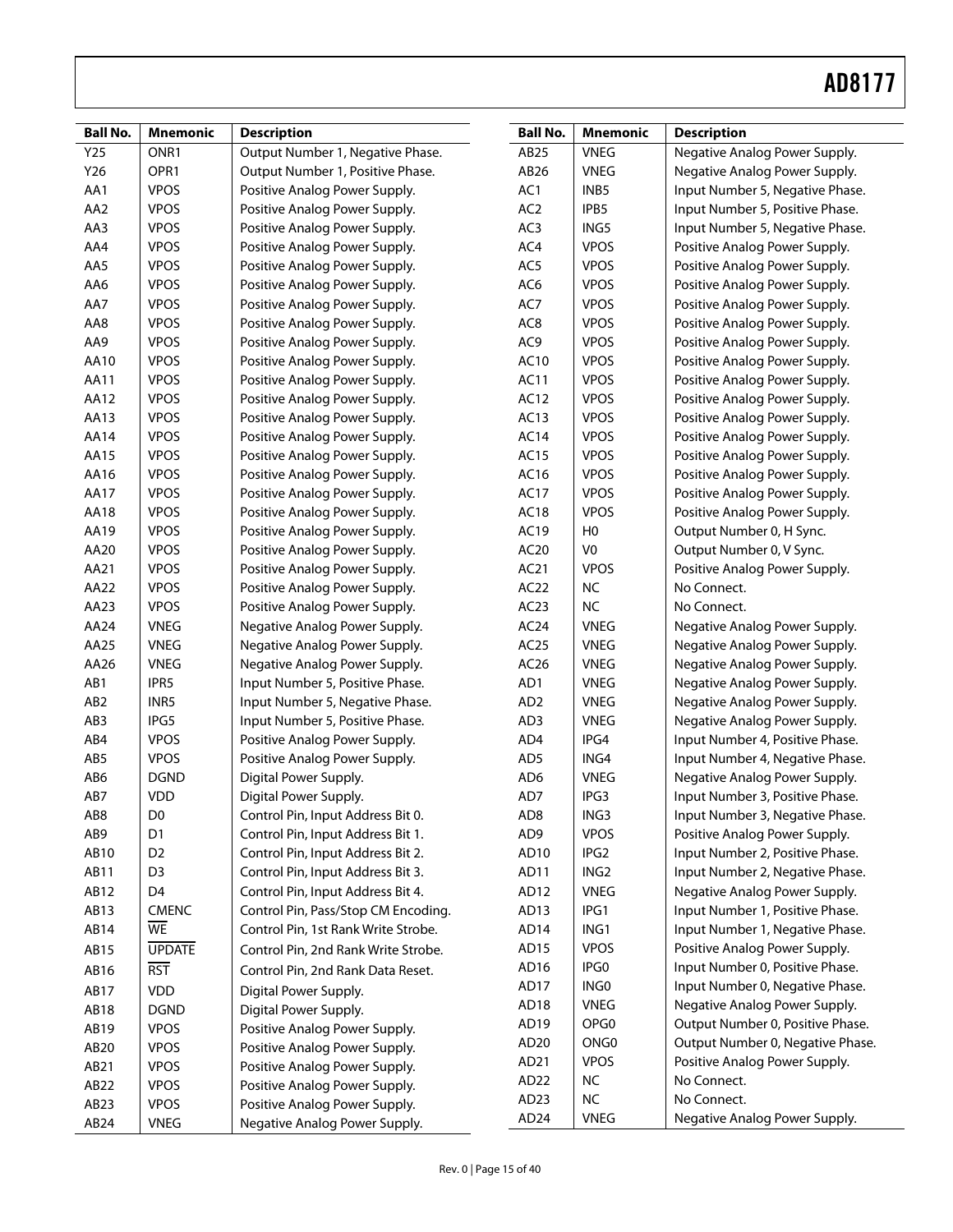| <b>Ball No.</b> | <b>Mnemonic</b>  | <b>Description</b>               | <b>Ball No.</b> | <b>Mnemonic</b>  | <b>Description</b>               |
|-----------------|------------------|----------------------------------|-----------------|------------------|----------------------------------|
| AD25            | <b>VNEG</b>      | Negative Analog Power Supply.    | AE26            | <b>VNEG</b>      | Negative Analog Power Supply.    |
| AD26            | <b>VNEG</b>      | Negative Analog Power Supply.    | AF1             | <b>VNEG</b>      | Negative Analog Power Supply.    |
| AE1             | <b>VNEG</b>      | Negative Analog Power Supply.    | AF <sub>2</sub> | <b>VNEG</b>      | Negative Analog Power Supply.    |
| AE <sub>2</sub> | <b>VNEG</b>      | Negative Analog Power Supply.    | AF3             | <b>VNEG</b>      | Negative Analog Power Supply.    |
| AE3             | <b>VNEG</b>      | Negative Analog Power Supply.    | AF4             | IPR4             | Input Number 4, Positive Phase.  |
| AE4             | INR4             | Input Number 4, Negative Phase.  | AF <sub>5</sub> | INB4             | Input Number 4, Negative Phase.  |
| AE5             | IPB4             | Input Number 4, Positive Phase.  | AF6             | <b>VNEG</b>      | Negative Analog Power Supply.    |
| AE6             | <b>VNEG</b>      | Negative Analog Power Supply.    | AF7             | IPR <sub>3</sub> | Input Number 3, Positive Phase.  |
| AE7             | INR <sub>3</sub> | Input Number 3, Negative Phase.  | AF <sub>8</sub> | INB <sub>3</sub> | Input Number 3, Negative Phase.  |
| AE8             | IPB3             | Input Number 3, Positive Phase.  | AF9             | <b>VPOS</b>      | Positive Analog Power Supply.    |
| AE9             | <b>VPOS</b>      | Positive Analog Power Supply.    | AF10            | IPR <sub>2</sub> | Input Number 2, Positive Phase.  |
| AE10            | INR <sub>2</sub> | Input Number 2, Negative Phase.  | AF11            | INB <sub>2</sub> | Input Number 2, Negative Phase.  |
| AE11            | IPB <sub>2</sub> | Input Number 2, Positive Phase.  | AF12            | <b>VNEG</b>      | Negative Analog Power Supply.    |
| AE12            | <b>VNEG</b>      | Negative Analog Power Supply.    | AF13            | IPR1             | Input Number 1, Positive Phase.  |
| AE13            | INR1             | Input Number 1, Negative Phase.  | AF14            | INB1             | Input Number 1, Negative Phase.  |
| AE14            | IPB1             | Input Number 1, Positive Phase.  | AF15            | <b>VPOS</b>      | Positive Analog Power Supply.    |
| <b>AE15</b>     | <b>VPOS</b>      | Positive Analog Power Supply.    | AF16            | <b>IPRO</b>      | Input Number 0, Positive Phase.  |
| AE16            | <b>INRO</b>      | Input Number 0, Negative Phase.  | AF17            | INB <sub>0</sub> | Input Number 0, Negative Phase.  |
| AE17            | IPB <sub>0</sub> | Input Number 0, Positive Phase.  | AF18            | <b>VNEG</b>      | Negative Analog Power Supply.    |
| <b>AE18</b>     | <b>VNEG</b>      | Negative Analog Power Supply.    | AF19            | OPR <sub>0</sub> | Output Number 0, Positive Phase. |
| AE19            | ONR <sub>0</sub> | Output Number 0, Negative Phase. | AF20            | ONB <sub>0</sub> | Output Number 0, Negative Phase. |
| AE20            | OPB <sub>0</sub> | Output Number 0, Positive Phase. | AF21            | <b>VPOS</b>      | Positive Analog Power Supply.    |
| AE21            | <b>VPOS</b>      | Positive Analog Power Supply.    | AF22            | <b>NC</b>        | No Connect.                      |
| AE22            | <b>NC</b>        | No Connect.                      | AF23            | <b>NC</b>        | No Connect.                      |
| AE23            | <b>NC</b>        | No Connect.                      | AF24            | <b>VNEG</b>      | Negative Analog Power Supply.    |
| AE24            | <b>VNEG</b>      | Negative Analog Power Supply.    | AF25            | <b>VNEG</b>      | Negative Analog Power Supply.    |
| AE25            | <b>VNEG</b>      | Negative Analog Power Supply.    | AF26            | <b>VNEG</b>      | Negative Analog Power Supply.    |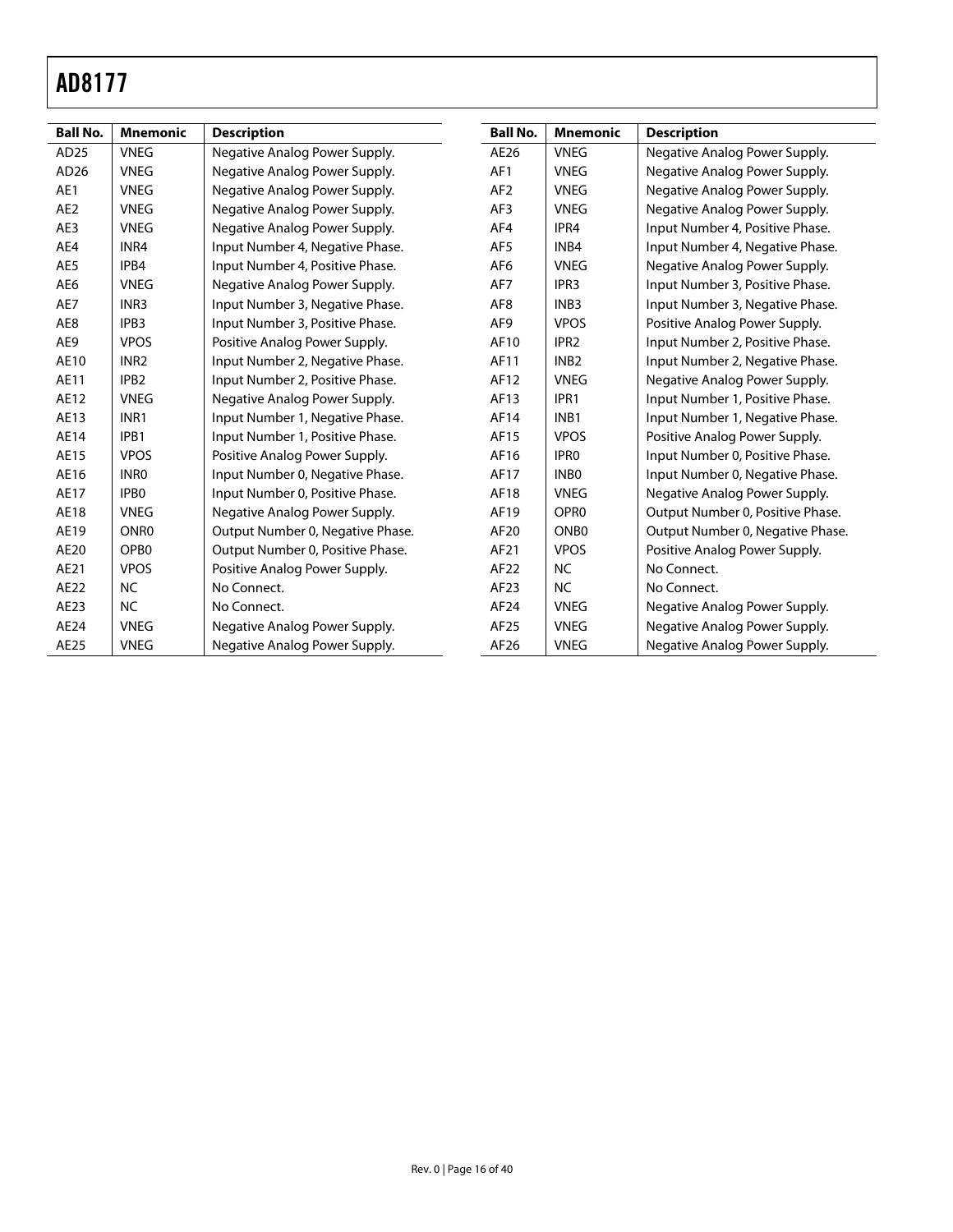## <span id="page-16-0"></span>**TRUTH TABLE AND LOGIC DIAGRAM**

| <b>WE</b>      | <b>UPDATE</b> | <b>CLK</b>   | <b>SERIN</b> | <b>SEROUT</b>         | <b>RST</b> | <b>SER/PAR</b> | <b>CS</b>    | <b>CMENC</b>              | <b>Operation/Comment</b>                                                                                                                                                                                                            |
|----------------|---------------|--------------|--------------|-----------------------|------------|----------------|--------------|---------------------------|-------------------------------------------------------------------------------------------------------------------------------------------------------------------------------------------------------------------------------------|
| X <sup>1</sup> | X             | $\mathsf{x}$ | X            | X                     | $\Omega$   | X              | X            | $\boldsymbol{\mathsf{X}}$ | Asynchronous reset. All outputs<br>are disabled. Contents of the<br>45-bit shift register are<br>unchanged.                                                                                                                         |
|                |               | ł            | <b>SERIN</b> | SERIN <sub>i-45</sub> |            | $\Omega$       | $\mathbf{0}$ | X                         | Serial mode. The data on the<br>SERIN line is loaded into the<br>45-bit shift register. The first bit<br>clocked into the shift register<br>appears at SEROUT 45 clock<br>cycles later. Data is not applied<br>to the switch array. |
| $\Omega$       |               |              | X            | X                     |            |                | 0            | $\boldsymbol{\mathsf{X}}$ | Parallel mode. The data on<br>parallel lines D0 through D4 is<br>loaded into the shift register<br>location addressed by A0<br>through A2. Data is not applied<br>to the switch array.                                              |
|                | 0             | 1            | X            | Χ                     |            | X              | 0            | $\boldsymbol{\mathsf{X}}$ | Switch array update. Data in<br>the 45-bit shift register is trans-<br>ferred to the parallel latches<br>and applied to the switch array.                                                                                           |
|                | χ             | Χ            | X            | Χ                     |            |                | 0            | X                         | No change in logic.                                                                                                                                                                                                                 |

## **Table 15. Operation Truth Table**

 $1 X =$  don't care.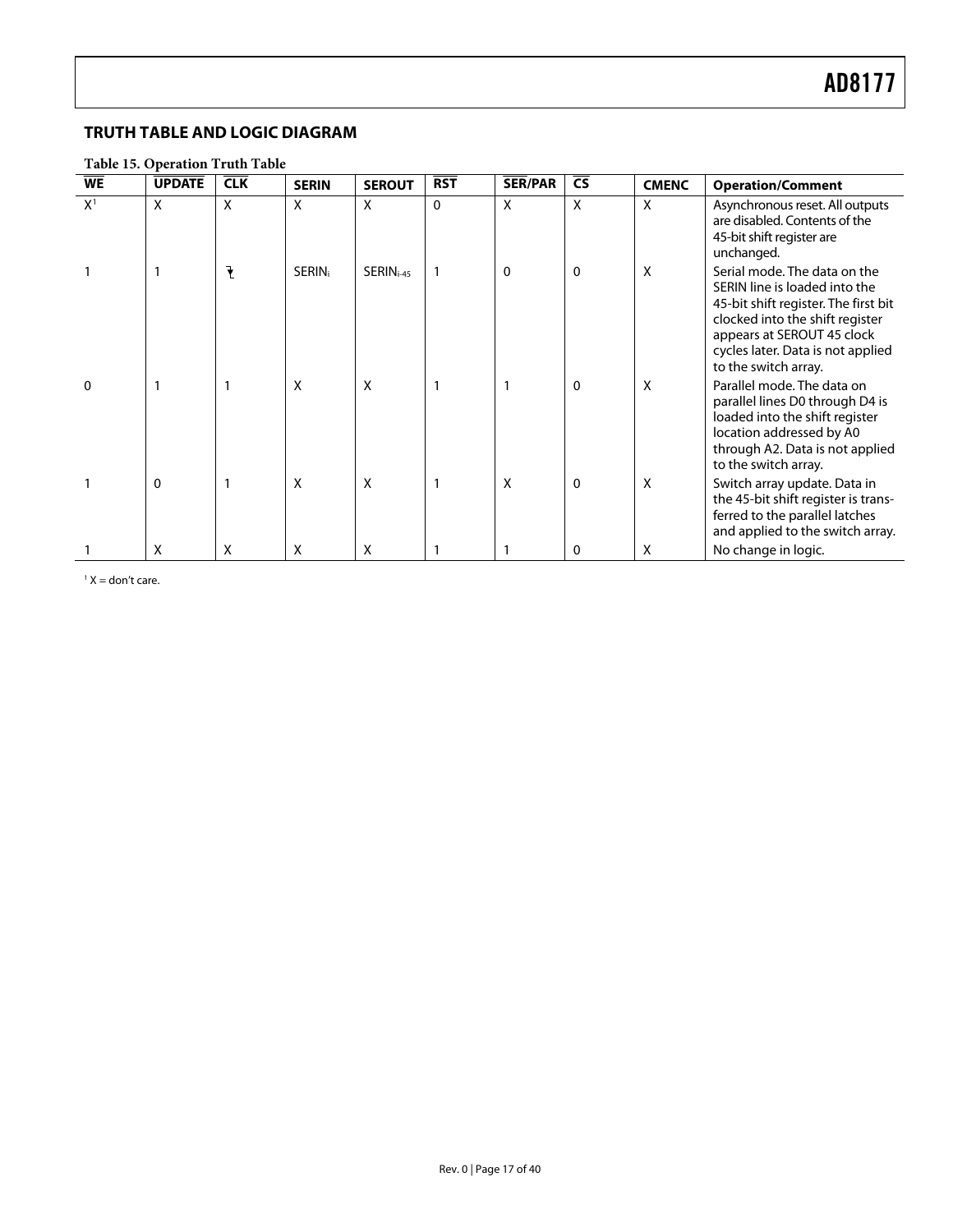06605-029 **SEROUT ENA D CLR Q OUT4 EN ENA**  $\frac{a}{b}$ **D1 D0 Q SENA D CLR Q OUT4 B3**  $\frac{a}{b}$  $^{\circ}$   $^{\circ}$   $^{\circ}$   $^{\circ}$ **ENA D CLR Q OUT4 B2**  $\frac{a}{b}$  $\begin{array}{c}\nA \\
\hline\n\end{array}$  OUTPUT ENABLE **SWITCH MATRIX OUTPUT ENABLE D1 D0 Q S80 5 ENA D CLR Q OUT4 B1**  $\frac{a}{b}$  $E_{\alpha}$ **SENA D CLR Q OUT4 B0**  $\frac{a}{b}$  $\mathbf{I}$  $^{\circ}$   $^{\circ}$   $^{\circ}$   $^{\circ}$ **ENA D CLR Q OUT4 EN CR D Q D Q**  $^{\circ}$   $^{\circ}$   $^{\circ}$   $^{\circ}$ **DECODE ENA D CLR Q OUT1 B0**  $\frac{1}{2}$  $\delta$   $\epsilon$   $\alpha$ **SWITCH MATRIX ENA D CLR Q OUT0 EN CLK**  $^{\circ}$   $^{\circ}$   $^{\circ}$   $^{\circ}$ **ENA D CLR Q OUT0 B3**  $\frac{a}{b}$ **D1 D0 Q S ENA D CLR Q OUT0 B2**  $\frac{1}{2}$ **D1 D0 Q SENA D CLR Q OUT0 B1**  $\frac{a}{b}$  $\delta$   $\epsilon$   $\sigma$ **D CLR Q OUT0 B0**  $\frac{1}{2}$  $^{\circ}$   $^{\circ}$   $^{\circ}$   $^{\circ}$ **D0 D1 D2 D3 D4** Ķ  $\frac{1}{2}$  $\frac{|\text{ours in } \Box}{|\text{unis in } \Box}$ **UPDATE RST CS OUT1 EN OUT4 EN OUT0 EN PARALLEL DATA (OUTPUT ENABLE)** ∆ **SER/PAR SERIN WE 3 TO 5 DECODER CLK CS LUSTION SESS**<br>RESERVED Figure 7. Logic Diagram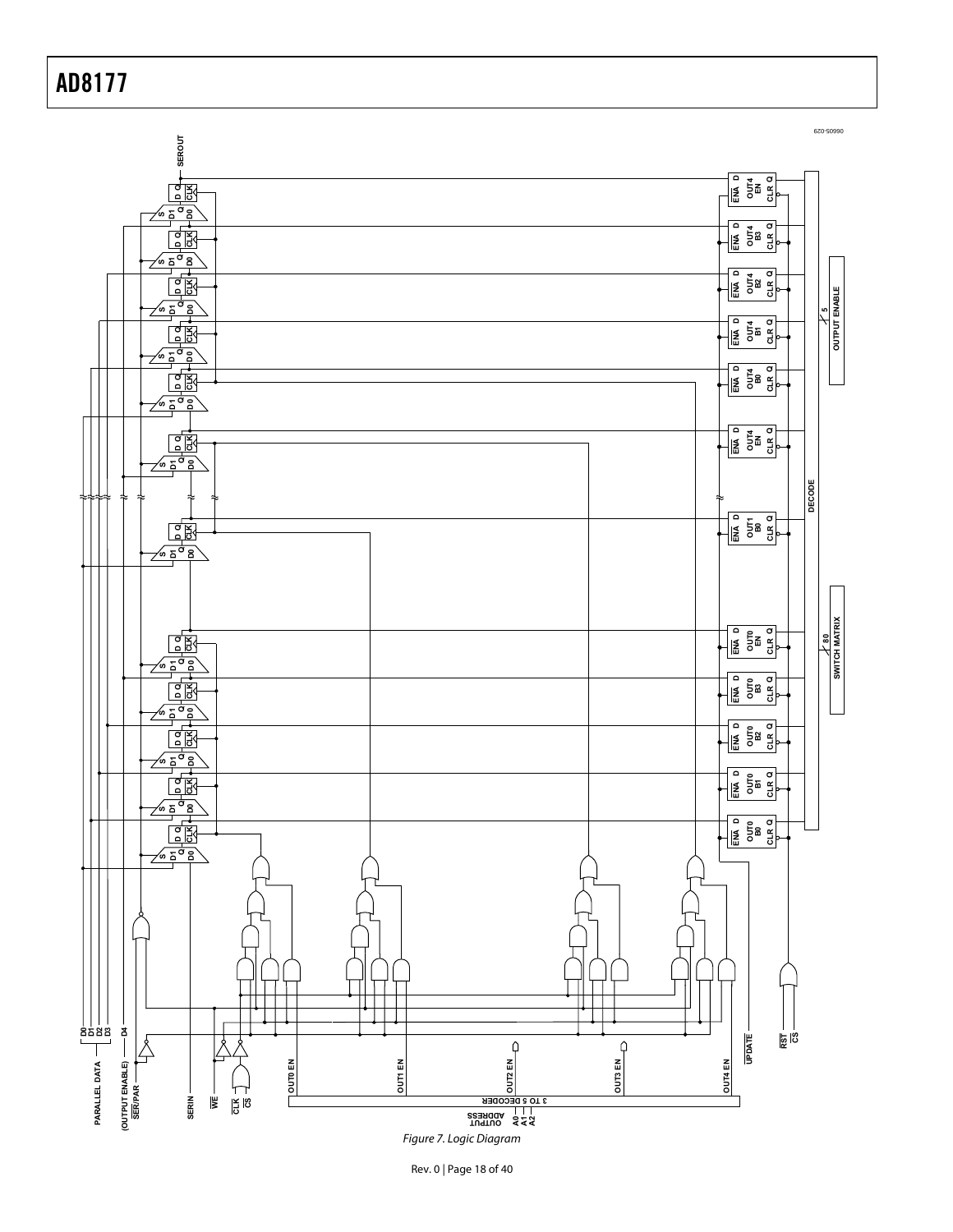## <span id="page-18-0"></span>EQUIVALENT CIRCUITS



Figure 8. Enabled Output (see also ESD Protection Map, [Figure 19\)](#page-19-0)



Figure 9. Disabled Output (see also ESD Protection Map, [Figure 19\)](#page-19-0)



Figure 10. Receiver, Differential (see also ESD Protection Map, [Figure 19](#page-19-0))



Figure 11. Receiver Simplified Equivalent Circuit When Driving Differentially



Figure 12. Receiver Simplified Equivalent Circuit When Driving Single-Ended



Figure 13. VBLK and VOCM\_CMENCOFF Inputs (see also ESD Protection Map, [Figure 19](#page-19-0))



Figure 14. VOCM\_CMENCON Input (see also ESD Protection Map, [Figure 19](#page-19-0))



Figure 15. RST Input (see also ESD Protection Map, [Figure 19\)](#page-19-0)



Figure 16. Logic Input (see also ESD Protection Map, [Figure 19](#page-19-0))



Figure 17. CS Input (see also ESD Protection Map, [Figure 19\)](#page-19-0)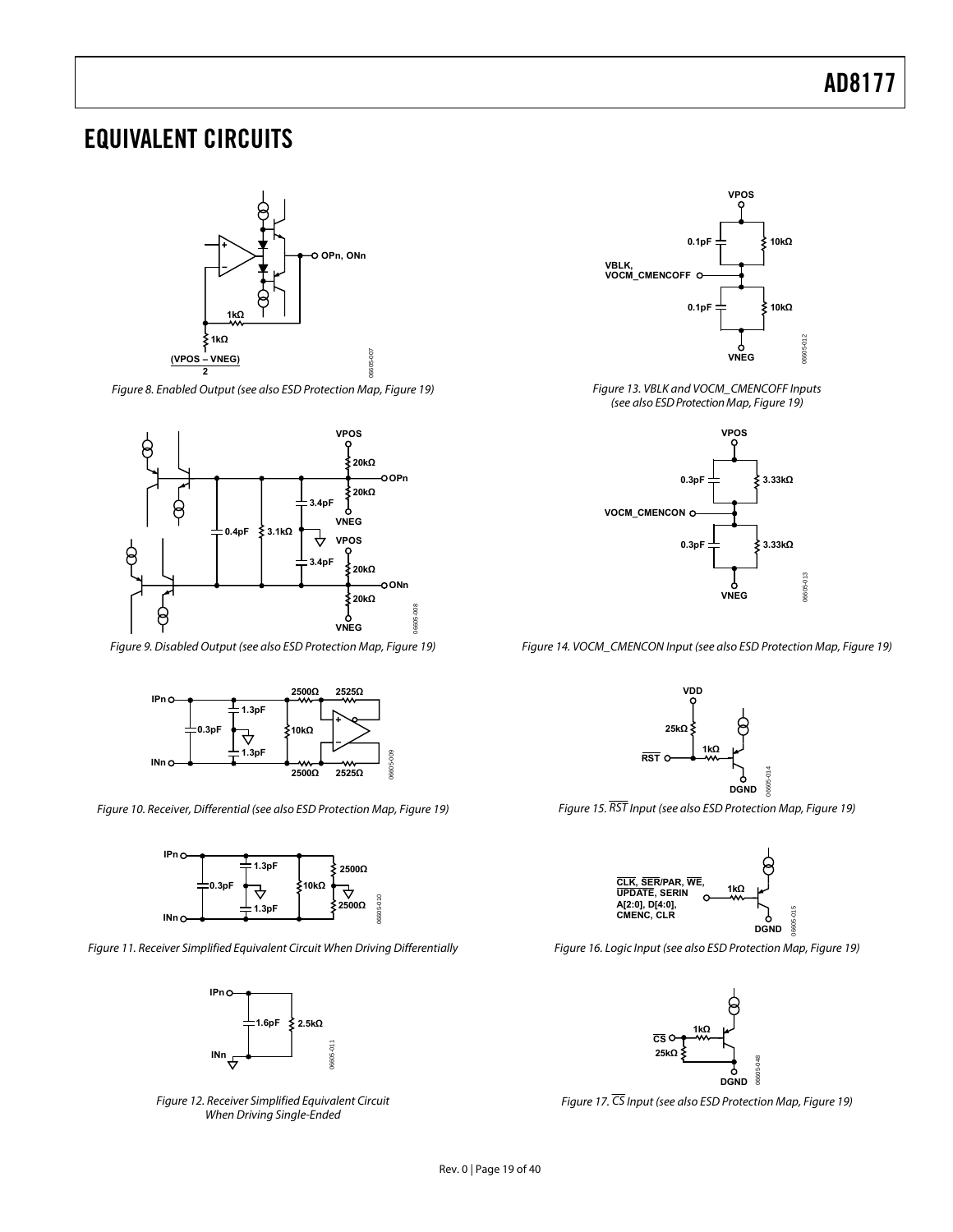



<span id="page-19-0"></span>Figure 18. SEROUT, H, V Logic Outputs (see also ESD Protection Map, [Figure 19\)](#page-19-0)

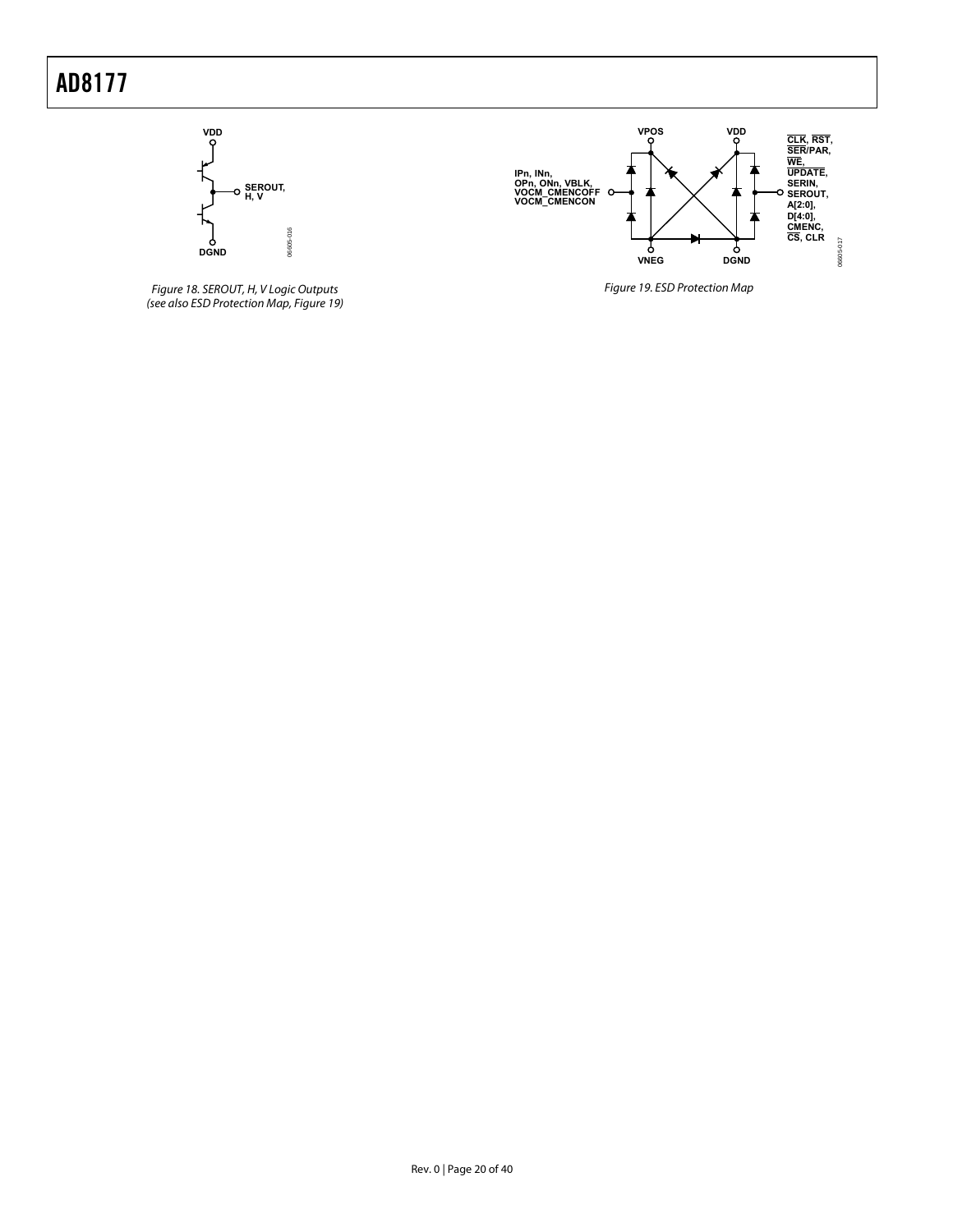## <span id="page-20-0"></span>TYPICAL PERFORMANCE CHARACTERISTICS

 $V_S = \pm 2.5$  V at T<sub>A</sub> = 25°C, G = +2, R<sub>L</sub> = 100  $\Omega$  (each output), VBLK = 0 V, output CM voltage = 0 V, differential I/O mode, unless otherwise noted.



Figure 22. Small Signal Frequency Response with Capacitive Loads



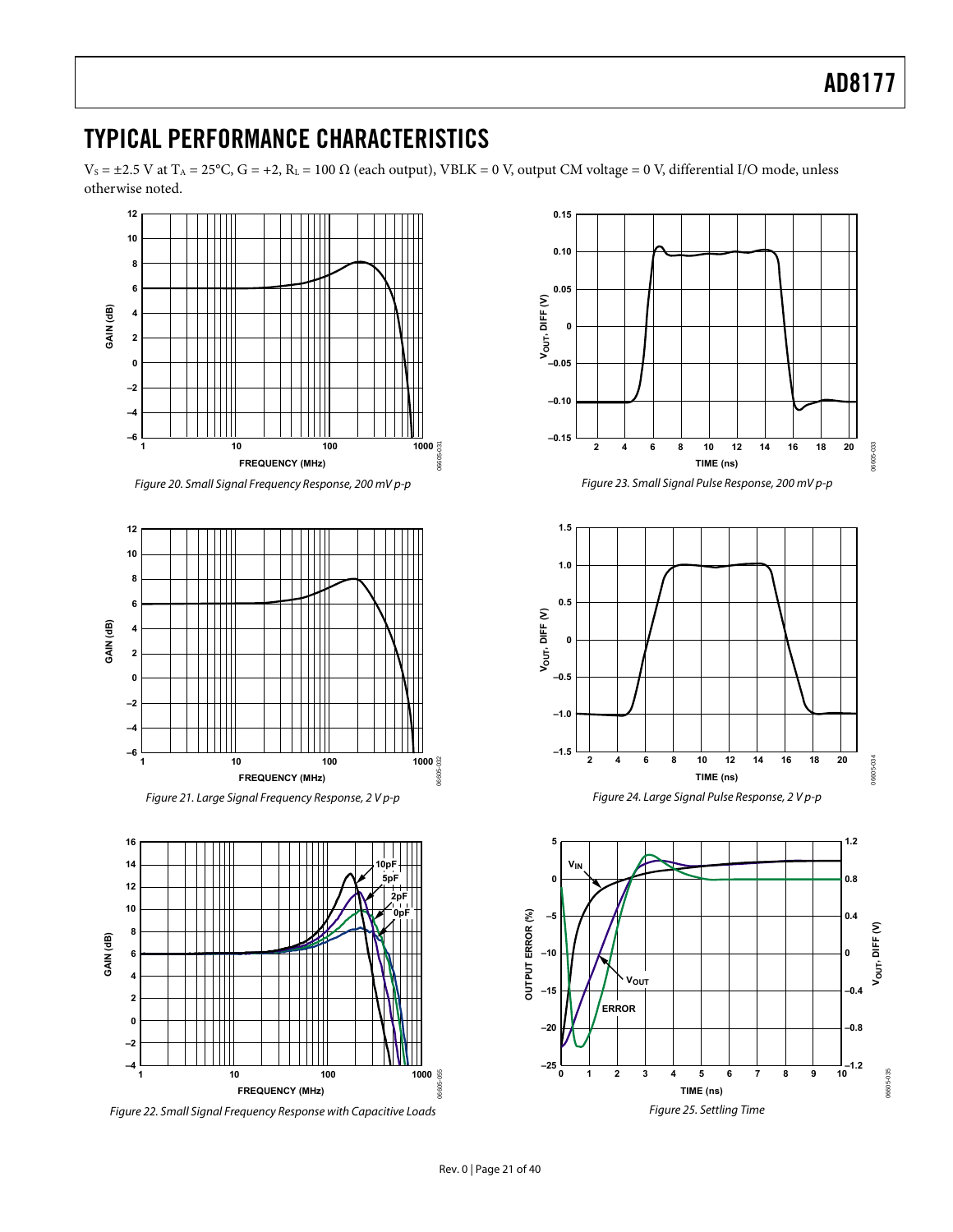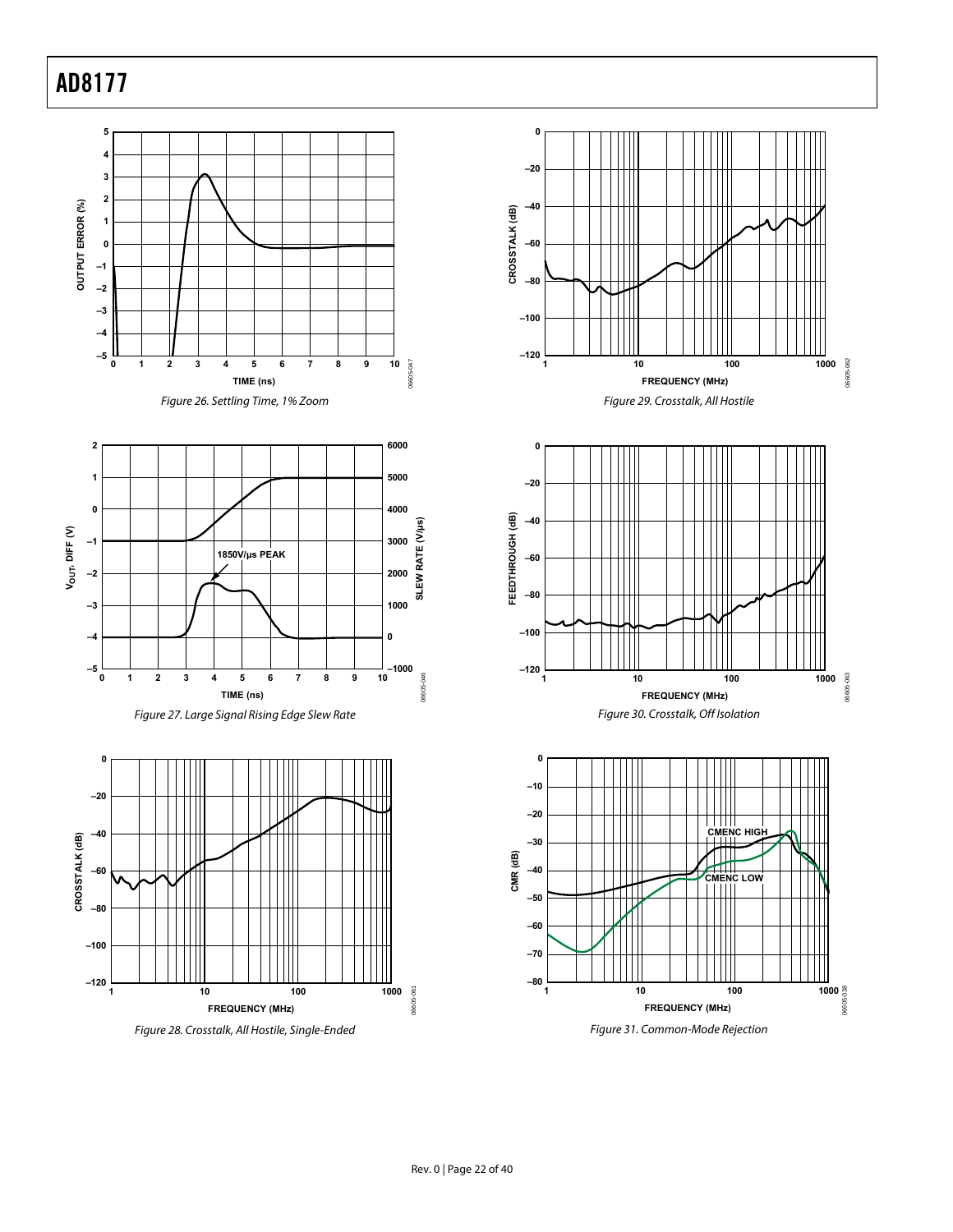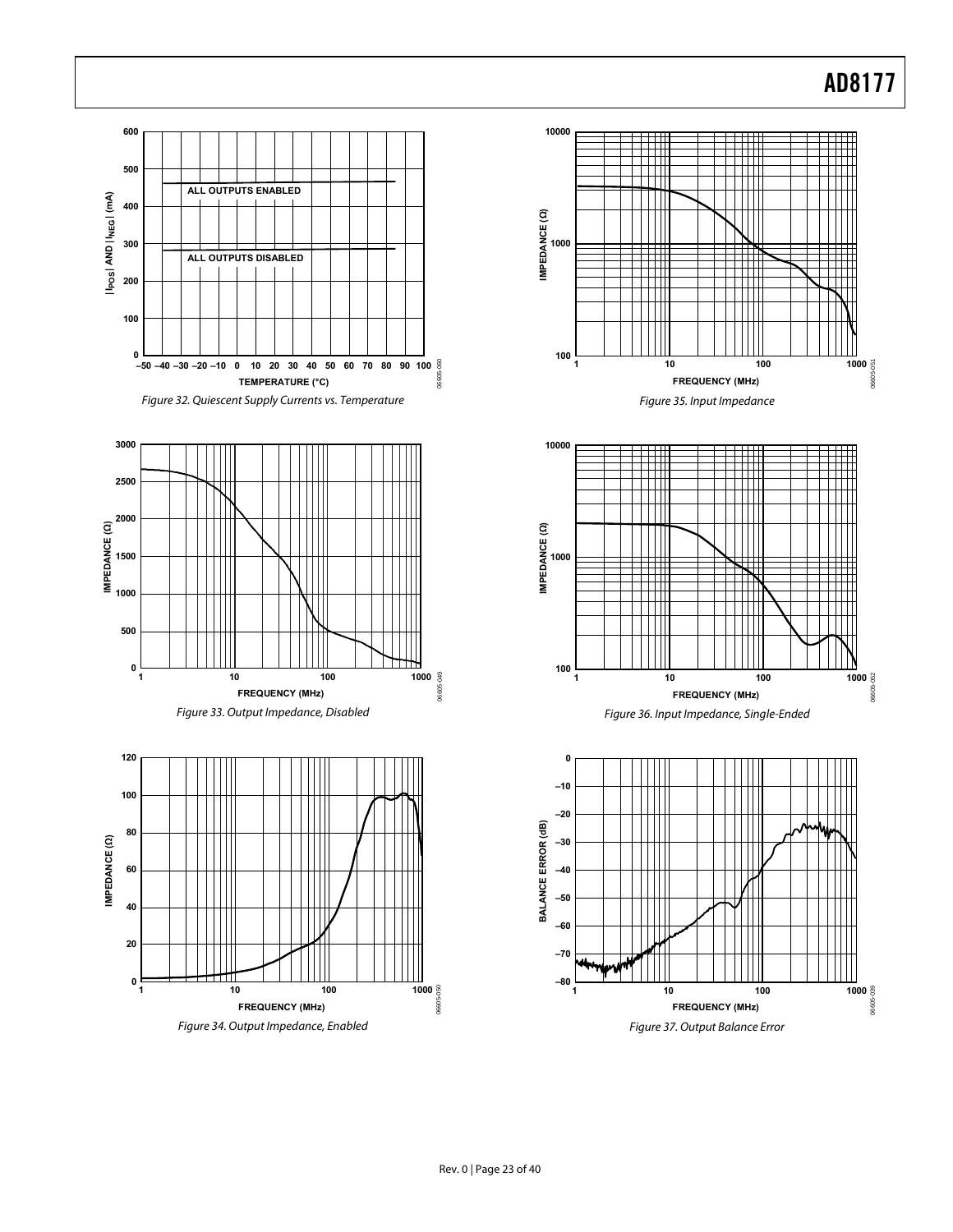











**–40 –20 0 20 40 60 80 100**

**TEMPERATURE (°C)**

Figure 42. Vos Drift, RTO

**–7.6µV/°C**

**–40 –20 0 20 40 60 80 100**

**31µV/°C**

06605-045

16605-045

06605-044

06605-

 $-044$ 

**VOS (mV)**

 $-2.0$   $-40$ **–1.5 –1.0 –0.5 0 0.5 1.0 1.5 2.0**

**VOS, COMMON MODE (mV)**

 $-0.6$   $-40$ 

**–0.4**

**–0.2**

**0**

**0.2**

**0.4**

**0.6**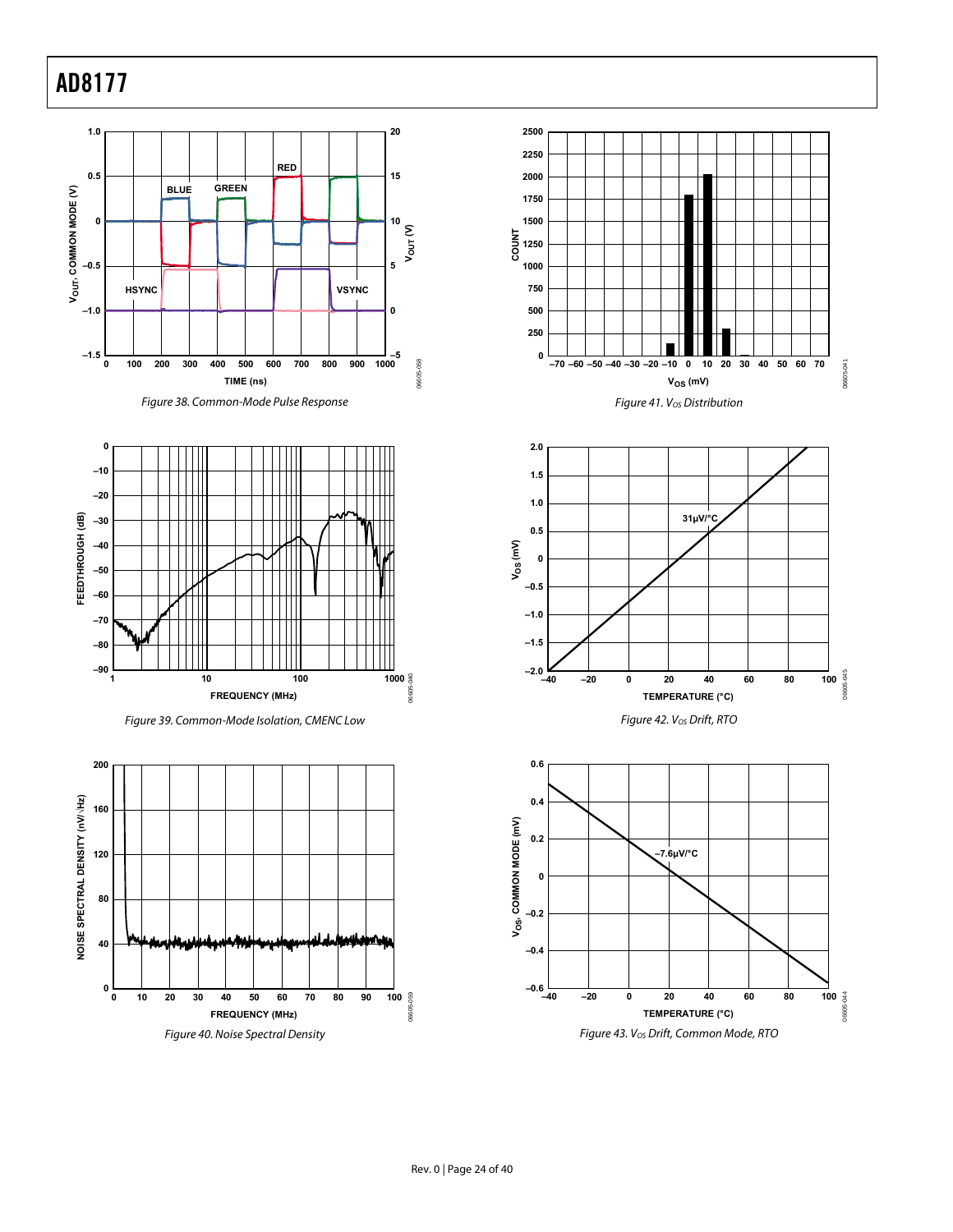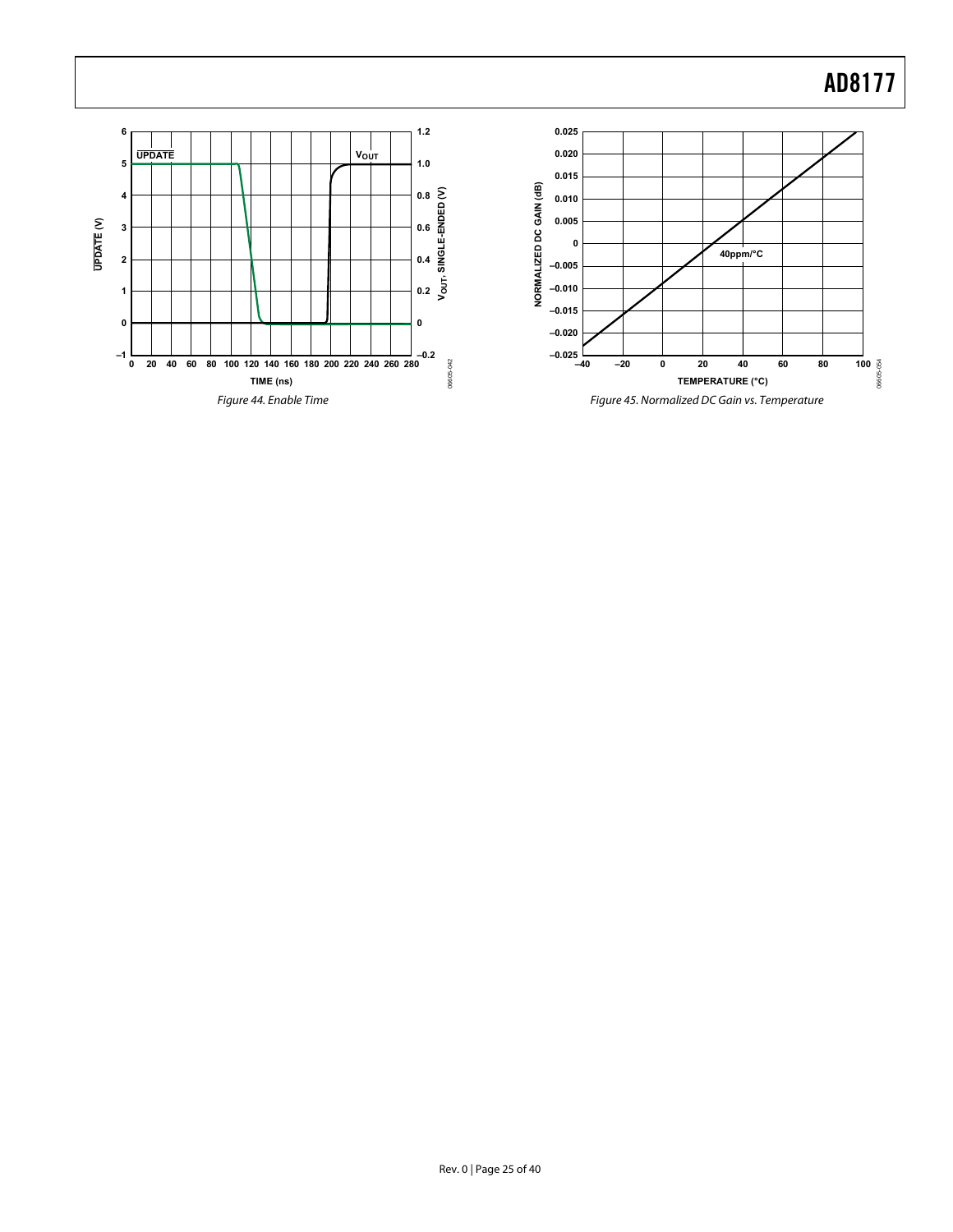## <span id="page-25-0"></span>THEORY OF OPERATION

The AD8177 is a nonblocking crosspoint with 16 differential RGB input channels and 5 differential RGB output channels. Although the AD8177 is primarily meant for differential-in, differential-out, middle-of-Cat-5-run applications, each differential RGB output channel is complemented by H and V syncs for use in end-of-Cat-5-run, single-ended output applications.

Processing of common-mode (CM) voltage levels is achieved by placing the AD8177 in either of its two operation modes. In the first operation mode (CMENC low), the input CM of each RGB differential pair (possibly present either in the form of sync-on CM signaling or noise) is removed through the switch, and the output CM is set to a global reference voltage via the VOCM\_ CMENCOFF analog input. Therefore, the AD8177 can behave as a differential-in, differential-out switch. If sync-on CM signaling is present at the differential RGB inputs, then the H and V outputs represent decoded syncs. In the second operation mode, input sync-on CM signaling is propagated through the switch. Note that in this mode, as in the previous one, the overall input CM is blocked through the switch. In this mode, the overall output CM is set to a global reference voltage via the VOCM\_CMENCON analog input.

In either operation mode, input pin VBLK defines the black level of the positive output phase. The combination of VBLK and VOCM\_CMENCOFF allows the user to position the positive and negative output phases anywhere in the allowable output voltage range.

The switch is organized into five 16:1 RGB multiplexers, with each being responsible for connecting an RGB input channel to its respective RGB output channel. Decoding logic selects a single input (or none) in each multiplexer and connects it to its respective output. Feedback around each multiplexer realizes a closedloop differential-in, differential-out gain of +2. A second loop realizes a closed-loop common-mode-in gain of +1.

Each differential RGB input channel is buffered by a differential receiver, which is capable of accepting input CM voltages extending all the way to either supply rail. In addition to passing differential information, each receiver processes and routes input CM voltages. Excess closed-loop receiver bandwidth reduces the receiver's effect on the overall device bandwidth.

The output stage is designed for fast slew rate and settling time while driving a series-terminated Cat-5 cable. Unlike competing multiplexer designs, the small signal bandwidth closely approaches the large signal bandwidth.

The outputs of the AD8177 can be disabled to minimize onchip power dissipation. When disabled, there is a feedback network of approximately 2.7 k $\Omega$  between the differential outputs. This high impedance allows multiple ICs to be bussed together without additional buffering. Care must be taken to reduce output capacitance, which can result in overshoot and frequencydomain peaking. A series of internal amplifiers drive internal nodes such that wideband high impedance is presented at the disabled output, even while the output bus experiences fast signal swings. When the outputs are disabled and driven externally, the voltage applied to them should not exceed the valid output swing range for the AD8177 to keep these internal amplifiers in their linear range of operation. Applying excessive differential voltages to the disabled outputs can cause damage to the AD8177 and should be avoided (see the [Absolute Maximum Ratings](#page-6-1) section of this data sheet for guidelines).

The connectivity of the AD8177 is controlled by a flexible TTLcompatible logic interface. Either parallel or serial loading into a first rank of latches preprograms each output. A global update signal moves the programming data into the second rank of latches, simultaneously updating all outputs. In serial mode, a serial-out pin allows devices to be daisy-chained together for single-pin programming of multiple ICs. A power-on reset pin is available to avoid bus conflicts by disabling all outputs. This power-on reset clears the second rank of latches but does not clear the first rank of latches. In serial mode, preprogramming individual inputs is not possible and the entire shift register needs to be flushed. A global chip-select pin gates the input clock and the global update signal to the second rank of buffers.

The AD8177 can operate on a single 5 V supply, powering both the signal path (with the VPOS/VNEG supply pins) and the control logic interface (with the VDD/DGND supply pins). Split supply operation is possible with  $\pm 2.5$  V supplies to easily interface to ground-referenced video signals. In this case, a flexible logic interface allows the control logic supplies (VDD/DGND) to be run off 5 V/0 V to 3.3 V/0 V, and the analog core remains on split supplies. Additional flexibility in the analog output common-mode level (VOCM\_CMENCOFF) and output black level (VBLK) facilitates operation with unequally split supplies. If +3 V/−2 V supplies to +2 V/−3 V supplies are desired, the output CM can still be set to 0 V for ground-referenced video signals.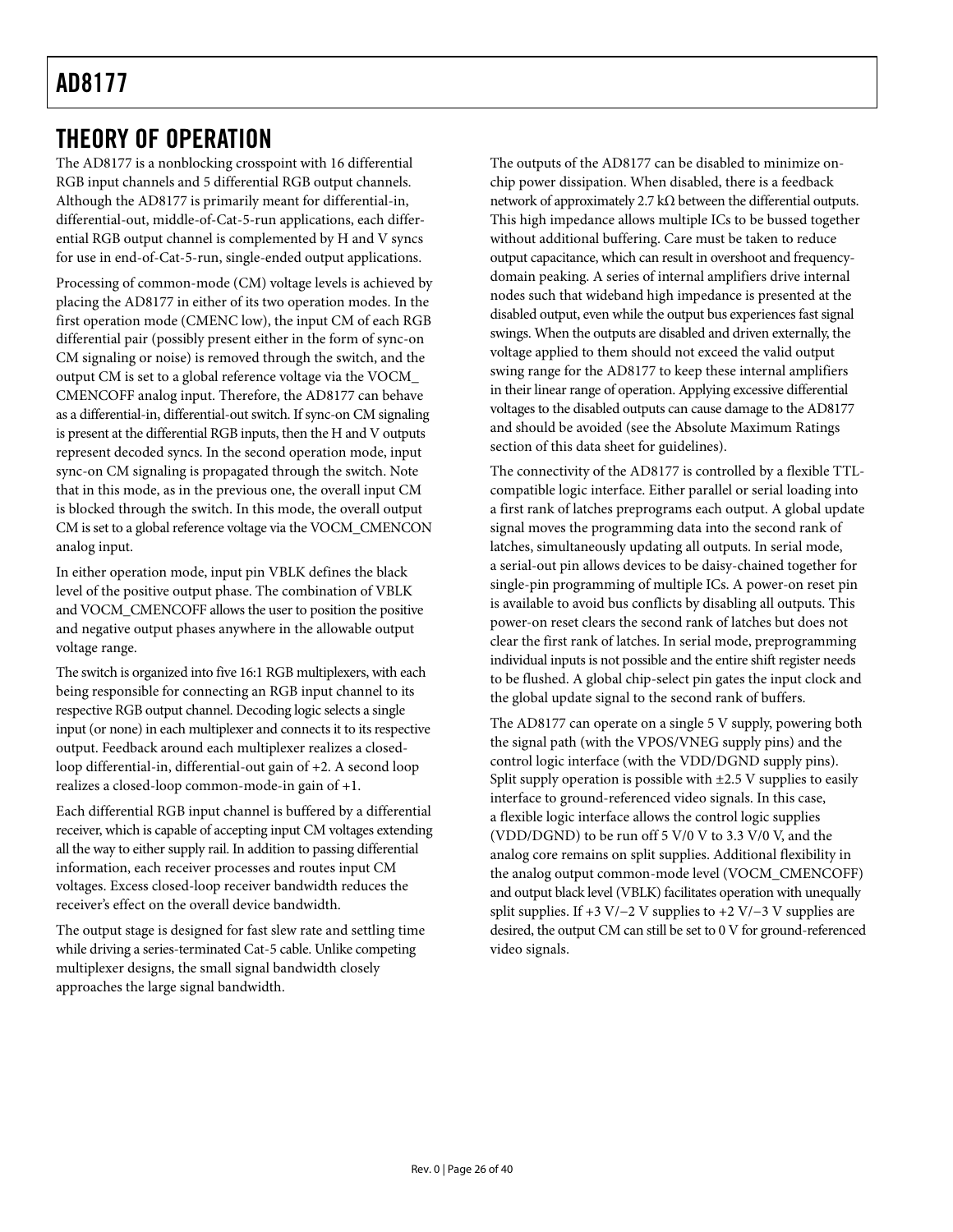## <span id="page-26-0"></span>APPLICATIONS INFORMATION **OPERATING MODES**

Depending on the state of the CMENC logic input, the AD8177 can be set in either of two differential-in, differential-out operating modes. An additional application is possible by tapping the outputs single-ended and making use of the decoded H and V outputs.

### <span id="page-26-4"></span>**Middle-of-Cat-5-Run Application, CM Encoding Turned Off**

<span id="page-26-2"></span>In this application, the AD8177 is placed somewhere in the middle of a Cat-5 run. By tying CMENC low, the CM of each RGB differential pair is removed through the device (or turned off), while the overall CM at the output is defined by the reference value VOCM\_CMENCOFF. In this mode of operation, CM noise is removed, while the intended differential RGB signals are buffered and passed to the outputs. The AD8177 is placed in this operation mode when used in a sync-on color scheme. [Figure 46](#page-26-1) shows the voltage levels and CM handling for a single input channel connected to a single output channel in a middleof-Cat-5-run application with CM encoding turned off.



<span id="page-26-1"></span>Figure 46. AD8177 in a Middle-of-Cat-5-Run Application, CM Encoding Off (Note that in this application, the H and V outputs, though asserted, are not used.)

<span id="page-26-3"></span>Input VBLK and Input VOCM\_CMENCOFF allow the user complete flexibility in defining the output CM level and the amount of overlap between the positive and negative phases, thus maximizing output headroom usage. Whenever VBLK differs from VOCM\_CMENCOFF by more than approximately  $\pm 100$  mV, a differential voltage  $\Delta_{\text{diff}}$  is added at the outputs according to the expression  $\Delta_{diff}$  = VBLK – VOCM\_CMENCOFF. Conversely, whenever the difference between VBLK and VOCM\_CMENCOFF is less than approximately ±100 mV, no differential voltage is added at the outputs.

As a first example, refer to [Figure 47.](#page-26-2) The positive phase of a differential output is shown by the solid line, while the negative phase is shown by the dashed line. The input to the crosspoint is a positive differential pulse with a low level of 0 V and a high level of 0.7 V.

The positive and negative outputs are shown with VOCM\_ CMENCOFF and VBLK both set to 0 V. (Note that both pulses have been slightly shifted off the 0 V line for clarity.)



Figure 47. Output for 0 V to 0.7 V Input Differential Pulse, VBLK = 0 V, VOCM\_CMENCOFF = 0 V

As a second example, refer to [Figure 48](#page-26-3). VCOM\_CMENCOFF is set to +0.35 V, and VBLK is set to −0.35 V. The input is still a differential pulse with a low level of 0 V and a high level of 0.7 V. Note how the positive phase and the negative phase are now shifted with respect to each other by an amount equal to VBLK – VOCM\_CMENCOFF or  $-0.35$  V –  $0.35$  V =  $-0.7$  V. Because the negative output phase spans the same voltage range as the positive output phase, the usable voltage range for singleended applications is effectively doubled over the previous example. (Note that the output pulses have been slightly shifted with respect to each other for clarity.)



VBLK = −0.35 V, VOCM\_CMENCOFF = +0.35 V

### **Middle-of-Cat-5-Run Application, CM Encoding Turned On**

In this application, the AD8177 is also placed somewhere in the middle of a Cat-5 run, although the common-mode handling is different. By tying CMENC high, the CM of each RGB input is passed through the part, while at the same time, the overall output CM is stripped and set equal to the voltage applied at the VOCM\_ CMENCON pin. The AD8177 is placed in this operation mode when used with a sync-on CM scheme. Although asserted, the H and V outputs are not used in this application. [Figure 49](#page-27-1) shows the voltage levels and CM handling for a single input channel connected to a single output channel in a middle-of-Cat-5-run application with CM encoding turned on.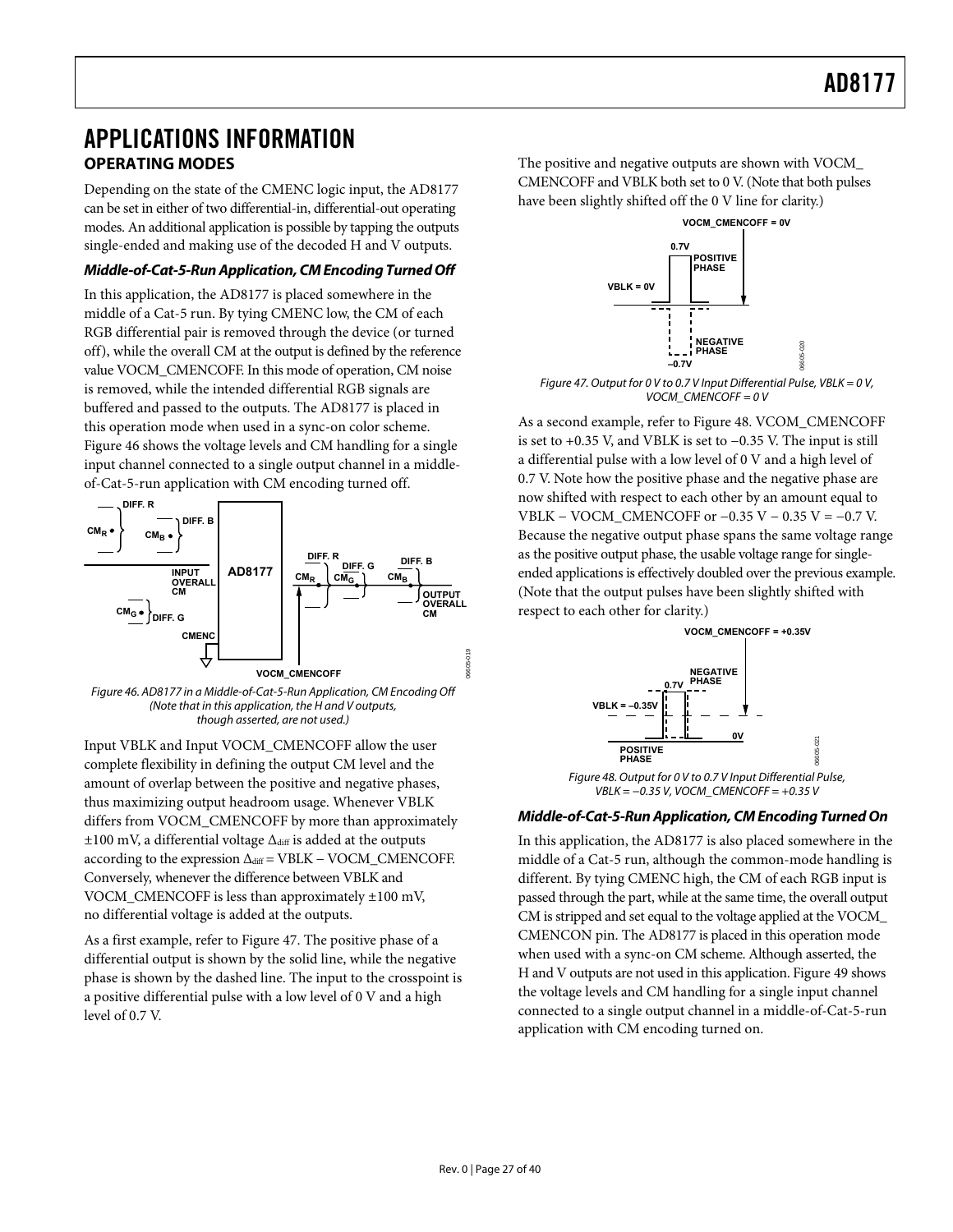<span id="page-27-0"></span>

<span id="page-27-3"></span><span id="page-27-1"></span>Figure 49. AD8177 in Middle-of-Cat-5-Run Application, CM Encoding On (Note that in this application, the H and V outputs, though asserted, are not used.)

In this operation mode, the difference  $\Delta_{\text{diff}} = \text{VBLK} - \text{VOCM}$ CMENCOFF still adds an output differential voltage, as described in the [Middle-of-Cat-5-Run Application, CM Encoding Turned](#page-26-4)  [Off](#page-26-4) section.

## **End-of-Cat-5-Run, CM Encoding Turned Off**

In this application, each AD8177 output is tapped single-ended at the positive phase and followed by a fast buffer to drive a monitor at the end of a Cat-5 run (a suitable choice is the [AD8003](http://www.analog.com/AD8003) set up in a noninverting configuration with gain of +4). The H and V outputs can then be used to drive the monitor sync inputs directly. The relationship between the incoming sync-on CM signaling and the H and V syncs is defined according to [Table 16](#page-27-2).

|  |  |  |  |  | Table 16. H and V Sync Truth Table ( $V_{POS}/V_{NEG} = \pm 2.5 V$ ) |
|--|--|--|--|--|----------------------------------------------------------------------|
|--|--|--|--|--|----------------------------------------------------------------------|

<span id="page-27-2"></span>

| <b>CMR</b> | CM <sub>G</sub> | <b>CMB</b> | н    | V    |
|------------|-----------------|------------|------|------|
| 0.5        | 0               | 0          | Low  | High |
| 0          | 0.5             | $-0.5$     | Low  | Low  |
| $-0.5$     | 0.5             | 0          | High | Low  |
|            | $-0.5$          | 0.5        | High | High |
|            |                 |            |      |      |

The following two statements are equivalent to the truth table (see [Table 16](#page-27-2)) in producing H and V for all allowable CM inputs:

- H sync is high when the CM of Blue is larger than the CM of Red.
- V sync is high when the combined CM of Red and Blue is larger than the CM of Green.

## **PROGRAMMING**

The AD8177 has two options for changing the programming of the crosspoint matrix. In the first option, a serial word of 45 bits can be provided that updates the entire matrix each time. The second option allows for changing the programming of a single output via a parallel interface. The serial option requires fewer signals, but more time (clock cycles) for changing the programming; the parallel programming technique requires more signals but allows for changing a single output at a time, therefore requiring fewer clock cycles.

## **Serial Programming Description**

The serial programming mode uses the device pins  $\overline{\text{CS}}, \overline{\text{CLK}},$ SERIN, UPDATE, and SER/PAR. The first step is to enable the  $\overline{\text{CLK}}$  by pulling  $\overline{\text{CS}}$  low. Next,  $\overline{\text{SER}}$ /PAR is pulled low to enable the serial programming mode. The parallel clock WE should be held high during the entire serial programming operation.

The UPDATE signal should be high during the time that data is shifted into the serial port of the device. Although the data still shifts in when UPDATE is low, the transparent, asynchronous latches allow the shifting data to reach the matrix. This causes the matrix to try to update to every intermediate state as defined by the shifting data.

The data at SERIN is clocked in at every falling edge of CLK. A total of 45 bits must be shifted in to complete the programming. A total of five bits must be supplied for each of the five RGB output channels: an output enable bit (D4) and four bits (D3 to D0) that determine the input channel. If D4 is low (output disabled), the four associated bits (D3 to D0) do not matter because no input is switched to that output. A sequence of five bits at Logic 0 must be supplied in between each D4 to D0 group of bits for padding purposes. There are a total of four such sequences of zeros.

Fried Seri<br>
Seri<br>
The SER the seri<br>
The SER the shift<br>
and The shift<br>
led The shift<br>
latch<br>
the shift<br>
latch<br>
the shift<br>
latch<br>
the shift<br>
distributed the rung A to A to<br>
outp<br>
to D distal<br>
beca<br>
bits grou sequ<br>
sequ<br>
ce T The most significant output-address data is shifted in first, with the enable bit (D4) shifted in first, followed by the input address (D3 to D0) entered sequentially with D3 first and D0 last. The first sequence of five bits at Logic 0 is shifted in next. Each remaining output is programmed sequentially in a similar fashion, until the least-significant-output-address data is shifted in. Note that the last D4 to D0 group is not followed by a corresponding group of five zeros. At this point, UPDATE can be taken low, which causes the programming of the device according to the data that was just shifted in. The UPDATE latches are asynchronous; and when UPDATE is low, they are transparent.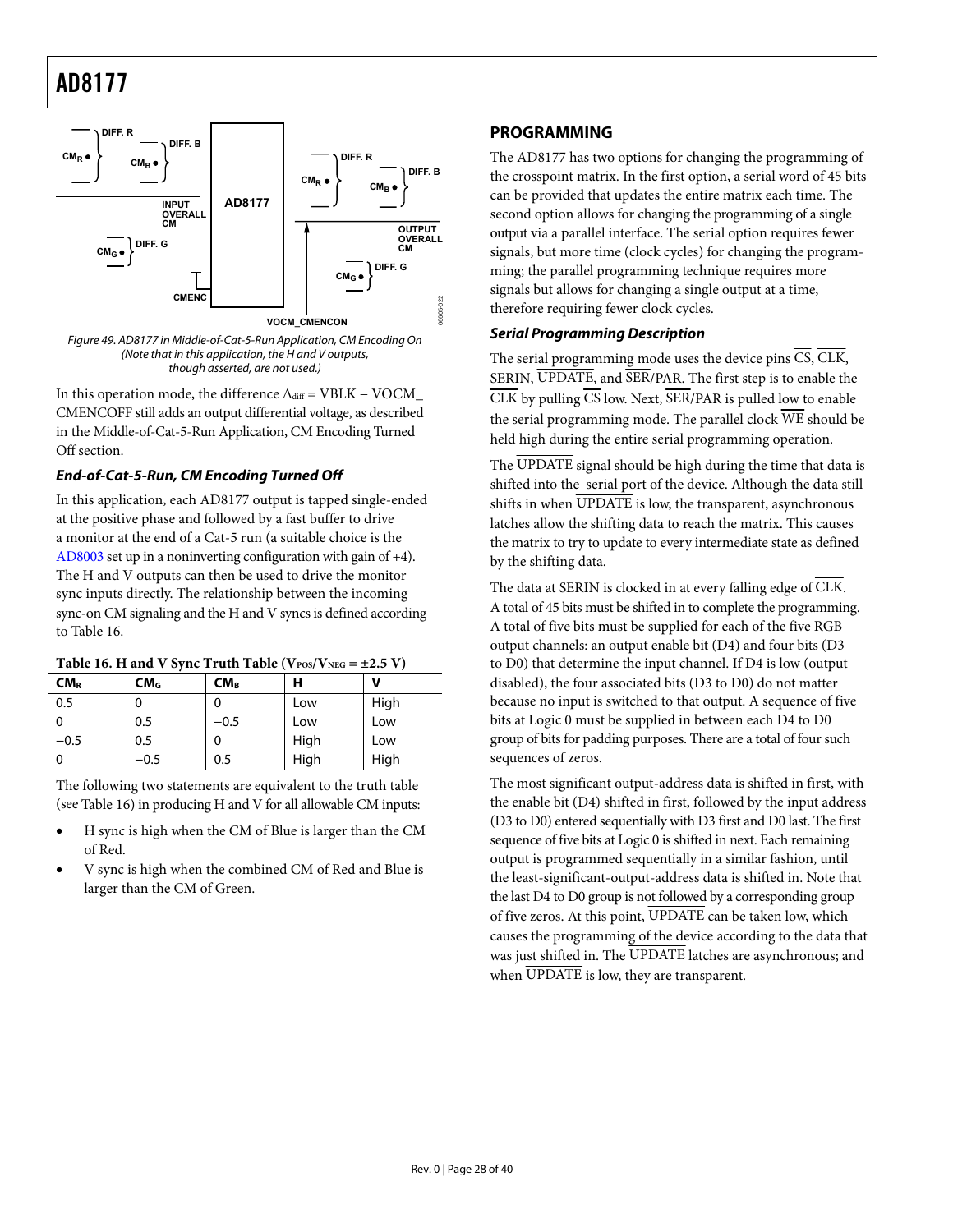If more than one AD8177 device is to be serially programmed in a system, the SEROUT signal from one device can be connected to the SERIN of the next device to form a serial chain. All of the CLK, UPDATE, and SER/PAR pins should be connected in parallel and operated as described previously. The serial data is input to the SERIN pin of the first device of the chain, and it ripples through to the last. Therefore, the data for the last device in the chain should come at the beginning of the programming sequence. The length of the programming sequence is 45 bits times the number of devices in the chain. CS gates the CLK and UPDATE signals, so that when CS is held high, both CLK and UPDATE are held in their inactive high state. When  $\overline{\text{CS}}$  is held low, both  $\overline{\text{CLK}}$  and  $\overline{\text{UPDATE}}$  function normally.

### **Parallel Programming Description**

When using the parallel programming mode, it is not necessary to reprogram the entire device when making changes to the matrix. In fact, parallel programming allows modification of a single output or more at a time. Because this takes only one WE/UPDATE cycle, significant time savings can be realized by using parallel programming.

One important consideration in using parallel programming is that the RST signal does not reset all registers in the AD8177. When taken low, the  $\overline{\text{RST}}$  signal only sets each output to the disabled state. This is helpful during power-up to ensure that two parallel outputs are not active at the same time.

After initial power-up, the internal registers in the device generally have random data, even though the  $\overline{\text{RST}}$  signal has been asserted. If parallel programming is used to program one output, then that output is properly programmed, but the rest of the device has a random program state, depending on the internal register content at power-up. Therefore, when using parallel programming, it is essential that the device be programmed to a desired state after power-up. This ensures that the programming matrix is always in a known state. From then on, parallel programming can be used to modify a single output or more at a time.

In similar fashion, if UPDATE is taken low after initial power-up, the random power-up data in the shift register is programmed into the matrix. Therefore, to prevent the crosspoint from being programmed into an unknown state, do not apply a logic level to UPDATE after power is initially applied. Programming the device into a known state after reset or power-up is a one-time event that is accomplished by the following two steps:

- 1. First, Output 4 to Output 0 are programmed to the off-state while holding the CLR input at a logic high.
- 2. Next, each output (Output 4 to Output 0) is programmed to its desired state while holding the CLR input at a logic low.

CLR is held at logic low thereafter.

To change the programming of an output via parallel programming,  $\overline{CS}$  should be taken low, while  $\overline{SER}/PAR$  and  $\overline{UPDATE}$ should be taken high. The serial programming clock,  $\overline{\text{CLK}}$ , should be left high during parallel programming. The parallel clock, WE, should start in the high state. The 3-bit address of the output to be programmed should be put on A2 to A0. Data Bit D3 to Data Bit D0 should contain the information that identifies the input that gets programmed to the output that is addressed. Data Bit D4 determines the enabled state of the output. If D4 is low (output disabled), the data on D3 to D0 does not matter.

After the desired address and data signals have been established, they can be latched into the shift register by a high-to-low transition of the  $\overline{WE}$  signal. The matrix is not programmed, however, until the UPDATE signal is taken low. It is thus possible to latch in new data for several or all of the outputs first via successive negative transitions of  $\overline{\text{WE}}$  while  $\overline{\text{UPDATE}}$  is held high, and then have all the new data take effect when UPDATE goes low. This is the technique that should be used when programming the device for the first time after power-up when using parallel programming.

Programming the device to a known state can be accomplished in serial programming mode by clocking in the entire 45-bit sequence immediately after reset or power-up.

### **Reset**

When powering up the AD8177, it is usually desirable to have the outputs come up in the disabled state. The  $\overline{\text{RST}}$  pin, when taken low, causes all outputs to be in the disabled state. However, the RST signal does not reset all registers in the AD8177. This is important when operating in the parallel programming mode. Refer to the [Serial Programming Description](#page-27-3) section for information about programming internal registers after power-up. Serial programming programs the entire matrix each time, so no special considerations apply.

Because the data in the shift register is random after power-up, it should not be used to program the matrix, or the matrix can enter unknown states. To prevent this, do not apply a logic low signal to UPDATE initially after power-up. The shift register should first be loaded with the desired data, and only then can the UPDATE be taken low to program the device.

The  $\overline{\text{RST}}$  pin has a 20 k $\Omega$  pull-up resistor to VDD that can be used to create a simple power-up reset circuit. A capacitor from RST to ground holds RST low for some time while the rest of the device stabilizes. The low condition causes all the outputs to be disabled. The capacitor then charges through the pull-up resistor to the high state, thus allowing full programming capability of the device.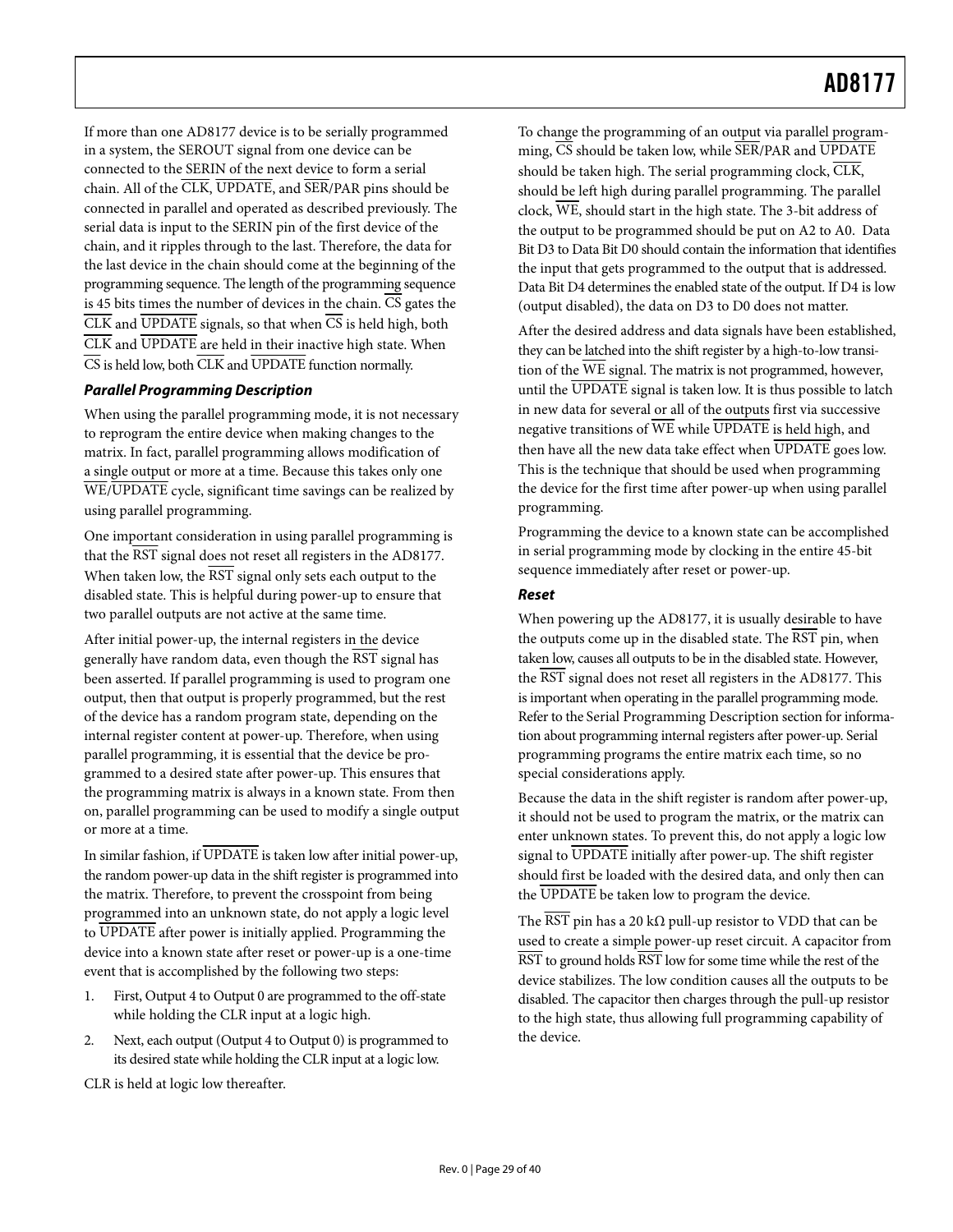### <span id="page-29-0"></span>**DIFFERENTIAL AND SINGLE-ENDED OPERATION**

Although the AD8177 has fully differential inputs and outputs, it can also be operated in a single-ended fashion. Single-ended and differential configurations are discussed in the following sections, along with implications on gain, impedances, and terminations.

### **Differential Input**

Each differential input to the AD8177 is applied to a differential receiver. These receivers allow the user to drive the inputs with an uncertain common-mode voltage, such as from a remote source over twisted pair. The receivers respond only to the differences in input voltages and restore an internal commonmode suitable for the internal signal path. Noise or crosstalk, which affect the inputs of each receiver equally, are rejected by the input stage, as specified by its common-mode rejection ratio (CMRR).

Furthermore, the overall common-mode voltage of all three differential pairs comprising an RGB channel is processed and rejected by a separate circuit block. For example, a static discharge or a resistive voltage drop in a middle-of-Cat-5-run with syncon CM signaling coupling into all three pairs in an RGB channel are rejected at the output of the AD8177, and the sync-on CM signals are allowed through the switch.

The circuit configuration used by the differential input receivers is similar to that of several Analog Devices general-purpose differential amplifiers, such as the [AD8131.](http://www.analog.com/ad8131) The topology is that of a voltage-feedback amplifier with internal gain resistors. The input differential impedance for each receiver is 5 kΩ in parallel with 10 kΩ or 3.33 kΩ, as shown in [Figure 50](#page-29-1).





<span id="page-29-1"></span>This impedance creates a small differential termination error if the user does not account for the 3.33 k $\Omega$  parallel element. However, this error is less than 1% in most cases. Additionally, the source impedance driving the AD8177 appears in parallel with the internal gain-setting resistors, such that there may be a gain error for some values of source resistance. The AD8177 is adjusted such that its gain is correct when driven by a backterminated Cat-5 cable (25  $\Omega$  effective impedance to ground at each input pin, or 100  $\Omega$  differential source impedance across pairs of input pins). If a different source impedance is presented, the differential gain of the AD8177 can be calculated as

$$
G_{dm} = \frac{2.525 \text{ k}\Omega}{2.5 \text{ k}\Omega + Rs}
$$

where  $R_s$  is the effective impedance to ground at each input pin.

When operating with a differential input, care must be taken to keep the common-mode, or average, of the input voltages within the linear operating range of the AD8177 receiver. For the AD8177 receiver, this common-mode range can extend railto-rail, provided the differential signal swing is small enough to avoid forward biasing the ESD diodes (it is safest to keep the common-mode plus differential signal excursions within the supply voltages of the part).

The input voltage of the AD8177 is linear for  $\pm 1$  V of differential input voltage difference (this limitation is primarily due to ability of the output to swing close to the rails because the differential gain through the part is +2). Beyond this level, the signal path saturates and limits the signal swing. This is not a desired operation, because the supply current increases and the signal path is slow to recover from clipping. The absolute maximum allowed differential input signal is limited by longterm reliability of the input stage. The limits in the [Absolute](#page-6-1)  [Maximum Ratings](#page-6-1) section of the data sheet should be observed to avoid degrading device performance permanently.

### **AC Coupling of Inputs**

It is possible to ac-couple the inputs of the AD8177 receiver, so that bias current does not need to be supplied externally. A capacitor in series with the inputs to the AD8177 creates a high-pass filter with the input impedance of the device. This capacitor needs to be sized large enough so that the corner frequency includes all frequencies of interest.

#### **Single-Ended Input**

The AD8177 input receiver can be driven single-endedly (unbalanced). Single-ended inputs apply a component of common-mode signal to the receiver inputs, which is then rejected by the receiver (see the [Specifications](#page-2-1) section for common-mode-to-differential-mode ratio of the part).

The single-ended input resistance,  $R_{IN}$ , differs from the differential input impedance, and is equal to

$$
R_{IN} = \frac{R_G}{1 - \frac{R_F}{2 \times (R_G + R_F)}}
$$

with  $R_G$  and  $R_F$ , as shown in [Figure 50](#page-29-1).

Note that this value is smaller than the differential input resistance, but it is larger than RG. The difference is due to the component of common-mode level applied to the receiver by single-ended inputs. A second, smaller component of input resistance ( $R_{CM}$ , also shown in [Figure 50](#page-29-1)) is present across the inputs in both single-ended and differential operation.

In single-ended operation, an input is driven, and the undriven input is often tied to midsupply or ground. Because signalfrequency current flows at the undriven input, such input should be treated as a signal line in the board design.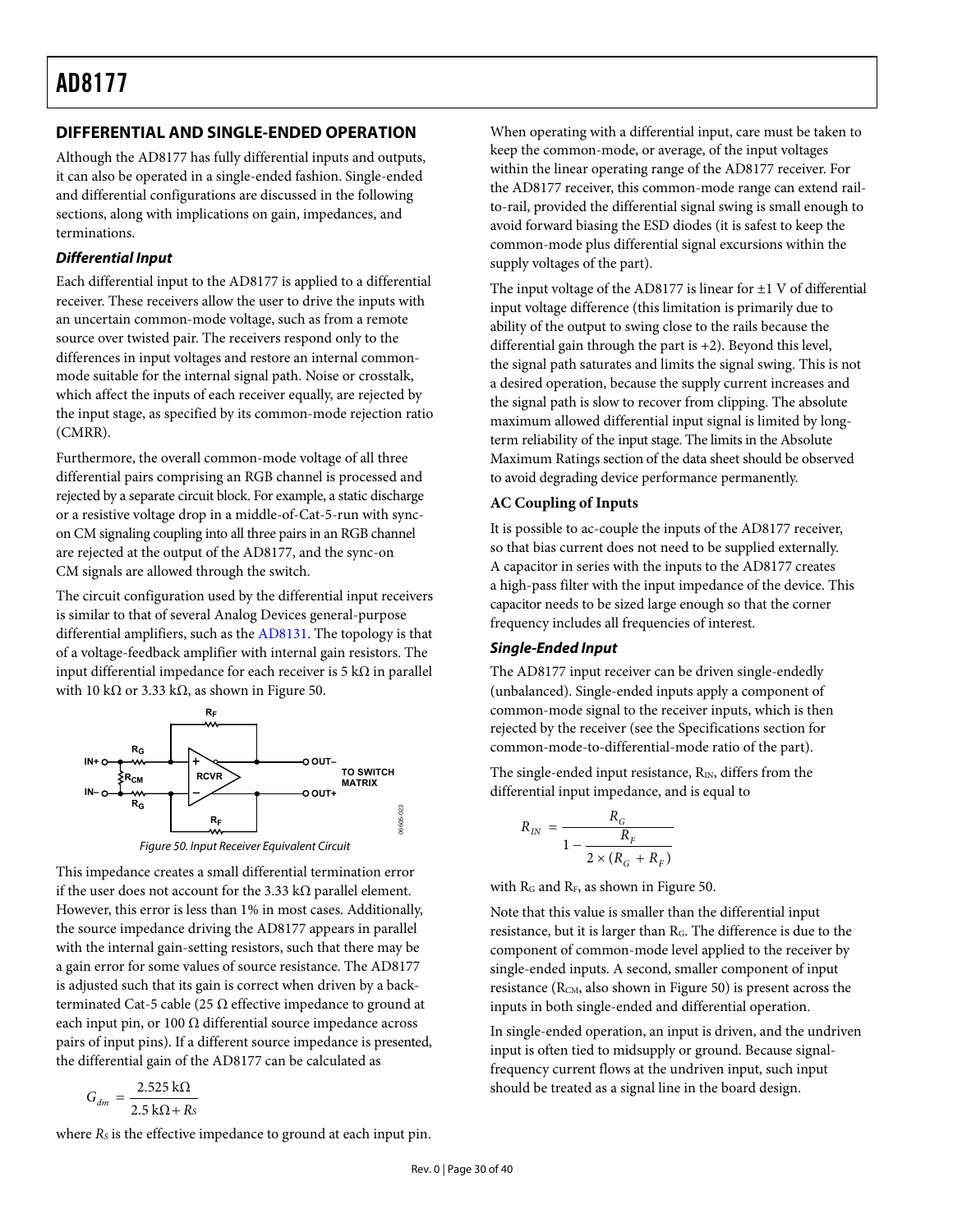For example, to achieve best dynamic performance, the undriven input should be terminated with an impedance matching that seen by the part at the driven input.

### **Differential Output**

### **Benefits of Differential Operation**

The AD8177 has a fully-differential switch core with differential outputs. The two output voltages move in opposite directions, with a differential feedback loop maintaining a fixed output stage differential gain of +2. This differential output stage provides improved crosstalk cancellation due to parasitic coupling from one output to another being equal and out of phase. Additionally, if the output of the device is utilized in a differential design, then noise, crosstalk, and offset voltages generated on-chip that are coupled equally into both outputs are reduced by the common-mode rejection ratio of the next device in the signal chain. By utilizing the AD8177 outputs in a differential application, the best possible noise and offset specifications can be realized.

#### **Common-Mode Gain**

The common mode, or average voltage of pairs of output signals, is set by the voltage on the VOCM\_CMENCOFF pin when common-mode encoding is off (CMENC is logic low), or by the voltage on the VOCM\_CMENCON pin when commonmode encoding is on (CMENC is logic high). Note that in the latter case, VCOM\_CMENCON sets the overall common-mode of RGB triplets of differential outputs, while the individual common-mode of each RGB output is free to change. VCOM\_ CMENCON and VCOM\_CMENCOFF are typically set to midsupply (often ground), but can be moved approximately ±0.5 V to accommodate cases where the desired output commonmode voltage may not be midsupply (as in the case of unequal split supplies). Adjusting the output common-mode voltage beyond ±0.5 V can limit differential swing internally below the specifications on the data sheet. The overall common mode of the output voltages follows the voltage applied to VOCM\_ CMENCON or VCOM\_CMENCOFF, implying a gain of +1. Likewise, sync-on common-mode signaling is carried through the AD8177 (CMENC must be in its high state), implying a gain of +1 for this path, as well.

The common-mode reference pins are analog signal inputs, common to all output stages on the device. They require only small amounts of bias current, but noise appearing on these pins is buffered to all the output stages. As such, they should be connected to low noise, low impedance voltage references to avoid being sources of noise, offset, and crosstalk in the signal path.

### **Termination**

The AD8177 is designed to drive 100  $\Omega$  terminated to ground on each output (or an effective 200  $\Omega$  differential) while meeting data sheet specifications over the specified operating temperature range, if care is taken to observe the maximum power derating curves.

Termination at the load end is recommended to shorten settling time and for best signal integrity. In differential signal paths, it is often desirable to series-terminate the outputs, with a resistor in series with each output. A side effect of termination is an attenuation of the output signal by a factor of two. In this case, gain is usually necessary somewhere else in the signal path to restore the signal level.

Whenever a differential output is used single-ended, it is desirable to terminate the used single-ended output with a series resistor, as well as to place a resistor on the unused output to match the load seen by the used output.

When disabled, the outputs float to midsupply. A small current is required to drive the outputs away from their midsupply state. This current is easily provided by an AD8177 output (in its enabled state) bussed together with the disabled output. Exceeding the allowed output voltage range may saturate internal nodes in the disabled output, and consequently, an increase in disabled output current may be observed.

### **Single-Ended Output**

### **Usage**

The AD8177 output pairs can be used single-ended, taking only one output and not using the second. This is often desired to reduce the routing complexity in the design, or because a singleended load is being driven directly. This mode of operation produces good results, but has some shortcomings when compared to taking the output differentially. When observing the singleended output, noise that is common to both outputs appears in the output signal.

When observing the output as single-ended, the distribution of offset voltages appears greater. In the differential case, the difference between the outputs, when the difference between the inputs is zero, is a small differential offset. This offset is created from mismatches in devices in the signal path. In the single-ended case, this differential offset is still observed, but an additional offset component is also relevant. This additional component is the common-mode offset, which is the difference between the average of the outputs and the output common-mode reference. This offset is created by mismatches that affect the signal path in a common-mode manner. A differential receiver rejects this common-mode offset voltage, but in the single-ended case, this offset is observed with respect to the signal ground. The singleended output sums half the differential offset voltage and all of the common-mode offset voltage for a net increase in observed offset.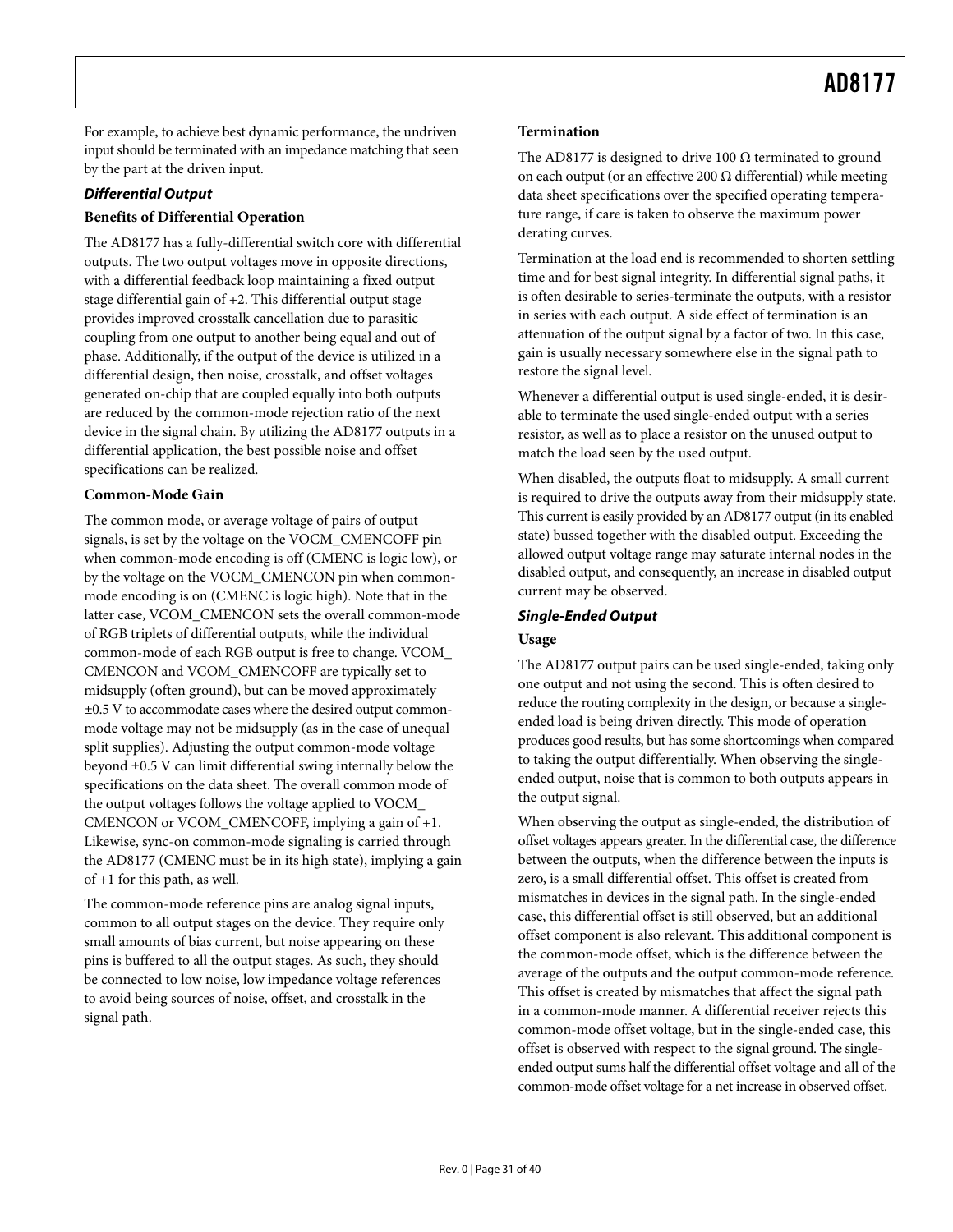### **Single-Ended Gain**

The AD8177 operates as a closed-loop differential amplifier. The primary control loop forces the difference between the output terminals to be a ratio of the difference between the input terminals. One output increases in voltage, while the other decreases an equal amount to make the total output voltage difference correct. The average of these output voltages is forced to the voltage on the common-mode reference terminal (VOCM\_CMENCOFF or VOCM\_CMENCON) by a second control loop. If only one output terminal is observed with respect to the common-mode reference terminal, only half of the difference voltage is observed. This implies that when using only one output of the device, half of the differential gain is observed. An AD8177 taken with single-ended output appears to have a gain of  $+1$ .

It is important to note that all considerations applying to the used output phase regarding output voltage headroom, apply unchanged to the complement output phase even if this is not actually used.

### **Termination**

When operating the AD8177 with a single-ended output, the preferred output termination scheme is to refer the load to the output common mode. A series-termination can be used, at an additional cost of one half the signal gain.

In single-ended output operation, the complementary phase of the output is not used and may or may not be terminated locally. Although the unused output can be floated to reduce power dissipation, there are several reasons for terminating the unused output with a load resistance matched to the load on the signal output.

One component of crosstalk is magnetic coupling by mutual inductance between output package traces and bond wires that carry load current. In a differential design, there is coupling from one pair of outputs to other adjacent pairs of outputs. The differential nature of the output signal simultaneously drives the coupling field in one direction for one phase of the output and in an opposite direction for the other phase of the output. These magnetic fields do not couple equally into adjacent output pairs due to different proximities, but they do destructively cancel the crosstalk to some extent. If the load current in each output is equal, this cancellation is greater, and less adjacent crosstalk is observed (regardless of whether the second output is actually being used).

A second benefit of balancing the output loads in a differential pair is the reduction of fluctuations in current requirements from the power supply. In single-ended loads, the load currents alternate from the positive supply to the negative supply. This creates a parasitic signal voltage in the supply pins due to the finite resistance and inductance of the supplies.

This supply fluctuation appears as crosstalk in all outputs, attenuated by the power supply rejection ratio (PSRR) of the device. At low frequencies, this is a negligible component of crosstalk, but PSRR falls off as frequency increases. With the use of differential, balanced loads, as one output draws current from the positive supply, the other output draws current from the negative supply. When the phase alternates, the first output draws current from the negative supply and the second from the positive supply. The effect is that a more constant current is drawn from each supply, such that the crosstalk-inducing supply fluctuation is minimized.

A third benefit of driving balanced loads is that the output pulse response changes as load changes. The differential signal control loop in the AD8177 forces the difference of the outputs to be a fixed ratio to the difference of the inputs. If the two output responses are different due to loading, the control loop sees this difference as signal response error and attempts to correct this error. The output signal is distorted from the ideal response, compared to the case when the two outputs are balanced.

### **Decoupling**

The signal path of the AD8177 is based on high open-loop gain amplifiers with negative feedback. Dominant-pole compensation is used on-chip to stabilize these amplifiers over the range of expected applied swing and load conditions. To guarantee this designed stability, proper supply decoupling is necessary with respect to both the differential control loops and the commonmode control loops of the signal path. Signal-generated currents must return to their sources through low impedance paths at all frequencies in which there is still loop gain (up to 700 MHz at a minimum).

The signal path compensation capacitors in the AD8177 are connected to the VNEG supply. At high frequencies, this limits the power supply rejection ratio (PSRR) from the VNEG supply to a lower value than that from the VPOS supply. When possible, an application board should be designed such that the VNEG power is supplied from a low inductance plane, subject to the least amount of noise.

VOCM\_CMENCON and VOCM\_CMENCOFF are high speed common-mode control loops of all output drivers. In the singleended output sense, there is no rejection from noise on these inputs to the outputs. For this reason, care must be taken to produce low noise sources over the entire range of frequencies of interest. This is important not only to single-ended operation but to differential operation, as well, because there is a common-modeto-differential gain conversion that becomes greater at higher frequencies.

VOCM\_CMENCON and VOCM\_CMENCOFF are internally buffered to prevent transient currents from flowing into or out of these inputs and becoming sources of crosstalk by acting on their respective source impedances.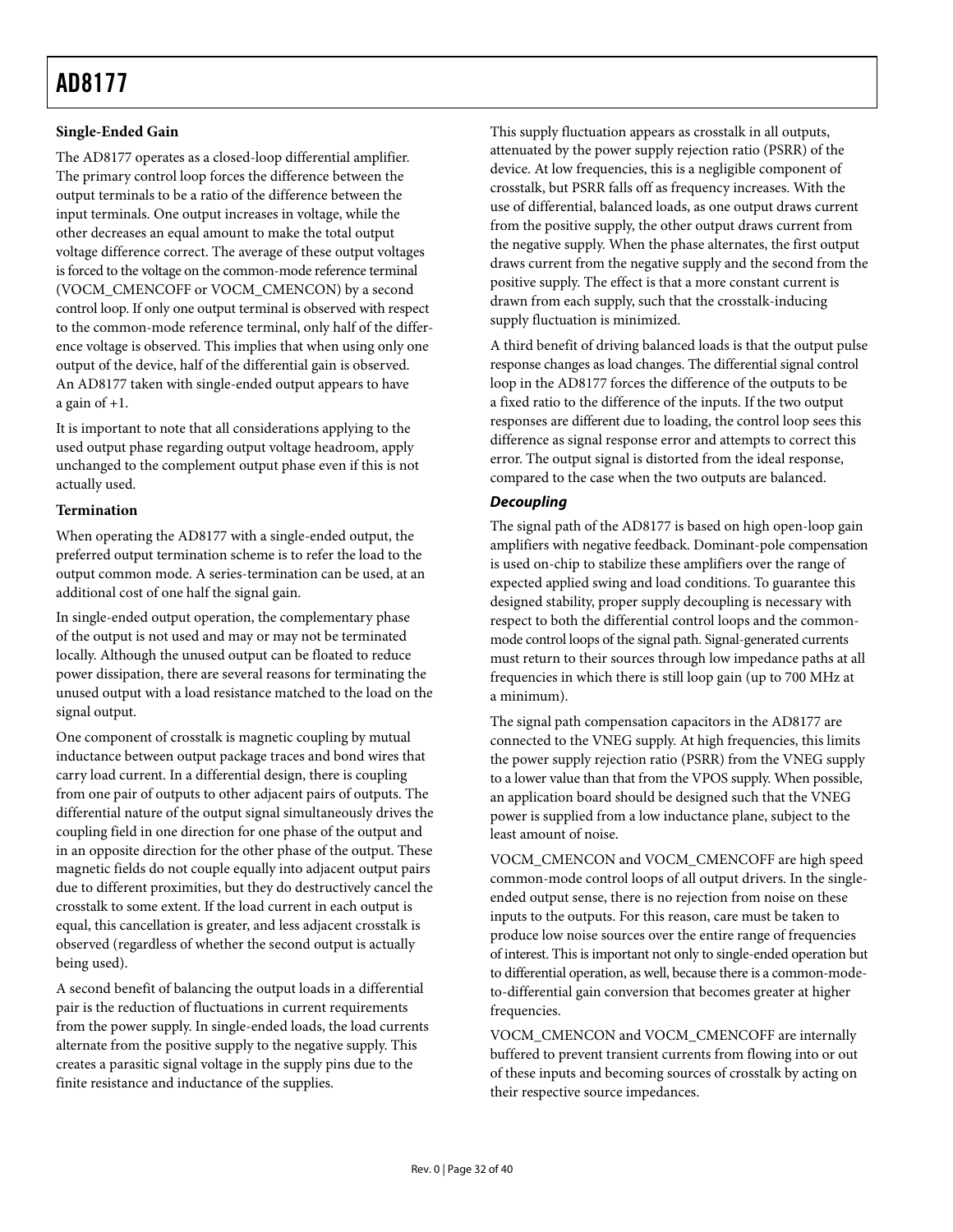### **Power Dissipation**

**Calculation of Power Dissipation** 



Figure 51. Maximum Die Power Dissipation vs. Ambient Temperature

<span id="page-32-0"></span>The curve in [Figure 51](#page-32-0) was calculated from the following:

$$
P_{D,MAX} = \frac{T_{JUNCTION, MAX} - T_{AMBIENT}}{\theta_{JA}} \tag{1}
$$

As an example, if the AD8177 is enclosed in an environment at 45°C (TA), the total on-chip dissipation under all load and supply conditions must not be allowed to exceed 7.0 W.

When calculating on-chip power dissipation, it is necessary to include the power dissipated in the output devices due to current flowing in the loads. For a sinusoidal output about ground and symmetrical split supplies, the on-chip power dissipation due to the load can be approximated by

$$
P_{D,OUTPUT} = (V_{POS} - V_{OUTPUT,RMS}) \times I_{OUTPUT,RMS}
$$
 (2)

For nonsinusoidal output, the power dissipation should be calculated by integrating the on-chip voltage drop across the output devices multiplied by the load current over one period.

The user can subtract the quiescent current for the Class AB output stage when calculating the loaded power dissipation. For each output stage driving a load, subtract a quiescent power, according to

$$
P_{DQ,\;OUTPUT} = (V_{POS} - V_{NEG}) \times I_{OUTPUT,\;QUIESCENT}
$$
 (3)

where  $I_{\text{OUTPUT, QUIESCENT}} = 1.65 \text{ mA}$  for each single-ended output pin of the AD8177.

For each disabled RGB output channel, the quiescent power supply current in VPOS and VNEG drops by approximately 34 mA.



#### **Example**

With an ambient temperature of 85°C, all five RGB output channels driving 1 V<sub>rms</sub> into 100  $\Omega$  loads, and power supplies at ±2.5 V, follow these steps:

1. Calculate power dissipation using data sheet quiescent currents. Neglect  $V_{DD}$  current because it is insignificant.

$$
P_{D, QUIESCENT} = (V_{POS} \times I_{VPOS}) + (V_{NEG} \times I_{VNEG}) \tag{4}
$$

$$
P_{D, QUIESCENT} = (2.5 \text{ V} \times 460 \text{ mA}) + (2.5 \text{ V} \times 460 \text{ mA}) = 2.3 \text{ W}
$$

2. Calculate power dissipation from loads. For a differential output and ground-referenced load, the output power is symmetrical in each output phase.

 $P_{D, \text{OUTPUT}} = (V_{POS} - V_{\text{OUTPUT}, \text{RMS}}) \times I_{\text{OUTPUT}, \text{RMS}}$  (5)

$$
P_{D, \text{OUTPUT}} = (2.5 \text{ V} - 1 \text{ V}) \times 1 \text{ V} / 100 \Omega = 15 \text{ mW}
$$

There are 15 output pairs, or 30 output currents.

 $nP_{D, \, \text{OUTPUT}} = 30 \times 15 \, \text{mW} = 0.45 \, \text{W}$ 

3. Subtract quiescent output stage current for the number of loads (30 in this example). The output stage is either standing or driving a load, but the current needs to be counted only once (valid for output voltages > 0.5 V).

$$
P_{DQ, \; OUTPUT} = (V_{POS} - V_{NEG}) \times I_{OUTPUT, \; QUIESCENT}
$$
 (6)

 $P_{DO, OUTPUT} = (2.5 \text{ V} - (-2.5 \text{ V})) \times 1.65 \text{ mA} = 8.25 \text{ mW}$ 

There are 15 output pairs, or 30 output currents.

 $nP_{DO, OUTPUT} = 30 \times 8.25$  mW = 0.25 W

Verify that power dissipation does not exceed the maximum allowed value.

$$
P_{D,\text{ON-CHIP}} = P_{D,\text{QUIESCENT}} + n P_{D,\text{OUTPUT}} - n P_{D\text{Q-OUTPUT}} \tag{7}
$$

$$
P_{D, ON\text{-}CHIP} = 2.3 W + 0.45 W - 0.25 W = 2.5 W
$$

From [Figure 51](#page-32-0) or Equation 1, this power dissipation is below the maximum allowed dissipation for all ambient temperatures up to, and including, 85°C.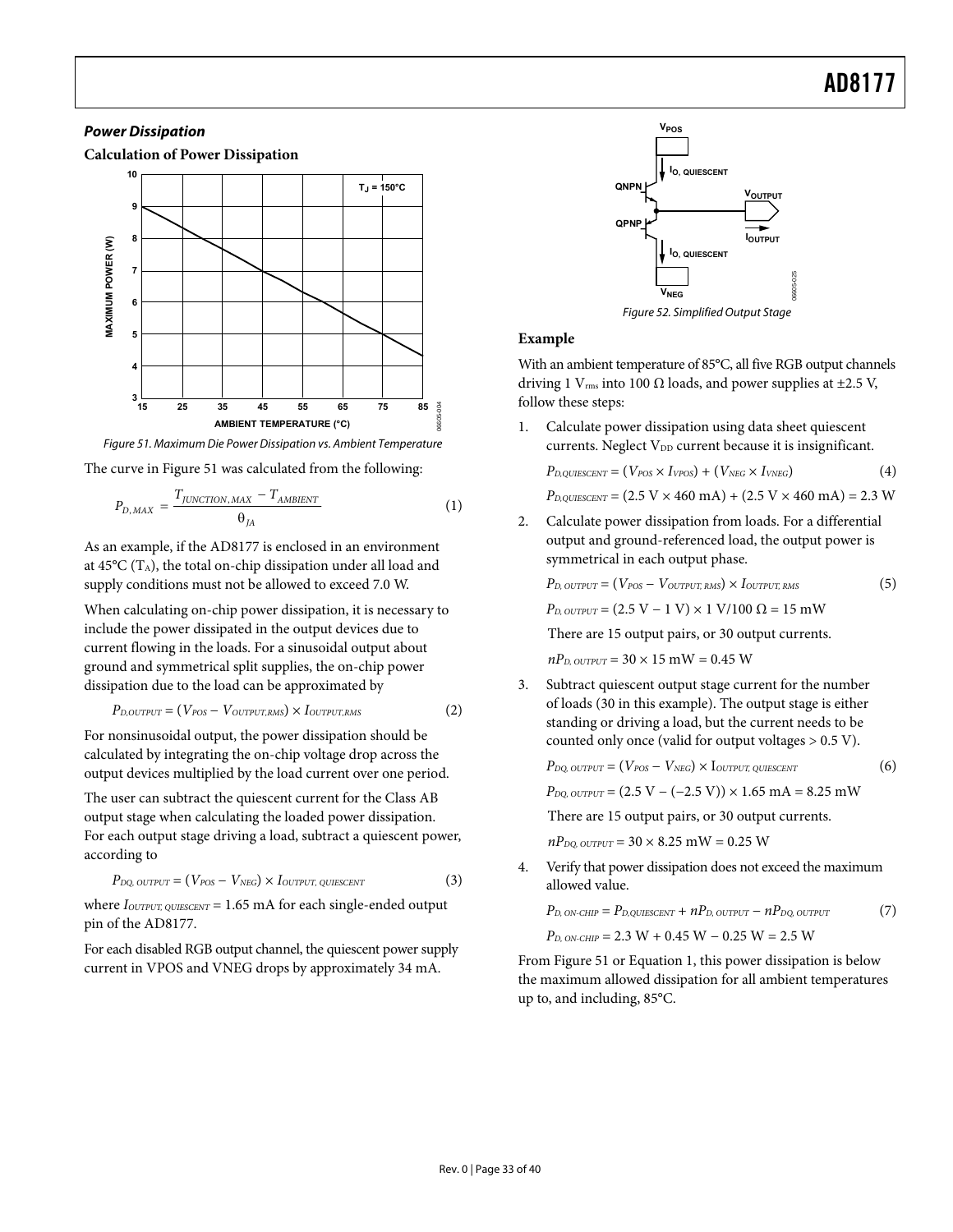In a general case, the power delivered by the digital supply and dissipated into the digital output devices has to be taken into account following a similar derivation. However, because the loads driven by the H and V outputs are high and because the voltage at these outputs typically sits close to either rail, the correction to the on-chip power estimate is small. Furthermore, the H and V outputs are active only briefly during sync generation and are returned to digital ground thereafter.

### **Short-Circuit Output Conditions**

Although there is short-circuit current protection on the AD8177 outputs, the output current can reach values of 80 mA into a grounded output. Any sustained operation with too many shorted outputs can exceed the maximum die temperature and can result in device failure (see the [Absolute Maximum](#page-6-1)  [Ratings](#page-6-1) section).

### **Crosstalk**

Many systems (such as KVM switches) that handle numerous analog signal channels have strict requirements for keeping the various signals from influencing any of the other signals in the system. Crosstalk is the term used to describe the coupling of the signals of other nearby channels to a given channel.

When there are many signals in close proximity in a system, as is undoubtedly the case in a system that uses the AD8177, the crosstalk issues can be quite complex. A good understanding of the nature of crosstalk and some definition of terms is required to specify a system that uses one or more crosspoint devices.

### **Types of Crosstalk**

Crosstalk can be propagated by means of any of three methods. These fall into the categories of electric field, magnetic field, and the sharing of common impedances. This section explains these effects.

Every conductor can be both a radiator of electric fields and a receiver of electric fields. The electric field crosstalk mechanism occurs when the electric field created by the transmitter propagates across a stray capacitance (for example, free space) and couples with the receiver and induces a voltage. This voltage is an unwanted crosstalk signal in any channel that receives it.

Currents flowing in conductors create magnetic fields that circulate around the currents. These magnetic fields then generate voltages in any other conductors whose paths they link. The undesired induced voltages in these other channels are crosstalk signals. The channels that crosstalk can be said to have a mutual inductance that couples signals from one channel to another.

The power supplies, grounds, and other signal return paths of a multichannel system are generally shared by the various channels. When a current from one channel flows in one of these paths, a voltage that is developed across the impedance becomes an input crosstalk signal for other channels that share the common impedance.

All these sources of crosstalk are vector quantities, so the magnitudes cannot simply be added together to obtain the total crosstalk. In fact, there are conditions where driving additional circuits in parallel in a given configuration can actually reduce the crosstalk. The fact that the AD8177 is a fully differential design means that many sources of crosstalk either destructively cancel, or are common mode to, the signal and can be rejected by a differential receiver.

### **Areas of Crosstalk**

A practical AD8177 circuit must be mounted to an actual circuit board to connect it to power supplies and measurement equipment. Great care has been taken to create an evaluation board (available upon request) that adds minimum crosstalk to the intrinsic device. This, however, raises the issue that system crosstalk is a combination of the intrinsic crosstalk of the devices, in addition to the circuit board to which they are mounted. It is important to try to separate these two areas when attempting to minimize the effect of crosstalk.

In addition, crosstalk can occur among the inputs to a crosspoint and among the outputs. It can also occur from input to output. The following sections discuss techniques to diagnose which part of a system is contributing to crosstalk.

## **Measuring Crosstalk**

Crosstalk is measured by applying a signal to one or more channels and measuring the relative strength of that signal on a desired selected channel. The measurement is usually expressed as decibels (dB) down from the magnitude of the test signal. The crosstalk is expressed by

$$
|XT| = 20 \log_{10} \left( \frac{A_{SEL}(s)}{A_{TEST}(s)} \right)
$$
 (8)

where:

 $s = j\omega$ , the Laplace transform variable.

*ASEL*(*s*) is the amplitude of the crosstalk induced signal in the selected channel.

*ATEST*(*s*) is the amplitude of the test signal.

It can be seen that crosstalk is a function of frequency but not a function of the magnitude of the test signal (to first order). In addition, the crosstalk signal has a phase relative to the test signal associated with it.

A network analyzer is most commonly used to measure crosstalk over a frequency range of interest. It can provide both magnitude and phase information about the crosstalk signal.

As a crosspoint system or device grows larger, the number of theoretical crosstalk combinations and permutations can become extremely large.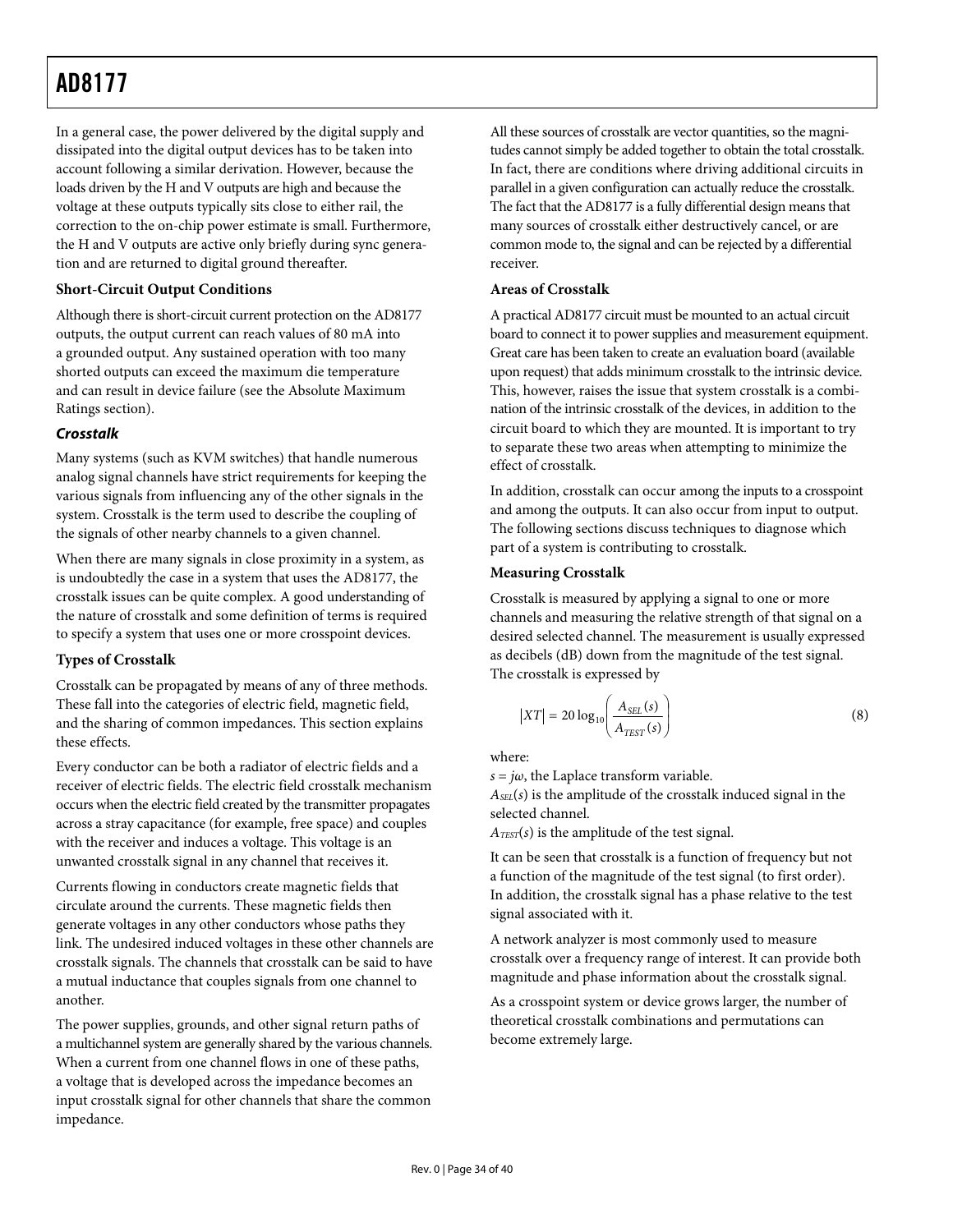For example, in the case of the triple  $16 \times 5$  matrix of the AD8177, we can look at the number of crosstalk terms that can be considered for a single channel, such as Input Channel INPUT0. INPUT0 is programmed to connect to one of the AD8177 outputs where the measurement can be made.

First, the crosstalk terms associated with driving a test signal into each of the other 15 input channels can be measured one at a time, while applying no signal to INPUT0. Then, the crosstalk terms associated with driving a parallel test signal into all 15 other inputs can be measured two at a time in all possible combinations, then three at a time, and so on, until, finally, there is only one way to drive a test signal into all 15 other input channels in parallel.

Each of these cases is legitimately different from the others and might yield a unique value, depending on the resolution of the measurement system; but it is hardly practical to measure all these terms and then specify them. In addition, this describes the crosstalk matrix for just one input channel. A similar crosstalk matrix can be proposed for every other input. In addition, if the possible combinations and permutations for connecting inputs to the other outputs (not used for measurement) are taken into consideration, the numbers rather quickly grow to astronomical proportions. If a larger crosspoint array of multiple AD8177s is constructed, the numbers grow larger still.

Obviously, some subset of all these cases must be selected to be used as a guide for a practical measure of crosstalk. One common method is to measure all hostile crosstalk; this means that the crosstalk to the selected channel is measured while all other system channels are driven in parallel. In general, this yields the worst crosstalk number, but this is not always the case, due to the vector nature of the crosstalk signal.

Other useful crosstalk measurements are those created by one nearest neighbor or by the two nearest neighbors on either side. These crosstalk measurements are generally higher than those of more distant channels, so they can serve as a worst-case measure for any other one-channel or two-channel crosstalk measurements.

### **Input and Output Crosstalk**

Capacitive coupling is voltage-driven (dV/dt) but is generally a constant ratio. Capacitive crosstalk is proportional to input or output voltage, but this ratio is not reduced by simply reducing signal swings. Attenuation factors must be changed by changing impedances (lowering mutual capacitance), or destructive canceling must be utilized by summing equal and out-of-phase components. For high input impedance devices such as the AD8177, capacitances generally dominate input-generated crosstalk.

Inductive coupling is proportional to current (dI/dt) and often scales as a constant ratio with signal voltage, but it also shows a dependence on impedances (load current). Inductive coupling can also be reduced by constructive canceling of equal and outof-phase fields. In the case of driving low impedance video loads, output inductances contribute highly to output crosstalk.

The flexible programming capability of the AD8177 can be used to diagnose whether crosstalk is occurring more on the input side or the output side. Some examples are illustrative. A given input channel (INPUT7, roughly in the middle for this example) can be programmed to drive OUTPUT2 (exactly in the middle). The inputs to INPUT7 are just terminated to ground (via 50  $\Omega$ ) or 75 Ω), and no signal is applied.

All the other inputs are driven in parallel with the same test signal (practically provided by a distribution amplifier), with all other outputs except OUTPUT2 disabled. Because grounded INPUT7 is programmed to drive OUTPUT2, no signal should be present. Any signal that is present can be attributed to the other 15 hostile input signals because no other outputs are driven (they are all disabled). Thus, this method measures the all-hostile input contribution to crosstalk into INPUT7. Of course, the method can be used for other input channels and combinations of hostile inputs.

For output crosstalk measurement, a single input channel is driven (INPUT0, for example) and all outputs other than a given output (OUTPUT2 in the middle) are programmed to connect to INPUT0. OUTPUT2 is programmed to connect to INPUT15 (far away from INPUT0), which is terminated to ground. Thus, OUTPUT2 should not have a signal present because it is listening to a quiet input. Any signal measured at the OUTPUT2 can be attributed to the output crosstalk of the other four hostile outputs. Again, this method can be modified to measure other channels and other crosspoint matrix combinations.

### **Effect of Impedances on Crosstalk**

The input side crosstalk can be influenced by the output impedance of the sources that drive the inputs. The lower the impedance of the drive source, the lower the magnitude of the crosstalk. The dominant crosstalk mechanism on the input side is capacitive coupling. The high impedance inputs do not have significant current flow to create magnetically induced crosstalk. However, significant current can flow through the input termination resistors and the loops that drive them. Thus, the PC board on the input side can contribute to magnetically coupled crosstalk.

From a circuit standpoint, the input crosstalk mechanism looks like a capacitor coupling to a resistive load. For low frequencies, the magnitude of the crosstalk is given by

$$
XT\vert = 20\log_{10}\left[ (R_s C_M) \times s \right] \tag{9}
$$

where:

*RS* is the source resistance.

*CM* is the mutual capacitance between the test signal circuit and the selected circuit.

*s* is the Laplace transform variable.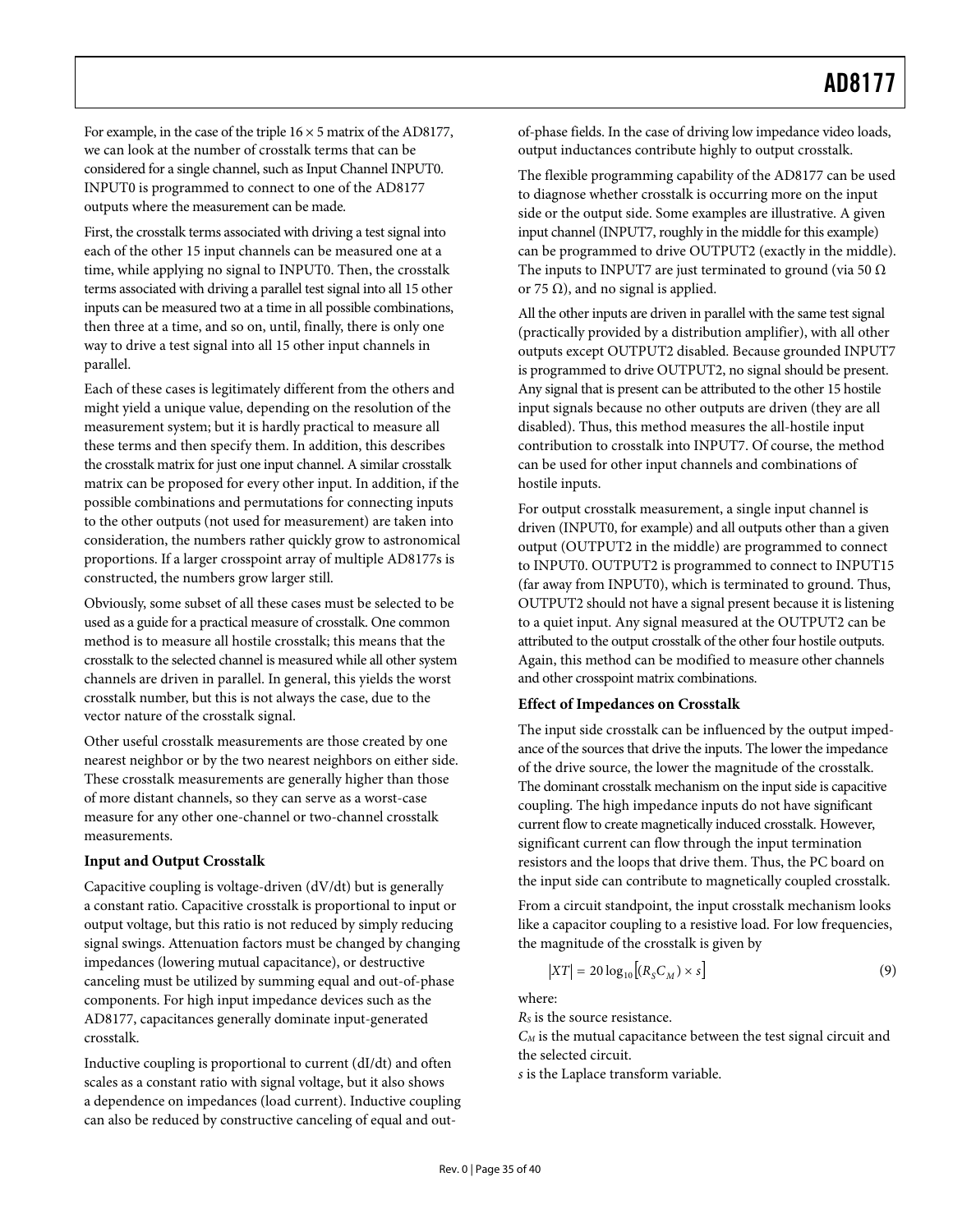From Equation 9, it can be observed that this crosstalk mechanism has a high-pass nature; it can also be minimized by reducing the coupling capacitance of the input circuits and lowering the output impedance of the drivers. If the input is driven from a 75  $\Omega$ terminated cable, the input crosstalk can be reduced by buffering this signal with a low output impedance buffer.

On the output side, the crosstalk can be reduced by driving a lighter load. Although the AD8177 is specified with excellent settling time when driving a properly terminated Cat-5, the crosstalk is higher than the minimum obtainable, due to the high output currents. These currents induce crosstalk via the mutual inductance of the output pins and bond wires of the AD8177.

From a circuit standpoint, this output crosstalk mechanism looks like a transformer with a mutual inductance between the windings that drives a load resistor. For low frequencies, the magnitude of the crosstalk is given by

$$
|XT| = 20 \log_{10} \left( M_{XY} \times \frac{s}{R_L} \right) \tag{10}
$$

where:

*MXY* is the mutual inductance of Output X to Output Y. *RL* is the load resistance on the measured output.

This crosstalk mechanism can be minimized by keeping the mutual inductance low and increasing R<sub>L</sub>. The mutual inductance can be kept low by increasing the spacing of the conductors and minimizing their parallel length.

### **PCB Layout**

Extreme care must be exercised to minimize additional crosstalk generated by the system circuit board(s). The areas that must be carefully detailed are grounding, shielding, signal routing, and supply bypassing.

Packaging of the AD8177 is designed to help keep crosstalk to a minimum. On the PBGA substrate, each pair is carefully routed to predominately couple to each other, with shielding traces separating adjacent signal pairs. The ball grid array is arranged such that similar board routing can be achieved. Input and output differential pairs are grouped by channel rather than by color to allow for easy, convenient board routing.

The input and output signals have minimum crosstalk if they are located between ground planes on layers above and below and separated by ground in between. Vias should be located as close to the IC as possible to carry the inputs and outputs to the inner layer. The input and output signals surface at the input termination resistors and the output series back-termination resistors. To the extent possible, these signals should also be separated as soon as they emerge from the IC package.

### **PCB Termination Layout**

As frequencies of operation increase, the importance of proper transmission line signal routing becomes more important. The bandwidth of the AD8177 is large enough that using high impedance routing does not provide a flat in-band frequency response for practical signal trace lengths. It is necessary for the user to choose a characteristic impedance suitable for the application and properly terminate the input and output signals of the AD8177. Traditionally, video applications have used 75  $\Omega$  single-ended environments. RF applications are generally 50  $\Omega$  single-ended (and board manufacturers have the most experience with this application). Cat-5 cabling is usually driven as differential pairs of 100 Ω differential impedance.

For flexibility, the AD8177 does not contain on-chip termination resistors. This flexibility in application comes with some board layout challenges. The distance between the termination of the input transmission line and the AD8177 die is a high impedance stub and causes reflections of the input signal. With some simplification, it can be shown that these reflections cause peaking of the input at regular intervals in frequency, dependent on the propagation speed  $(V_P)$  of the signal in the chosen board material and the distance (d) between the termination resistor and the AD8177. If the distance is great enough, these peaks can occur in-band. In fact, practical experience shows that these peaks are not high-Q, and should be pushed out to three or four times the desired bandwidth to not have an effect on the signal. For a board designer using FR4 ( $V_P$  = 144  $\times$  10<sup>6</sup> m/s), this means the AD8177 should be no more than 1.5 cm after the termination resistors; preferably, it should be placed even closer. The BGA substrate routing inside the AD8177 is approximately 1 cm in length and adds to the stub length, so 1.5 cm PCB routing equates to  $d = 2.5 \times 10^{-2}$  m in the calculations.

$$
f_{PEAK} = \frac{(2n+1)V_p}{4d} \tag{11}
$$

where  $n = \{0, 1, 2, 3, ...\}$ .

In some cases, it is difficult to place the termination close to the AD8177 due to space constraints, differential routing, and large resistor footprints. A preferable solution in this case is to maintain a controlled transmission line past the AD8177 inputs and terminate the end of the line. This is known as fly-by termination. The input impedance of the AD8177 is large enough, and stub length inside the package is small enough that this works well in practice. Implementation of fly-by input termination often includes bringing the signal in on one routing layer, then passing through a filled via under the AD8177 input ball, then back out to termination on another signal layer. In this case, care must be taken to tie the reference ground planes together near the signal via if the signal layers are referenced to different ground planes.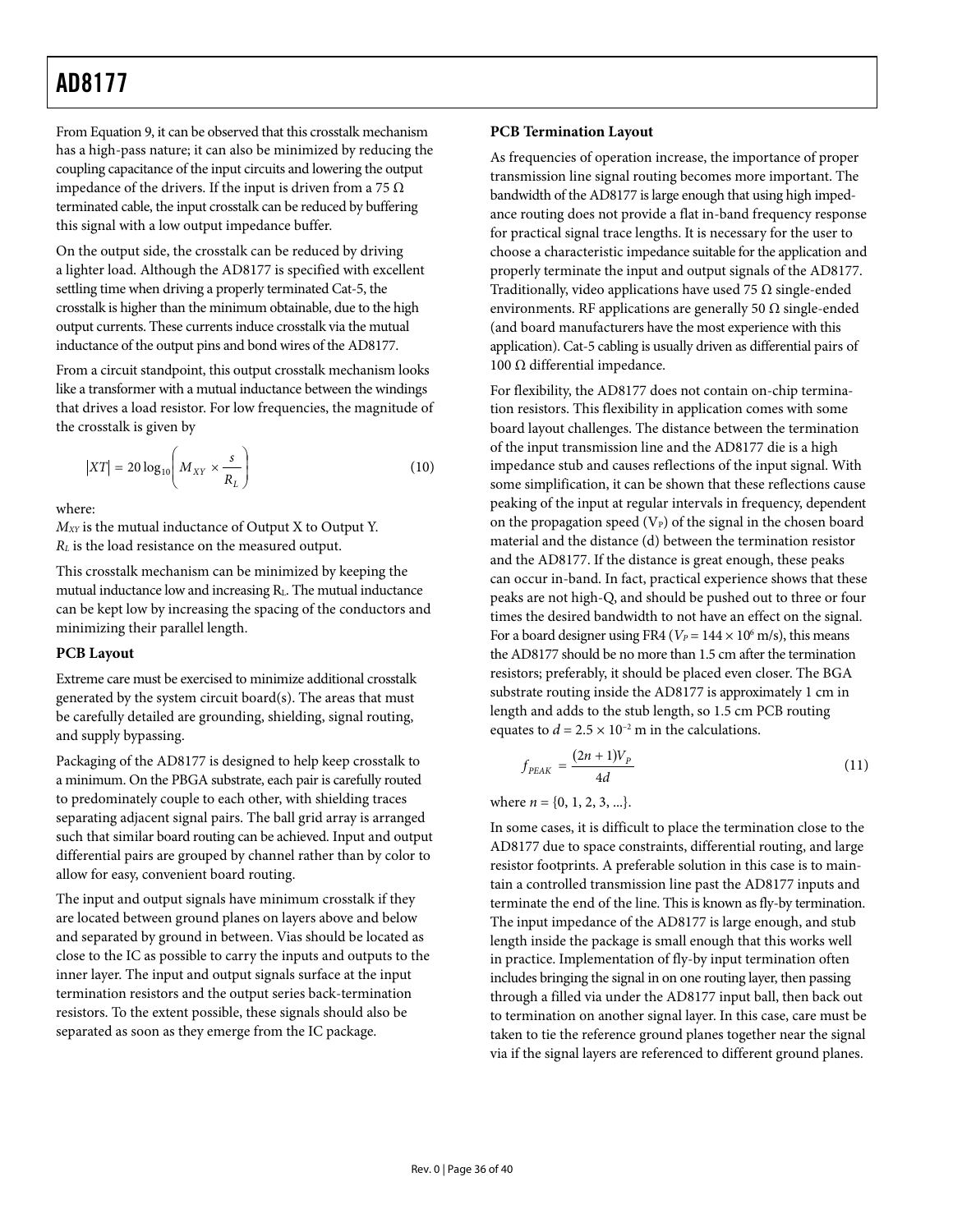

must be tied together close to the INn pin.)

If multiple AD8177s are to be driven in parallel, a fly-by input termination scheme is very useful, but the distance from each AD8177 input to the driven input transmission line is a stub that should be minimized in length and parasitics using the discussed guidelines.

When driving the AD8177 single-endedly, the undriven input is often terminated with a resistance to balance the input stage. By terminating the undriven input with a resistor of one-half the characteristic impedance, the input stage is perfectly balanced (25  $\Omega$ , for example, to balance the two parallel 50  $\Omega$  terminations on the driven input). However, due to the feedback in the input receiver, there is high speed signal current leaving the undriven input. To terminate this high speed signal, proper transmission line techniques should be used.

One solution is to adjust the trace width to create a transmission line of half the characteristic impedance and terminate the far end with this resistance (25  $\Omega$  in a 50  $\Omega$  system). This is not often practical as trace widths become large. In most cases, the best practical solution is to place the half-characteristic impedance resistor as close as possible (preferably less than 1.5 cm away) and to reduce the parasitics of the stub (by removing the ground plane under the stub, for example). In either case, the designer must decide if the layout complexity created by a balanced, terminated solution is preferable to simply grounding the undriven input at the ball with no trace.

The examples discussed so far are for input termination, but the theory is similar for output back-termination. Taking the AD8177 as an ideal voltage source, any distance of routing between the AD8177 and a back-termination resistor is an impedance mismatch that potentially creates reflections. For this reason, back-termination resistors should also be placed close to the AD8177. In practice, because back-termination resistors are series elements, they can be placed close to the AD8177 outputs.

Finally, the AD8177 pinout allows the user to bring the outputs out as surface traces to the back-termination resistors. The designer can avoid creating stubs and reflections by keeping the AD8177 output signal path on the surface of the board. A stub is created when a top-to-bottom via connection is made on the output signal path that is perpendicular to the signal flow.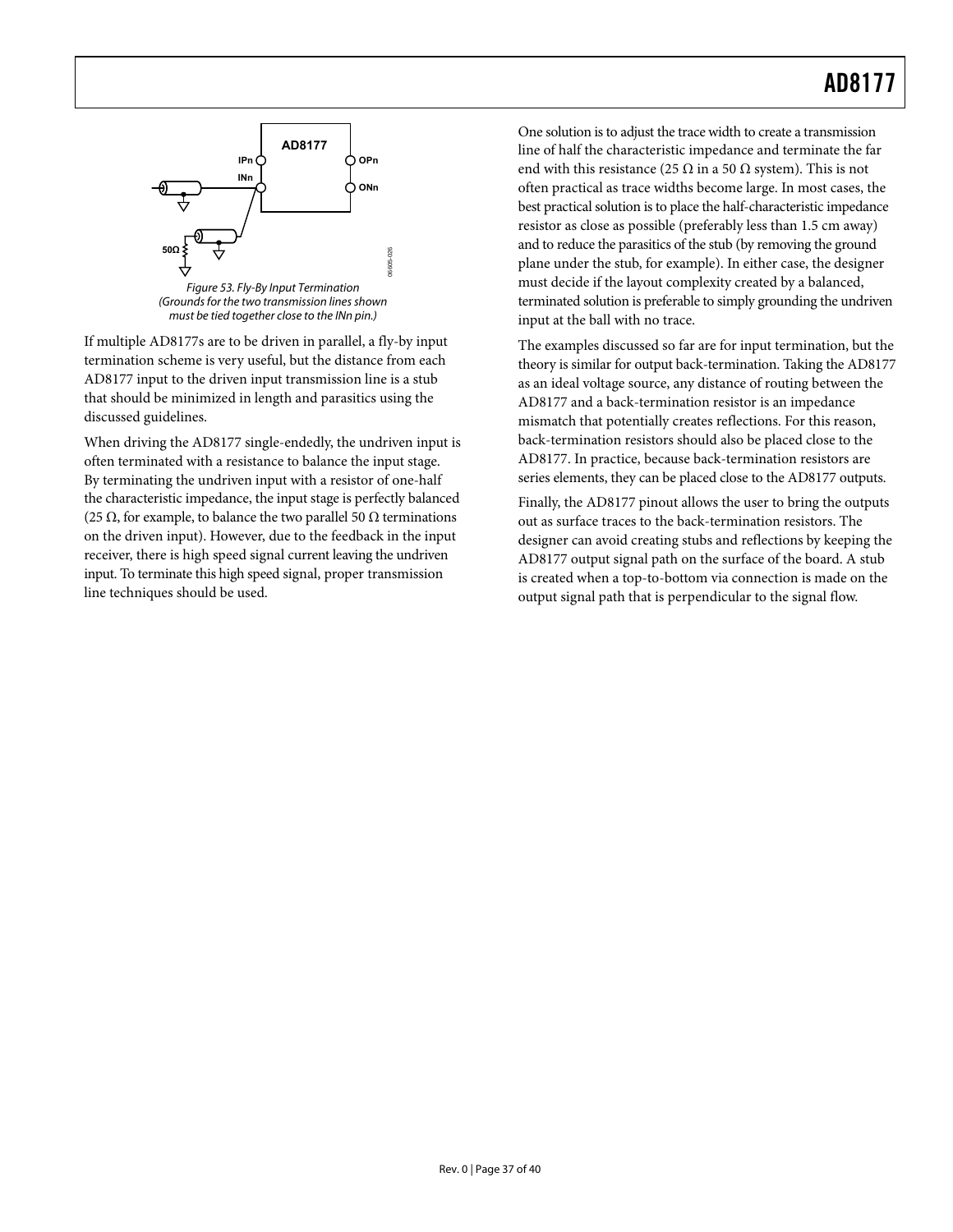

Figure 54. Evaluation Board Block Diagram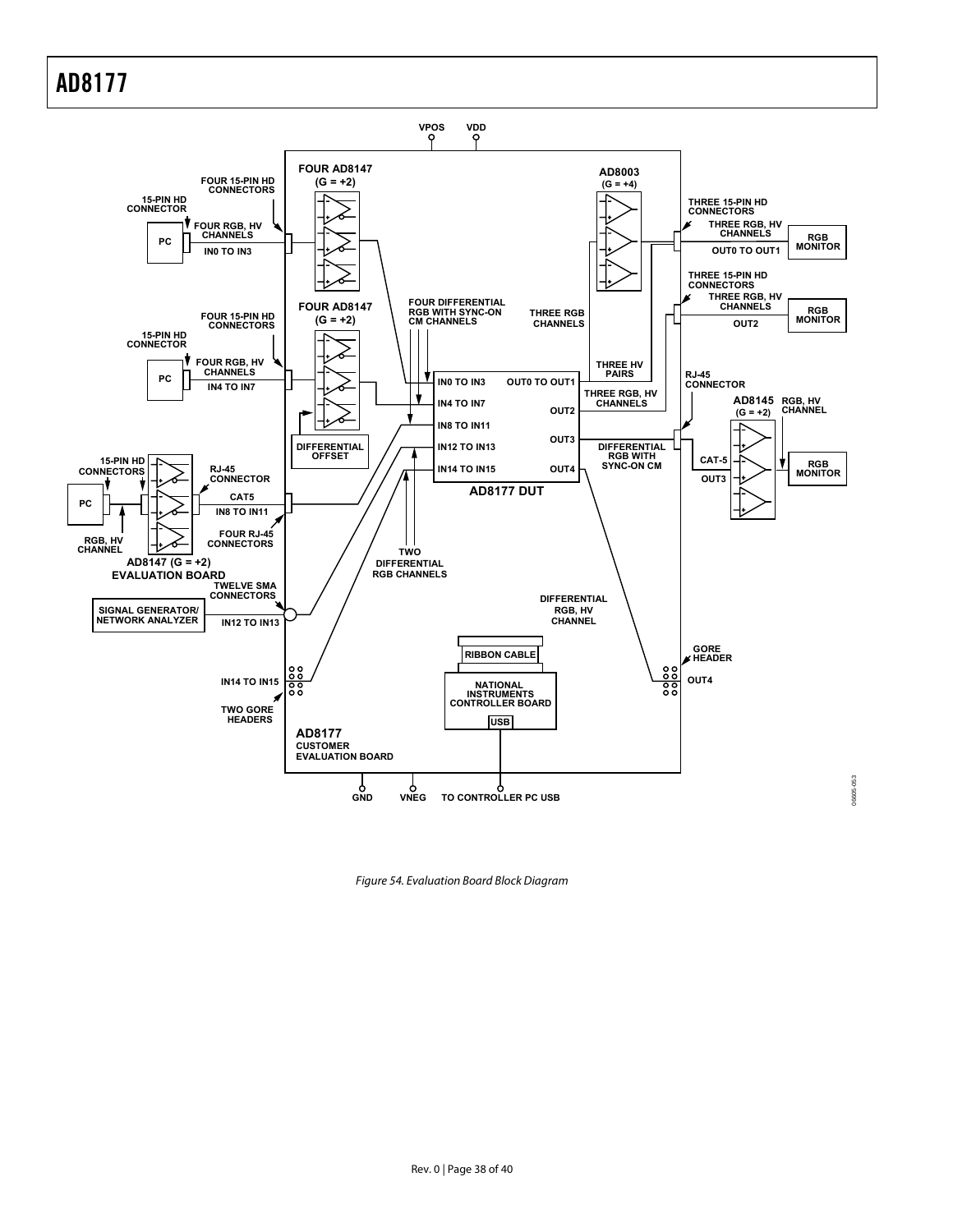**070207-B**

<span id="page-38-0"></span>

Figure 55. 676-Ball Plastic Ball Grid Array [PBGA] (B-676)

Dimensions shown in millimeters

### **ORDERING GUIDE**

| Model                     | <b>Temperature Range</b>           | <b>Package Description</b>              | Package Option |
|---------------------------|------------------------------------|-----------------------------------------|----------------|
| AD8177ABPZ <sup>1</sup>   | $-40^{\circ}$ C to $+85^{\circ}$ C | 676-Ball Plastic Ball Grid Array [PBGA] | B-676          |
| AD8177-EVALZ <sup>1</sup> |                                    | <b>Evaluation Board</b>                 |                |

1 Z = RoHS Compliant Part.

<span id="page-38-1"></span>l,